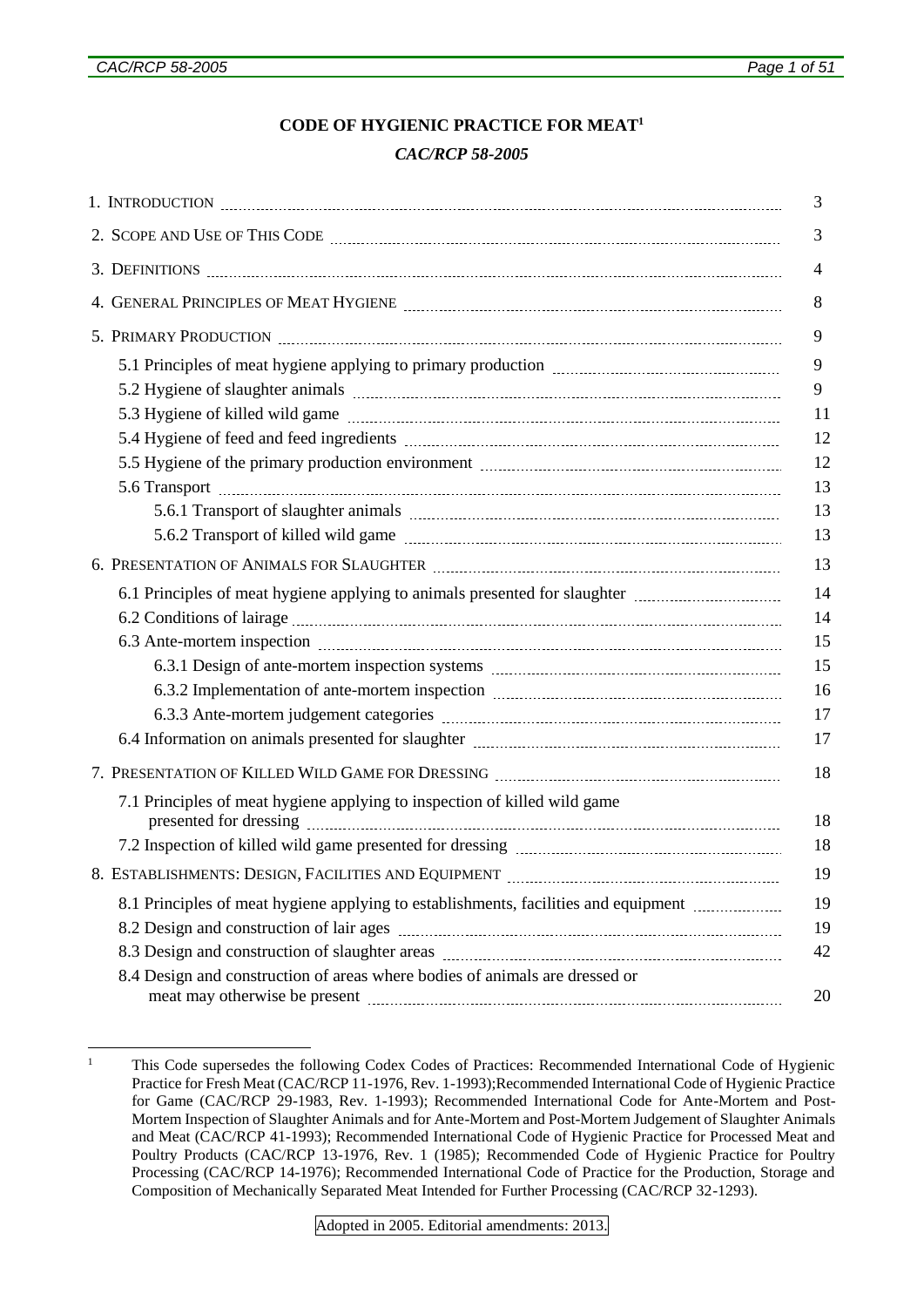| 8.5 Design and construction of equipment where bodies of animals are dressed or                                                                                                    |
|------------------------------------------------------------------------------------------------------------------------------------------------------------------------------------|
|                                                                                                                                                                                    |
|                                                                                                                                                                                    |
|                                                                                                                                                                                    |
|                                                                                                                                                                                    |
|                                                                                                                                                                                    |
|                                                                                                                                                                                    |
|                                                                                                                                                                                    |
| 9.2.1 Sanitation Standard Operating Procedures (Sops) manufactures and successive states and standard operating                                                                    |
|                                                                                                                                                                                    |
|                                                                                                                                                                                    |
|                                                                                                                                                                                    |
|                                                                                                                                                                                    |
|                                                                                                                                                                                    |
|                                                                                                                                                                                    |
|                                                                                                                                                                                    |
|                                                                                                                                                                                    |
|                                                                                                                                                                                    |
| 9.7 Hygiene requirements for process control after post-mortem inspection <i>manufacturements</i>                                                                                  |
| 9.8 Hygiene requirements for parts of animals deemed unsafe or unsuitable                                                                                                          |
|                                                                                                                                                                                    |
|                                                                                                                                                                                    |
| 10.1 Principles of meat hygiene applying to maintenance and sanitation of<br>establishments, facilities and equipment manufactured and the stablishments, facilities and equipment |
|                                                                                                                                                                                    |
|                                                                                                                                                                                    |
|                                                                                                                                                                                    |
|                                                                                                                                                                                    |
|                                                                                                                                                                                    |
|                                                                                                                                                                                    |
|                                                                                                                                                                                    |
|                                                                                                                                                                                    |
|                                                                                                                                                                                    |
|                                                                                                                                                                                    |

#### ANNEXES

| ANNEX I - RISK-based EVALUATION OF ORGANOLEPTIC POST-MORTEM INSPECTION |    |
|------------------------------------------------------------------------|----|
| PROCEDURES FOR MEAT                                                    | 46 |
| ANNEX II - VERIFICATION OF PROCESS CONTROL OF MEAT HYGIENE             |    |
| BY MICROBIOLOGICAL TESTING                                             |    |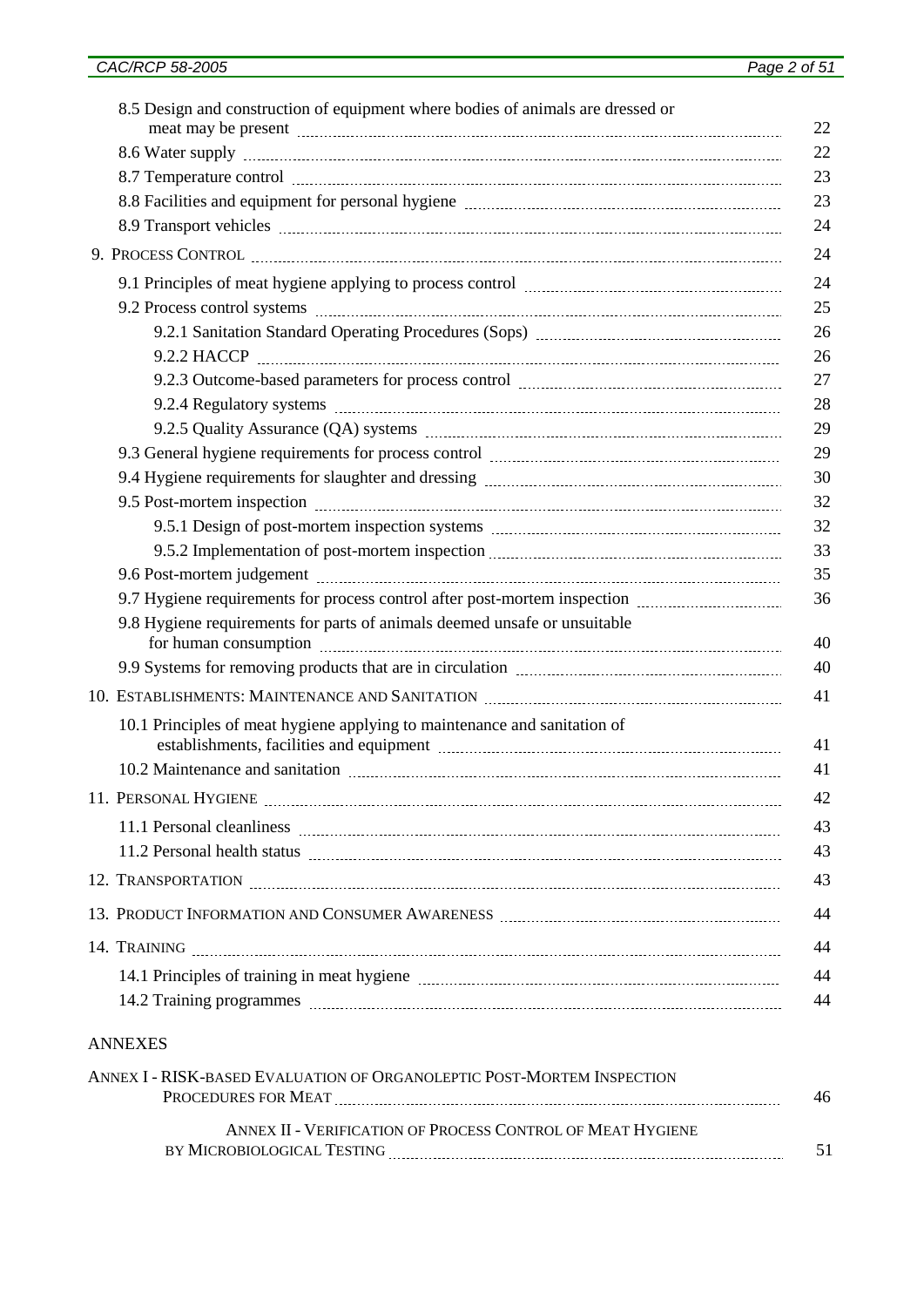## **CODE OF HYGIENIC PRACTICE FOR MEAT**

### **1. INTRODUCTION**

1. Meat has traditionally been viewed as a vehicle for a significant proportion of human food-borne disease. Although the spectrum of meat-borne diseases of public health importance has changed with changing production and processing systems, continuation of the problem has been well illustrated in recent years by human surveillance studies of specific meat-borne pathogens such as *Escherichia coli* O157:H7, *Salmonella* spp., *Campylobacter* spp. and *Yersinia enterocolitica*. In addition to existing biological, chemical and physical hazards, new hazards are also appearing e.g. the agent of bovine spongiform encephalopathy (BSE). Furthermore consumers have expectations about suitability issues which are not necessarily of human health significance.

2. A contemporary risk-based approach to meat hygiene requires that hygiene measures should be applied at those points in the food chain where they will be of greatest value in reducing food-borne risks to consumers. This should be reflected in application of specific measures based on science and risk assessment, with a greater emphasis on prevention and control of contamination during all aspects of production of meat and its further processing. Application of HACCP principles is an essential element. The measure of success of contemporary programmes is an objective demonstration of levels of hazard control in food that are correlated with required levels of consumer protection, rather than by concentrating on detailed and prescriptive measures that give an unknown outcome.

3. At the national level the activities of the Competent Authority having jurisdiction at the slaughterhouse (usually Veterinary Administrations<sup>2</sup>) very often serve animal health as well as public health objectives. This is particularly the case in relation to ante- and post-mortem inspection where the slaughterhouse is a key point in animal health surveillance, including zoonoses. Regardless of jurisdictional arrangements, it is important that this duality of functions is recognized and relevant public health and animal health activities are integrated.

4. A number of national governments are implementing systems that redefine the respective roles of industry and government in delivering meat hygiene activities. Irrespective of the delivery systems the competent authority is responsible for defining the role of personnel involved in meat hygiene activities where appropriate, and verifying that all regulatory requirements are met.

5. The principles of food safety risk management<sup>3</sup> should be incorporated wherever appropriate in the design and implementation of meat hygiene programmes. Specifically, work conducted by JEMRA, JECFA and FAO/WHO Expert Consultations and resulting risk management recommendations should be considered. Further, newly-recognised meat-borne risks to human health may require measures additional to those usually applied in meat hygiene, e.g. the potential for zoonotic transmission of central nervous system disorders of slaughtered livestock means that additional animal health surveillance programmes may need to be undertaken.

#### **2. SCOPE AND USE OF THIS CODE**

6. The scope of this code covers hygiene provisions for raw meat, meat preparations and manufactured meat from the time of live animal production up to the point of retail sale. It further develops *General Principles of*  Food Hygiene<sup>'4</sup> in respect of these products. Where appropriate, the Annex to that code (Hazard Analysis and Critical Control Point System and Guidelines for its Application) and the *Principles and Guidelines for the*  Establishment and Application of Microbiological Criteria Related to Foods<sup>5</sup> are further developed and applied in the specific context of meat hygiene.

 $\overline{2}$ <sup>2</sup> See also OIE Terrestrial Animal Health Code chapter 6.2 *"Control of biological hazards of animal health and public health importance through ante- and post-mortem meat inspection."*.

<sup>&</sup>lt;sup>3</sup> Working Principles for Risk Analysis for Application in the Framework of the Codex Alimentarius (Codex Procedural Manual); *Principles and Guidelines for the Conduct of Microbiological Risk Management* (CAC/GL 63-2007).

 $\frac{4}{5}$  CAC/RCP 1-1969.

CAC/GL 21-1997.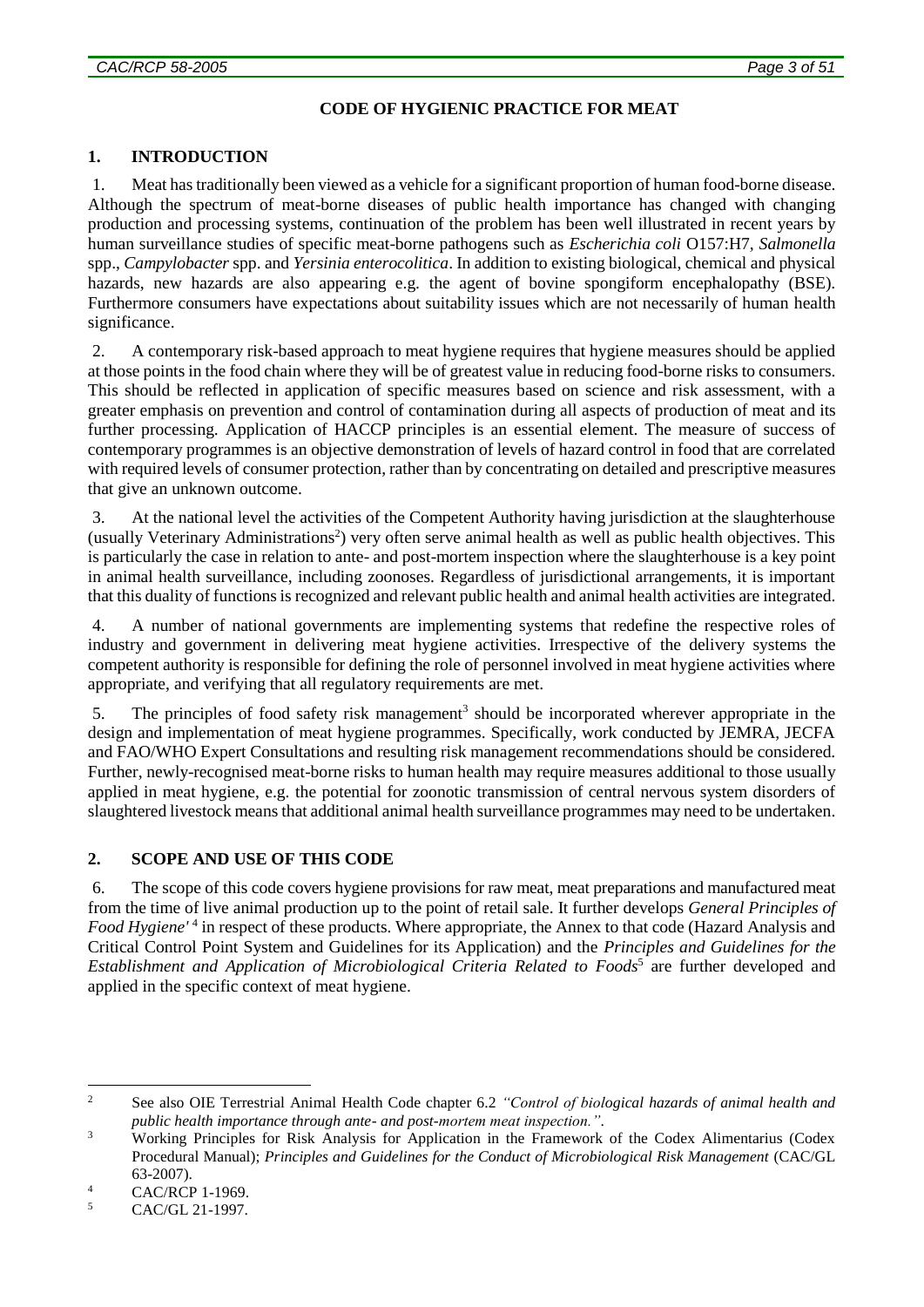7. For the purposes of this code, meat is that derived from domestic ungulates, domestic solipeds, domestic birds, lagomorphs, farmed game, farmed game birds (including ratites) and wild game. This Code of Practice may also be applied to other types of animals from which meat is derived, subject to any special hygienic measures required by the competent authority. Further to general hygiene measures applying to all species of animal as described above, this code also presents specific measures that apply to different species and classes of animals, e.g. wild game killed in the field.

8. The hygiene measures that are applied to the products described in this code, should take into account any further measures and food handling practices that are likely to be applied by the consumer. It should be noted that some of the products described in this code may not be subjected to a heat or other biocidal process before consumption.

9. Meat hygiene is by nature a complex activity, and this code refers to standards, texts and other recommendations developed elsewhere in the Codex system where linkages are appropriate, e.g. *Principles for Food Import and Export Inspection and Certification* (CAC/GL 20 - 1995), Principles and *Guidelines for the Conduct of Microbiological Risk Management* (CAC/GL 63-2007), *General Guidelines for Use of the Term "Halal"* (CAC/GL 24-1997) and the *Code of Practice on Good Animal Feeding* (CAC/RCP 54-2004).

10. To provide information that will enhance consistency, linkages should also be made to the standards, guidelines and recommendations contained in the OIE Terrestrial Animal Health Code that relate to zoonoses.

11. Subsets of the general principles (Section 4) are provided in subsequent sections within 'double-line boxes'. Where guidelines are provided at the section level, those that are more prescriptive in nature are presented in 'single-line boxes'. This is to indicate that they are recommendations based on current knowledge and practice. They should be regarded as being flexible in nature and subject to alternative provisions so long as required outcomes in terms of the safety and suitability of meat are met.

12. Traditional practices may result in departures from some of the meat hygiene recommendations presented in this code when meat is produced for local trade.

# **3. DEFINITIONS**

13. For the purposes of this code, the following definitions apply. (Note that more general definitions relating to food hygiene appear in the *General Principles of Food Hygiene*<sup>6</sup>).

*Abattoir* **Any establishment where specified animals are slaughtered and dressed for** human consumption and that is approved, registered and/or listed by the competent authority for such purposes.

<u>.</u>

*Animal* **Animals** of the following types:

- Domestic ungulates;
- Domestic solipeds;
- Domestic birds i.e. poultry;
- Lagomorphs;
- Farmed game;
- Farmed game birds, including ratites;
- Wild game, i.e. wild land mammals and birds which are hunted (including those living in enclosed territory under conditions of freedom similar to those of wild game);
- Animals as otherwise specified by the competent authority.

*Ante-mortem inspection<sup>7</sup>* Any procedure or test conducted by a competent person on live animals for the purpose of judgement of safety and suitability and disposition

*Carcass* The body of an animal after dressing.

<sup>&</sup>lt;sup>6</sup> General Principles of Food Hygiene (CAC/RCP 1-1969).<br><sup>7</sup> These and other presedures and tests stimulated by the Go

<sup>7</sup> These and other procedures and tests stipulated by the Competent Authority, may also be conducted, in particular for the purposes of animal health.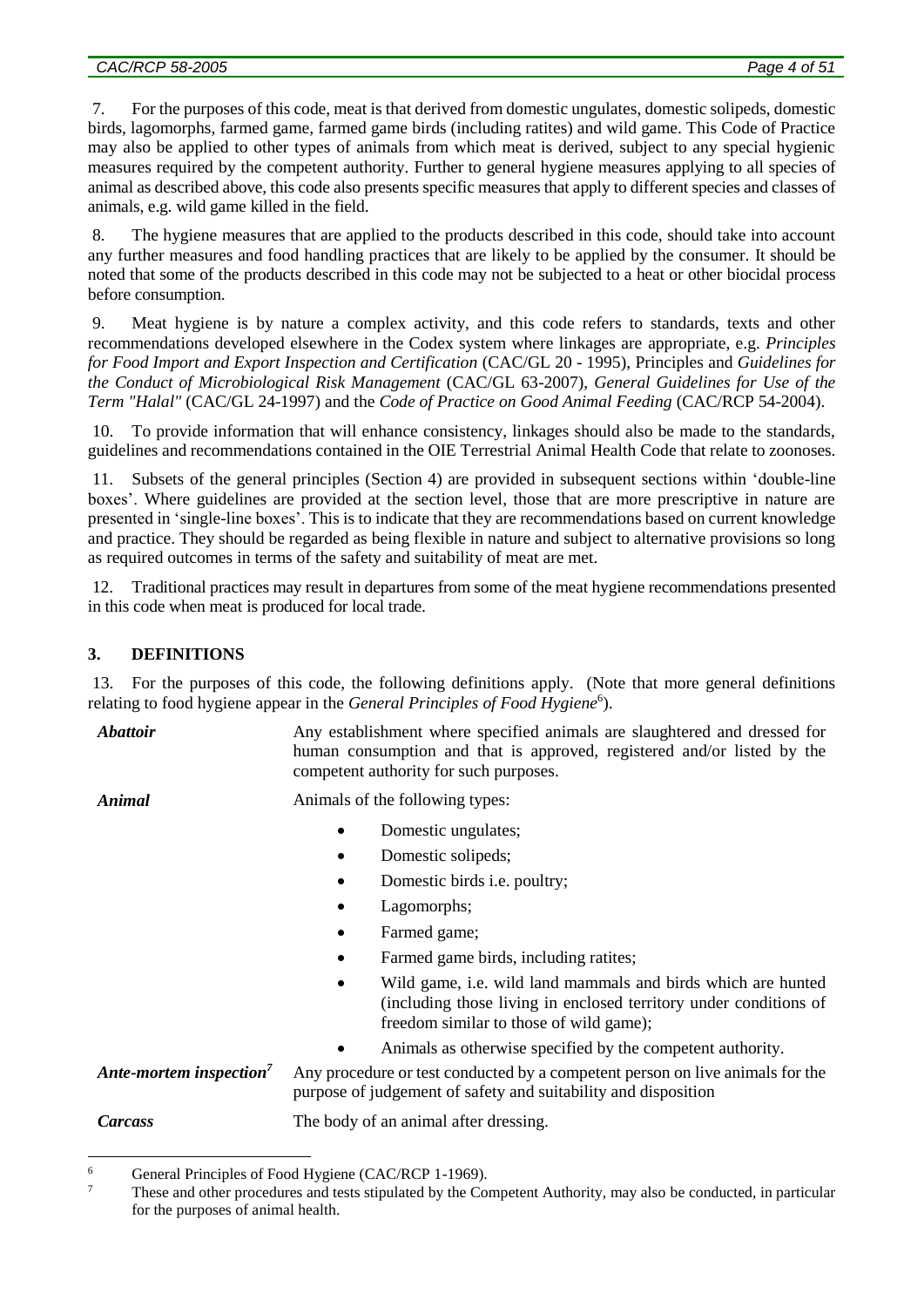| <b>Chemical residues</b>               | Residues of veterinary drugs and pesticides as described in the Definitions for<br>the Purpose of the Codex Alimentarius <sup>8</sup> .                                                                                                                                                              |
|----------------------------------------|------------------------------------------------------------------------------------------------------------------------------------------------------------------------------------------------------------------------------------------------------------------------------------------------------|
| Competent authority <sup>9</sup>       | The official authority charged by the government with the control of meat<br>hygiene, including setting and enforcing regulatory meat hygiene requirements.                                                                                                                                          |
| Competent body                         | A body officially recognised and overseen by the competent authority to<br>undertake specified meat hygiene activities.                                                                                                                                                                              |
| Competent person                       | A person who has the training, knowledge, skills and ability to perform an<br>assigned task, and who is subject to requirements specified by the competent<br>authority.                                                                                                                             |
| <b>Condemned</b>                       | Inspected and judged by a competent person, or otherwise determined by the<br>competent authority, as being unsafe or unsuitable for human consumption and<br>requiring appropriate disposal.                                                                                                        |
| Contaminant                            | Any biological or chemical agent, foreign matter, or other substance not<br>intentionally added to food that may compromise food safety or suitability. <sup>10</sup>                                                                                                                                |
| Disease or defect                      | Any abnormality affecting safety and/or suitability.                                                                                                                                                                                                                                                 |
| <b>Dressing</b>                        | The progressive separation of the body of an animal into a carcass and other<br>edible and inedible parts.                                                                                                                                                                                           |
| Equivalence                            | The capability of different meat hygiene systems to meet the same food safety<br>and/or suitability objectives.                                                                                                                                                                                      |
| <b>Establishment</b>                   | A building or area used for performing meat hygiene activities that is approved,<br>registered and/or listed by the competent authority for such purposes.                                                                                                                                           |
| <b>Establishment operator</b>          | The person in control of an establishment who is responsible for ensuring that<br>the regulatory meat hygiene requirements are met.                                                                                                                                                                  |
| Food safety objective<br>(FSO)         | The maximum frequency and/or concentration of a hazard in a food at the time<br>of consumption that provides or contributes to the appropriate level of<br>protection (ALOP).                                                                                                                        |
| <b>Fresh Meat</b>                      | Meat that apart from refrigeration has not been treated for the purpose of<br>preservation other than through protective packaging and which retains its<br>natural characteristics.                                                                                                                 |
| Game depot                             | A building in which killed wild game is temporarily held prior to transfer to an<br>establishment, and which is approved, registered and/or listed by the competent<br>authority for this purpose. (Note that for the purposes of this code, a game<br>depot is a particular type of establishment). |
| <b>Good Hygienic Practice</b><br>(GHP) | All practices regarding the conditions and measures necessary to ensure the<br>safety and suitability of food at all stages of the food chain. <sup>11</sup>                                                                                                                                         |
| Hazard                                 | A biological, chemical or physical agent in, or condition of, food with the<br>potential to cause an adverse health effect. <sup>12</sup>                                                                                                                                                            |

 $\,$  8  $\,$ <sup>8</sup><br>Procedural Manual of the Codex Alimentarius Commission.<br>The Competent Authority provides official assurances in int

<sup>9</sup> The Competent Authority provides official assurances in international trade of meat. Requirements for certification for public health and fair trade purposes have been developed by the Codex Committee on Food and Import and Export Inspection and Certification Systems (ref. CAC/GL 26-1997). Requirements for certification for animal health (including zoonoses) purposes are contained in the OIE Terrestrial Animal Health Code (ref. Section 1.2 Obligations and ethics in international trade). Both should be read in parallel where veterinary certification is required.

<sup>10</sup> *General Principles of Food Hygiene* (CAC/RCP 1-1969).

<sup>&</sup>lt;sup>11</sup> WHO Teachers Handbook, 1999.<br> **12** Definitions for the Purpose of the

<sup>12</sup> Definitions for the Purpose of the Codex Alimentarius. Procedural Manual.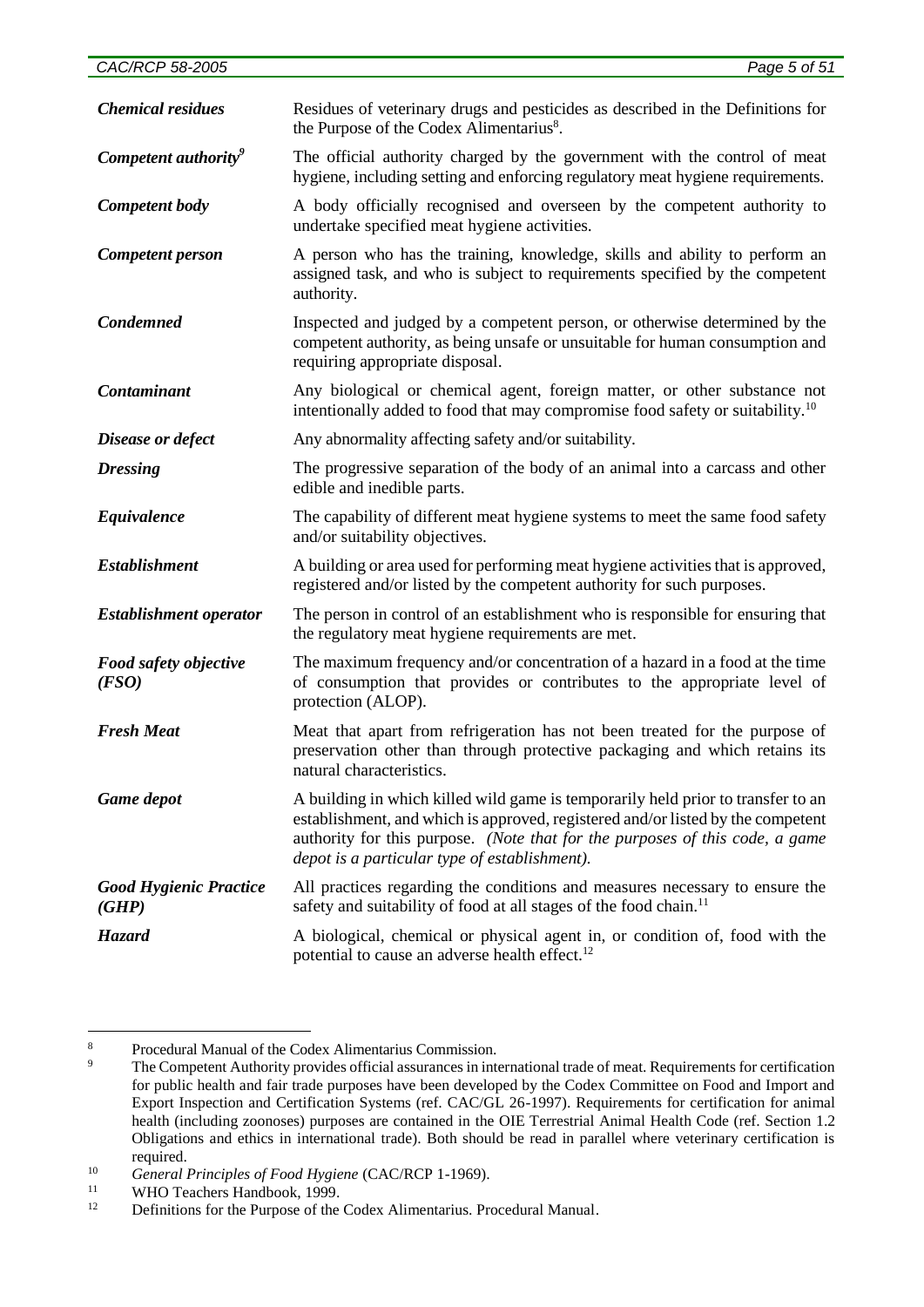| <b>Hunter</b>                               | A person involved in the killing and/or bleeding, partial evisceration and partial<br>field dressing of killed wild game.                                                                                                                                              |
|---------------------------------------------|------------------------------------------------------------------------------------------------------------------------------------------------------------------------------------------------------------------------------------------------------------------------|
| <b>Inedible</b>                             | Inspected and judged by a competent person, or otherwise determined by the<br>competent authority to be unsuitable for human consumption.                                                                                                                              |
| <b>Manufactured Meat</b>                    | Products resulting from the processing of raw meat or from the further<br>processing of such processed products, so that when cut, the cut surface shows<br>that the product no longer has the characteristics of fresh meat.                                          |
| <b>Meat</b>                                 | All parts of an animal that are intended for, or have been judged as safe and<br>suitable for, human consumption.                                                                                                                                                      |
| <b>Meat hygiene</b>                         | All conditions and measures necessary to ensure the safety and suitability of<br>meat at all stages of the food chain.                                                                                                                                                 |
| <b>Meat preparation</b>                     | Raw meat which has had foodstuffs, seasonings or additives added to it.                                                                                                                                                                                                |
| <b>Mechanically separated</b><br>meat (MSM) | Product obtained by removing meat from flesh-bearing bones after boning or<br>from poultry carcasses, using mechanical means that result in the loss or<br>modification of the muscle fibre structure.                                                                 |
| <b>Minced</b> meat                          | Boneless meat which has been reduced into fragments.                                                                                                                                                                                                                   |
| <b>Official inspector</b>                   | A competent person who is appointed, accredited or otherwise recognised by<br>the competent authority to perform official meat hygiene activities on behalf<br>of, or under the supervision of the competent authority.                                                |
| Organoleptic inspection                     | Using the senses of sight, touch, taste and smell for identification of diseases<br>and defects.                                                                                                                                                                       |
| <b>Performance criterion</b>                | The effect in frequency and/or concentration of a hazard in a food that must be<br>achieved by the application of one or more control measures to provide or<br>contribute to a performance objective (PO) or a food safety objective (FSO).                           |
| Performance objective                       | The maximum frequency and/or concentration of a hazard in a food at a<br>specified step in the food chain before the time of consumption that provides<br>or contributes to a food safety objective (FSO) or appropriate level of<br>protection (ALOP), as applicable. |
| Post-mortem inspection <sup>13</sup>        | Any procedure or test conducted by a competent person on all relevant parts of<br>slaughtered/killed animals for the purpose of judgement of safety and<br>suitability and disposition.                                                                                |
| <b>Primary production</b>                   | All those steps in the food chain constituting animal production and transport<br>of animals to the abattoir, or hunting and transporting wild game to a game<br>depot.                                                                                                |
| <b>Process control</b>                      | All conditions and measures applied during the production process that are<br>necessary to achieve safety and suitability of meat. <sup>14</sup>                                                                                                                       |
| <b>Process criterion</b>                    | The physical process control parameters (e.g. time, temperature) at a specified<br>step that can be applied to achieve a performance objective or performance<br>criterion $15$ .                                                                                      |
| Quality assurance $(QA)$                    | All the planned and systematic activities implemented within the quality<br>system and demonstrated as needed, to provide adequate confidence that an<br>entity will fulfil requirements for quality. <sup>16</sup>                                                    |

 $13$ <sup>13</sup> These and other procedures and tests stipulated by the Competent Authority, may also be conducted, in particular for the purposes of animal health.

<sup>&</sup>lt;sup>14</sup> The "process" includes ante- and post-mortem inspection.<br><sup>15</sup> This is an interim definition for the nurnose of this Code

<sup>&</sup>lt;sup>15</sup> This is an interim definition for the purpose of this Code.<br> **16** ISO 8402

<sup>16</sup> ISO 8402.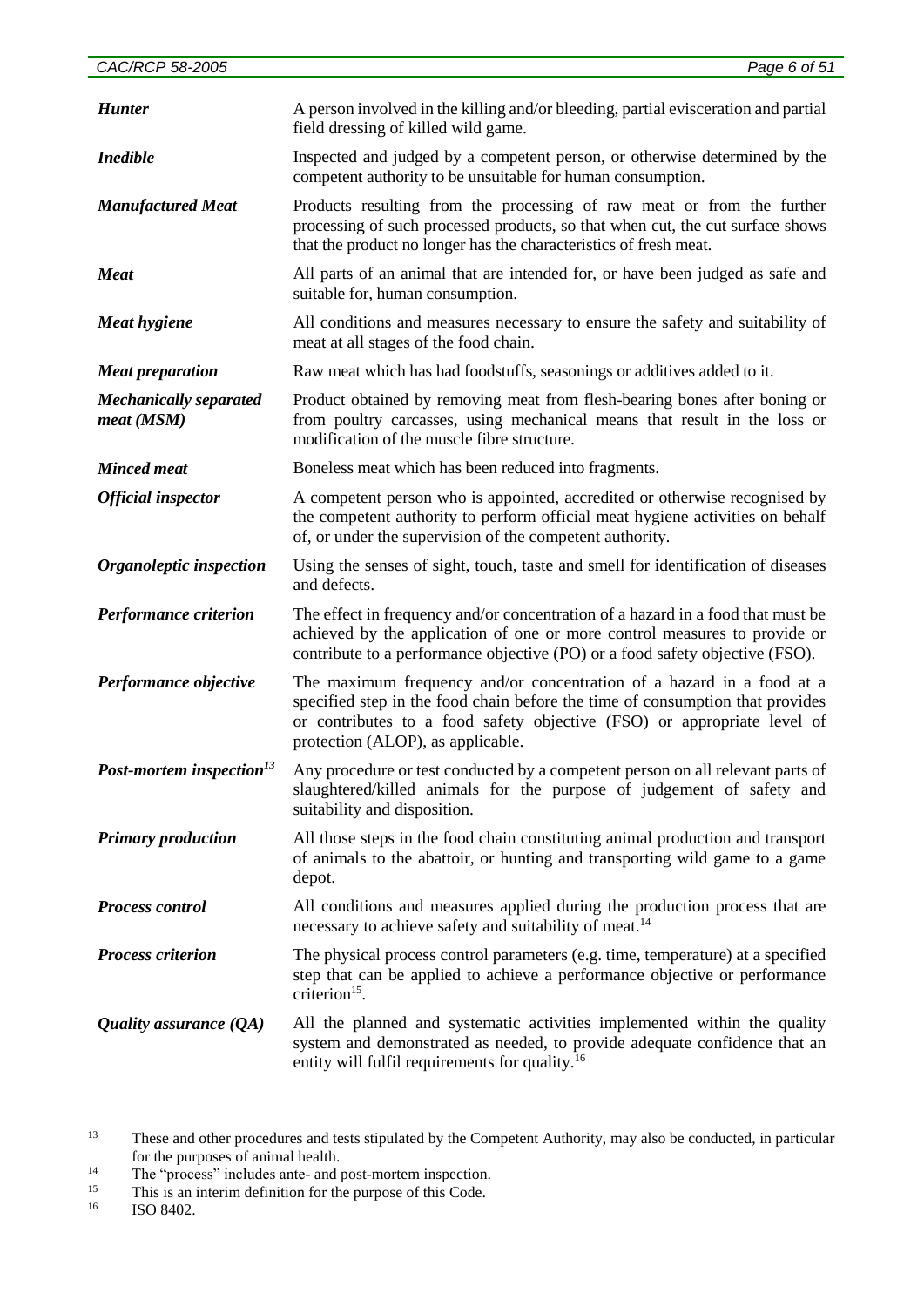*Raw meat* Fresh meat, minced meat or mechanically separated meat <sup>17</sup>.

*Ready-to-Eat (RTE)*  Products that are intended to be consumed without any further biocidal steps.

*Risk-based* Containing any performance objective, performance criterion or process criterion developed according to risk analysis principles.<sup>18</sup>

Safe for human consumption according to the following criteria:

- has been produced by applying all food safety requirements appropriate to its intended end-use;
- meets risk-based performance and process criteria for specified hazards; and
	- does not contain hazards at levels that are harmful to human health.

*Sanitation standard operating procedures (SSOPs)* A documented system for assuring that personnel, facilities, equipment and utensils are clean and where necessary, sanitised to specified levels prior to and during operations*.*

*Suitable for human consumption*

*products*

*Safe for human consumption*

Suitable for human consumption according to the following criteria:

- has been produced under hygienic conditions as outlined in this code;
- $\bullet$  is appropriate to its intended use<sup>19</sup>; and
- meets outcome-based parameters for specified diseases or defects as established by the competent authority.
- *Validation* Obtaining evidence that the food hygiene control measure or measures selected to control a hazard in a food is capable of effectively and consistently controlling the hazard to the appropriate level. $^{20}$
- *Verification* Activities performed by the competent authority and/or competent body to determine compliance with regulatory requirements.
- *Verification (Operator)* The continual review of process control systems by the operator, including corrective and preventative actions to ensure that regulatory and/or specified requirements are met**.**
- **Veterinary Inspector** An official inspector who is professionally qualified as a veterinarian and carries out official meat hygiene activities $21$  as specified by the competent authority.

# **4. GENERAL PRINCIPLES OF MEAT HYGIENE**

i. Meat must be safe and suitable for human consumption and all interested parties including government, industry and consumers have a role in achieving this outcome.<sup>22</sup>

 $17$ This does not preclude interventions for the purpose of pathogen reduction.

<sup>&</sup>lt;sup>18</sup> This is an interim definition for the purpose of this Code.

<sup>&</sup>lt;sup>19</sup> See for example the *General Guidelines for Use of the Term "Halal"* (CAC/GL 24-1997).

<sup>&</sup>lt;sup>20</sup> This is an interim definition for the purpose of this Code.<br><sup>21</sup> These may include enimal health objectives.

<sup>&</sup>lt;sup>21</sup> These may include animal health objectives.<br> $\frac{22}{2}$  Secosities meet, business requirements she

Specific meat hygiene requirements should address biological, chemical and physical hazards; and pathophysiological and other characteristics associated with suitability for human consumption.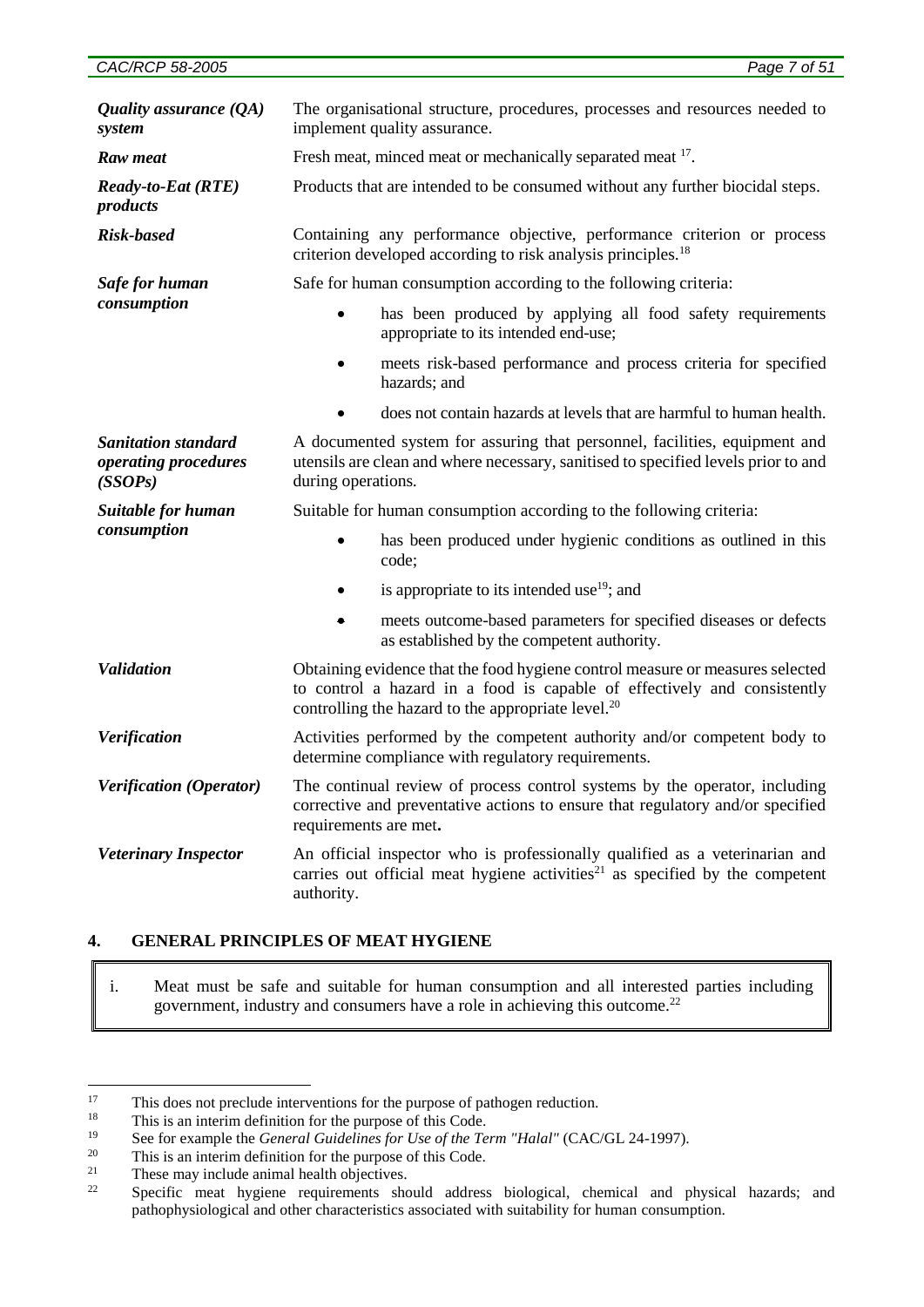- ii. The competent authority should have the legal power to set and enforce regulatory meat hygiene requirements, and have final responsibility for verifying that regulatory meat hygiene requirements are met. It should be the responsibility of the establishment operator to produce meat that is safe and suitable in accordance with regulatory meat hygiene requirements. There should be a legal obligation on relevant parties to provide any information and assistance as may be required by the competent authority.
- iii. Meat hygiene programmes should have as their primary goal the protection of public health and should be based on a scientific evaluation of meat-borne risks to human health and take into account all relevant food safety hazards, as identified by research, monitoring and other relevant activities.
- iv. The principles of food safety risk analysis should be incorporated wherever possible and appropriate in the design and implementation of meat hygiene programmes.<sup>23</sup>
- v. Wherever possible and practical, competent authorities should formulate food safety objectives (FSOs) according to a risk-based approach so as to objectively express the level of hazard control that is required to meet public health goals.
- vi. Meat hygiene requirements should control hazards to the greatest extent practicable throughout the entire food chain. Information available from primary production should be taken into account so as to tailor meat hygiene requirements to the spectrum and prevalence of hazards in the animal population from which the meat is sourced.
- vii. The establishment operator should apply HACCP principles. To the greatest extent practicable, the HACCP principles should also be applied in the design and implementation of hygiene measures throughout the entire food chain.
- viii. The competent authority should define the role of those personnel involved in meat hygiene activities where appropriate, including the specific role of the veterinary inspector.
- ix. The range of activities involved in meat hygiene should be carried out by personnel with the appropriate training, knowledge, skills and ability as and where defined by the competent authority.
- x. The competent authority should verify that the establishment operator has adequate systems in place to trace and withdraw meat from the food chain. Communication with consumers and other interested parties should be considered and undertaken where appropriate.
- xi. As appropriate to the circumstances, the results of monitoring and surveillance of animal and human populations should be considered with subsequent review and/or modification of meat hygiene requirements whenever necessary.
- xii. Competent authorities should recognise the equivalence of alternative hygiene measures where appropriate, and promulgate meat hygiene measures that achieve required outcomes in terms of safety and suitability and facilitate fair practices in the trading of meat.

<sup>&</sup>lt;u>.</u> <sup>23</sup> Working Principles for Risk Analysis for Application in the Framework of the Codex Alimentarius, Procedural Manual; *Principles and Guidelines for the Conduct of Microbiological Risk Management* (CAC/GL 63-2007); *Report of a Joint FAO/WHO Consultation on Principles and Guidelines for Incorporating Microbiological Risk Assessment in the Development of Food Safety Standards, Guidelines and Related Texts; Kiel, Germany, 18-22 March 2002*.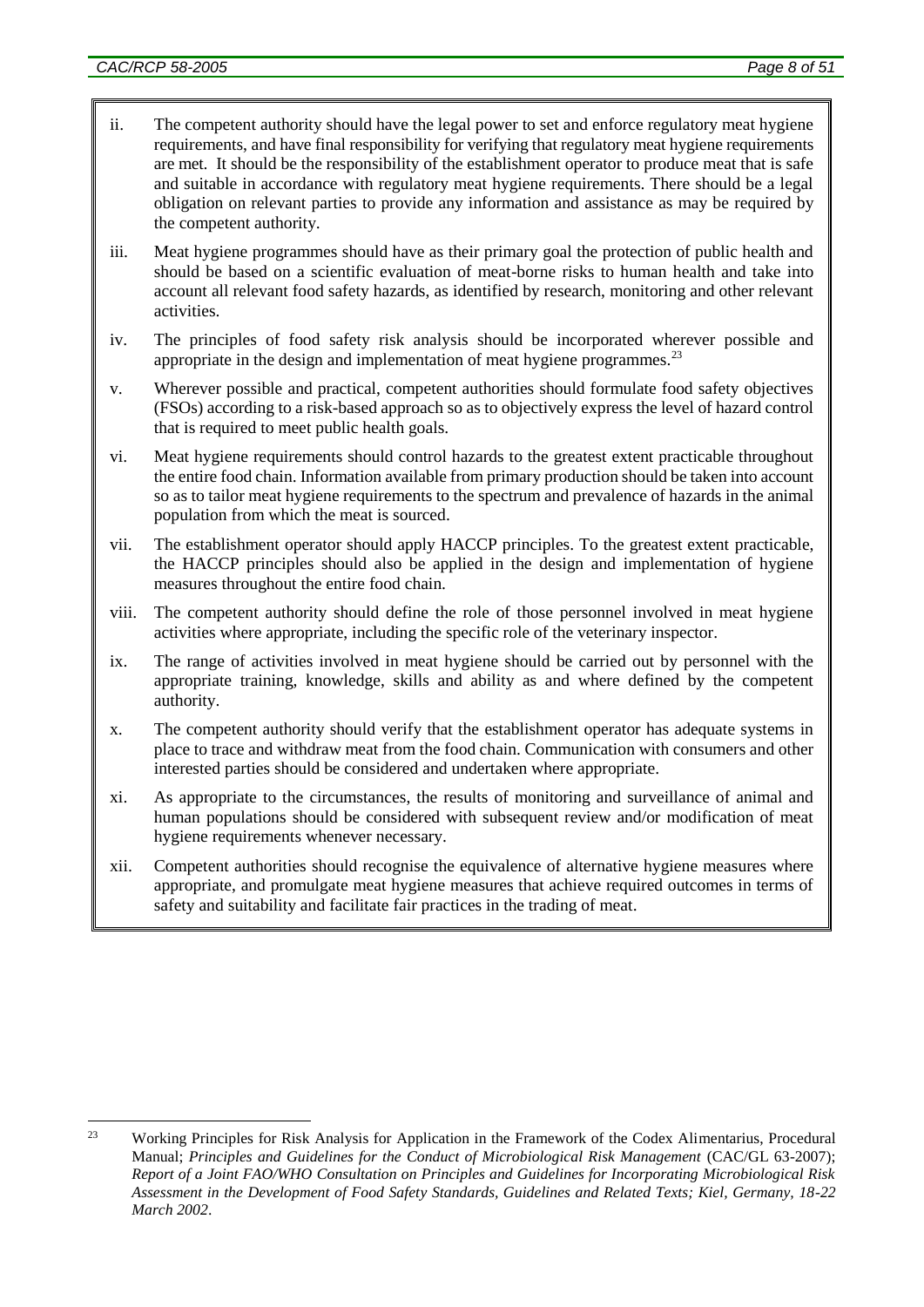## **5. PRIMARY PRODUCTION**

14. Primary production is a significant source of hazards associated with meat. A number of hazards are present in animal populations intended for slaughter and their control during primary production, often presents considerable challenges, e.g. *E. coli* O157:H7, *Salmonella* spp. *Campylobacter* spp and various chemical and physical hazards. A risk-based approach to meat hygiene includes consideration of risk management options that may have a significant impact on risk reduction when applied at the level of primary production.<sup>24</sup>

15. Provision of relevant information on animals intended for slaughter facilitates application of risk-based meat hygiene programmes, and allows inspection procedures to be tailor-made to the spectrum and prevalence of diseases and defects in the particular animal population. This may be particularly important in situations where the presence of certain zoonotic agents is not detectable by routine organoleptic or laboratory tests, and special measures may need to be taken, e.g. possible exposure to cysts of *Cysticercus bovis*.

16. Voluntary or officially recognised QA systems implemented at primary production should be appropriately taken into account during verification of regulatory requirements.

17. The principles and guidelines presented in this section are supplemental to the objectives and guidelines in Section III of the *General Principles of Food Hygiene* (CAC/RCP 1-1969).

### **5.1 PRINCIPLES OF MEAT HYGIENE APPLYING TO PRIMARY PRODUCTION**

- i. Primary production should be managed in a way that reduces the likelihood of introduction of hazards and appropriately contributes to meat being safe and suitable for human consumption.
- ii. Whenever possible and practicable, systems should be established by the primary production sector and the competent authority, to collect, collate and make available, information on hazards and conditions that may be present in animal populations and that may affect the safety and suitability of meat.
- iii. Primary production should include official or officially-recognised programmes for the control and monitoring of zoonotic agents in animal populations and the environment as appropriate to the circumstances, and notifiable zoonotic diseases should be reported as required.
- iv. Good hygienic practice (GHP) at the level of primary production should involve for example the health and hygiene of animals, records of treatments, feed and feed ingredients and relevant environmental factors, and should include application of HACCP principles to the greatest extent practicable.
- v. Animal identification practices should allow trace-back to the place of origin to the extent practicable, to allow regulatory investigation where necessary.

## **5.2 HYGIENE OF SLAUGHTER ANIMALS**

<u>.</u>

18. Both primary producers and the competent authority should work together to implement risk-based meat hygiene programmes at the level of primary production that document the general health status of slaughter animals, and implement practices that maintain or improve that status, e.g. zoonoses control programmes. QA programmes at the level of primary production should be encouraged and may include application of HACCP principles as appropriate to the circumstances. Such programmes should be taken into account by the competent authority in the overall design and implementation of risk-based meat hygiene programmes.

So as to facilitate the application of risk-based meat hygiene programmes:

 Primary producers should record relevant information to the extent possible on the health status of animals as it relates to the production of meat that is safe and suitable for human consumption. This information should be made available to the abattoir as appropriate to the circumstances.

<sup>&</sup>lt;sup>24</sup> Working Principles for Risk Analysis for Application in the Framework of the Codex Alimentarius, Procedural Manual.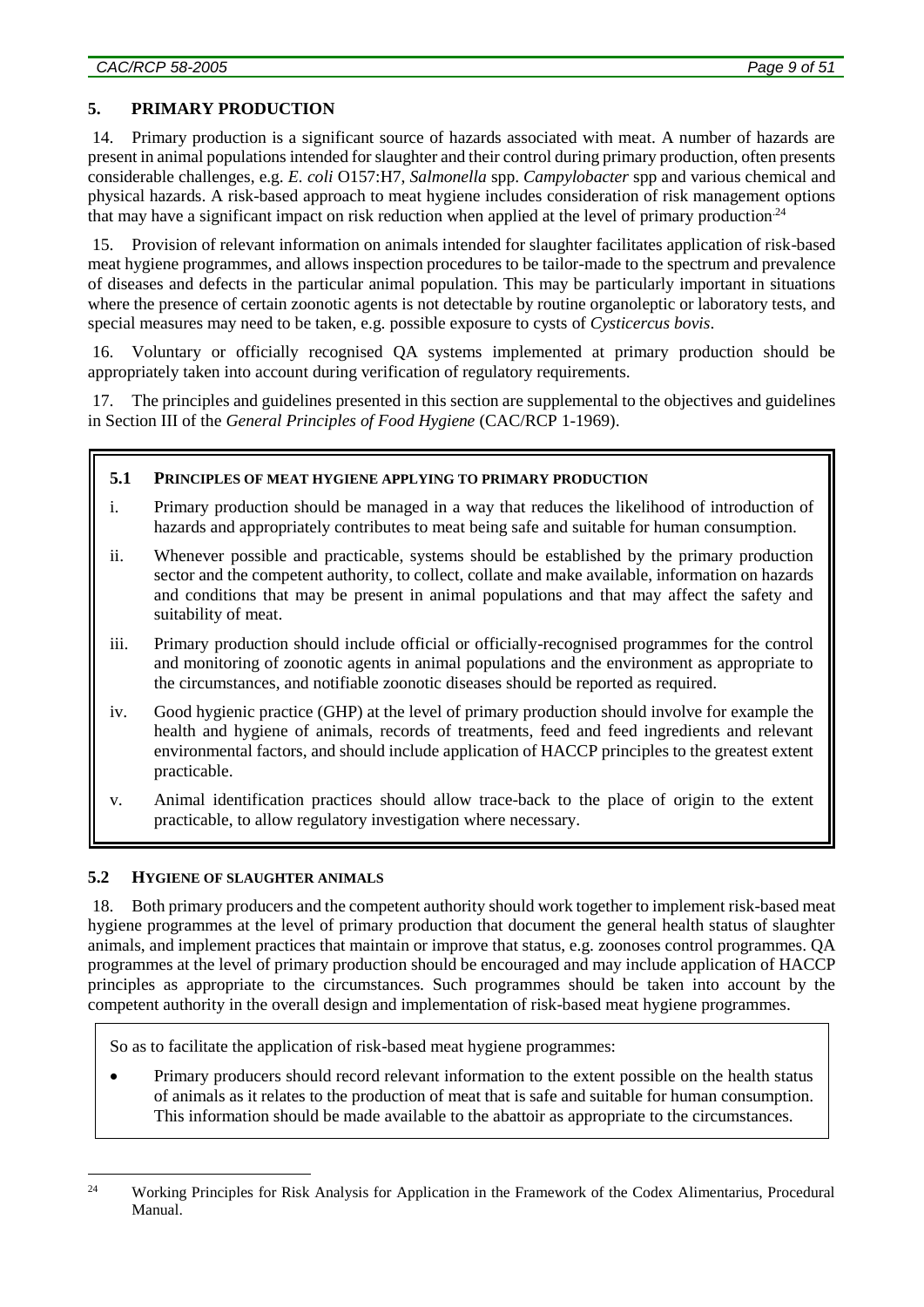- Systems should be in place for return from the abattoir to the primary producer, of information on the safety and suitability of slaughter animals and meat, in order to improve the hygiene on the farm and, where producer-led QA-programmes are applied, to be incorporated into these programmes to improve their effectiveness.
- The competent authority should systematically analyse monitoring and surveillance information from primary production so that meat hygiene requirements may be modified if necessary.

19. The competent authority should administer an official programme for control of specified zoonotic agents, chemical hazards and contaminants. This should be co-ordinated to the greatest extent possible with other competent authorities that may have responsibilities in public and animal health.

Official or officially-recognised programmes for specified zoonotic agents should include measures to:

- control and eradicate their presence in animal populations, or subsets of populations, e.g. particular poultry flocks;
- prevent the introduction of new zoonotic agents;
- provide monitoring and surveillance systems that establish baseline data and guide a risk-based approach to control of such hazards in meat; and
- control movement of animals between primary production units, and to abattoirs, where populations are under quarantine restrictions.

Official or officially-recognised programmes for chemical hazards and contaminants should include measures to:

- control the registration and use of veterinary drugs and pesticides so that residues do not occur in meat at levels that make the product unsafe<sup>25</sup> for human consumption, and
- provide monitoring and surveillance systems that establish baseline data and guide a risk-based approach to control of such hazards in meat.

20. Animal identification systems, to the extent practicable, should be in place at primary production level so that the origin of meat can be traced back from the abattoir or establishment to the place of production of the animals.

- 21. Animals should not be loaded for transport to the abattoir when:
	- the degree of contamination of the external surfaces of the animal is likely to compromise hygienic slaughter and dressing, and suitable interventions such as washing or shearing are not available,
	- information is available to suggest that animals may compromise the production of meat that is safe and suitable for human consumption, e.g. presence of specific disease conditions or recent administration of veterinary drugs. In some situations, transport may proceed if the animals have been specifically identified (e.g. as "suspects") and are to be slaughtered under special supervision; or
	- conditions causing animal stress may exist or arise that are likely to result in an adverse impact on the safety and suitability of meat.

<sup>&</sup>lt;u>.</u> <sup>25</sup> *Guidelines for the Design and Implementation of National Regulatory Food Safety Assurance Programmes Associated with the Use of Veterinary Drugs in Food Producing Animals* (CAC/GL 71-2009).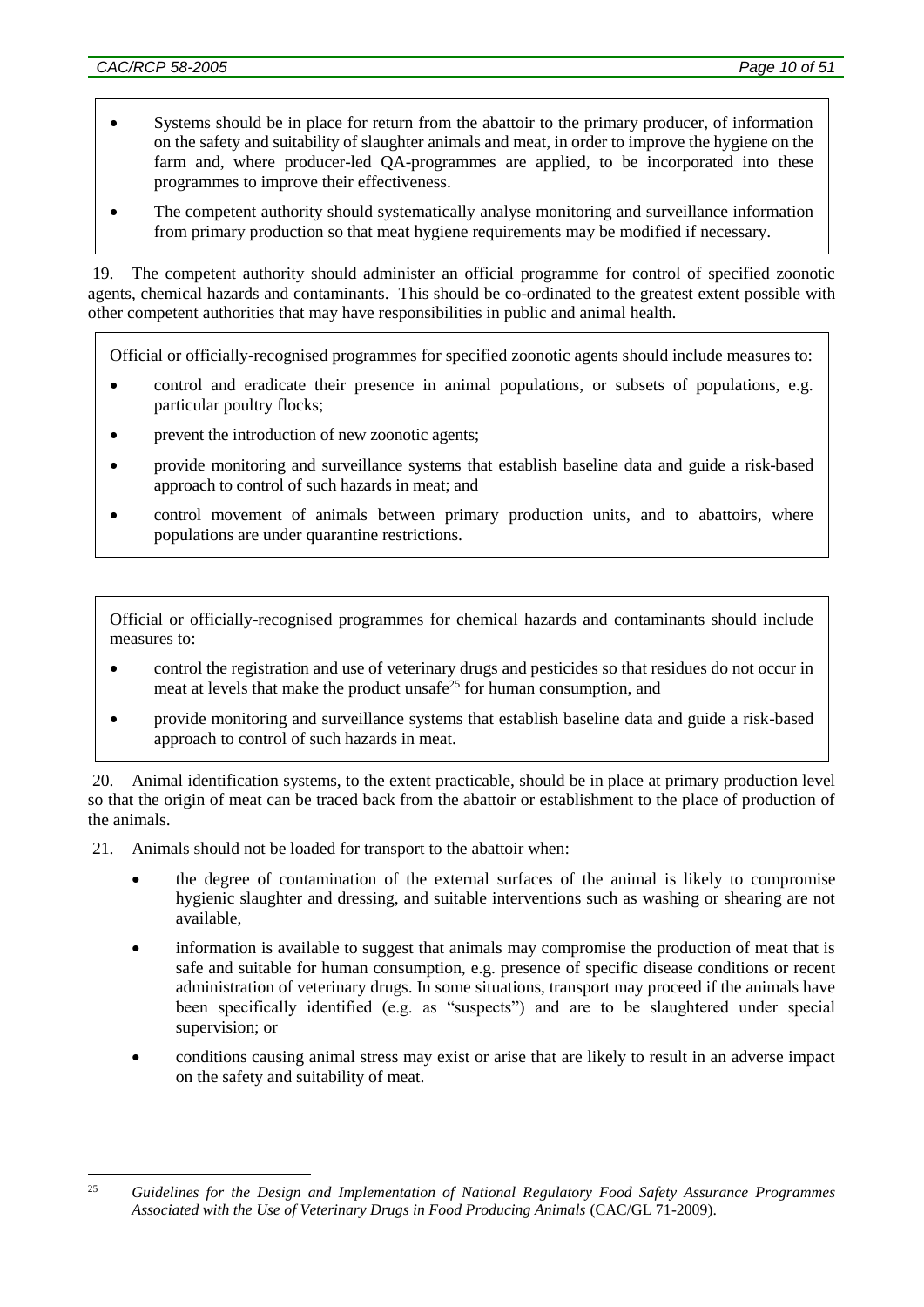### **5.3 HYGIENE OF KILLED WILD GAME**

22. Only limited knowledge can be gained on the health status of populations of wild game hunted for meat; however, the competent authority should consider all sources when gathering such information. In this respect, hunters should be encouraged to provide relevant information, e.g. geographical origin of wild game, and any clinical symptoms of disease observed in wild animal populations.

23. Wild game should be harvested in a manner so that:

- killing methods are consistent with the production of meat that is safe and suitable for human consumption; and
- their geographical origin is not subject to relevant official prohibitions on harvest, e.g. in the case of concurrent chemical pest control programmes or animal health quarantine.

24. Hunters are particularly important in providing information on killed animals. They should be aware of their responsibilities in terms of supplying to the establishment, all relevant information that may impact on the safety and suitability of killed wild game meat, e.g. symptoms of disease immediately before killing, grossly-apparent diseases and defects detected during partial field dressing and/or evisceration. The competent authority should require that hunters or other people involved in harvesting of wild game undergo basic training in meat hygiene appropriate to field procurement, e.g. recognition of diseases and defects, application of GHP in partial field dressing and transport to a game depot.

25. As wild game are killed in the field, appropriate hygienic practices immediately following death are essential to minimise contamination of edible parts. GHP should be applied to the extent practicable during bleeding, partial dressing, e.g. removal of the head, and/or partial evisceration (where allowed by the competent authority).<sup>26</sup>

Bleeding and partial dressing of killed wild game in the field should include:

- bleeding and partial evisceration as soon as possible after killing (unless exempted by the competent authority for a particular species of wild game);
- partial skinning and/or partial dressing in a manner that minimises the level of contamination of edible parts to the lowest level practicable;
- removal only of those parts of the animal that are not necessary for post-mortem inspection and judgement; and
- retention of the lungs, liver, heart and kidneys as a minimum if partial evisceration is carried out, either by natural attachment to the carcass or identified and packaged as an attachment to the carcass, unless a hunter, who is a competent person, has carried out an inspection and has not detected or suspected abnormalities.<sup>27</sup>

26. Game depots should not be simultaneously used for a purpose other than receiving and holding killed wild game, unless the competent authority specifies other uses and conditions.

27. Delivery of killed wild game to a game depot or an establishment should be within time limits established by the competent authority considering harvesting, environmental conditions and desired food safety outcomes. The body and other animal parts should not be frozen before dressing and post-mortem inspection in an establishment, unless unavoidable due to ambient temperatures.

### **5.4 HYGIENE OF FEED AND FEED INGREDIENTS**

<u>.</u>

28. Feeding of animals during primary production should be subject to good animal feeding practice<sup>28</sup>. Records should be maintained at the manufacturing level, on the origin of feed and feed ingredients to facilitate verification.

<sup>&</sup>lt;sup>26</sup> Partial evisceration usually only involves removal of the gastrointestinal tract, and this aids cooling.<br><sup>27</sup> In the case of small killed wild game, the connetent authority may allow full evisceration

<sup>&</sup>lt;sup>27</sup> In the case of small killed wild game, the competent authority may allow full evisceration.<br><sup>28</sup> Code of Practice on Good Animal Easting (CAC/PCP 54, 2004).

<sup>28</sup> *Code of Practice on Good Animal Feeding* (CAC/RCP 54-2004).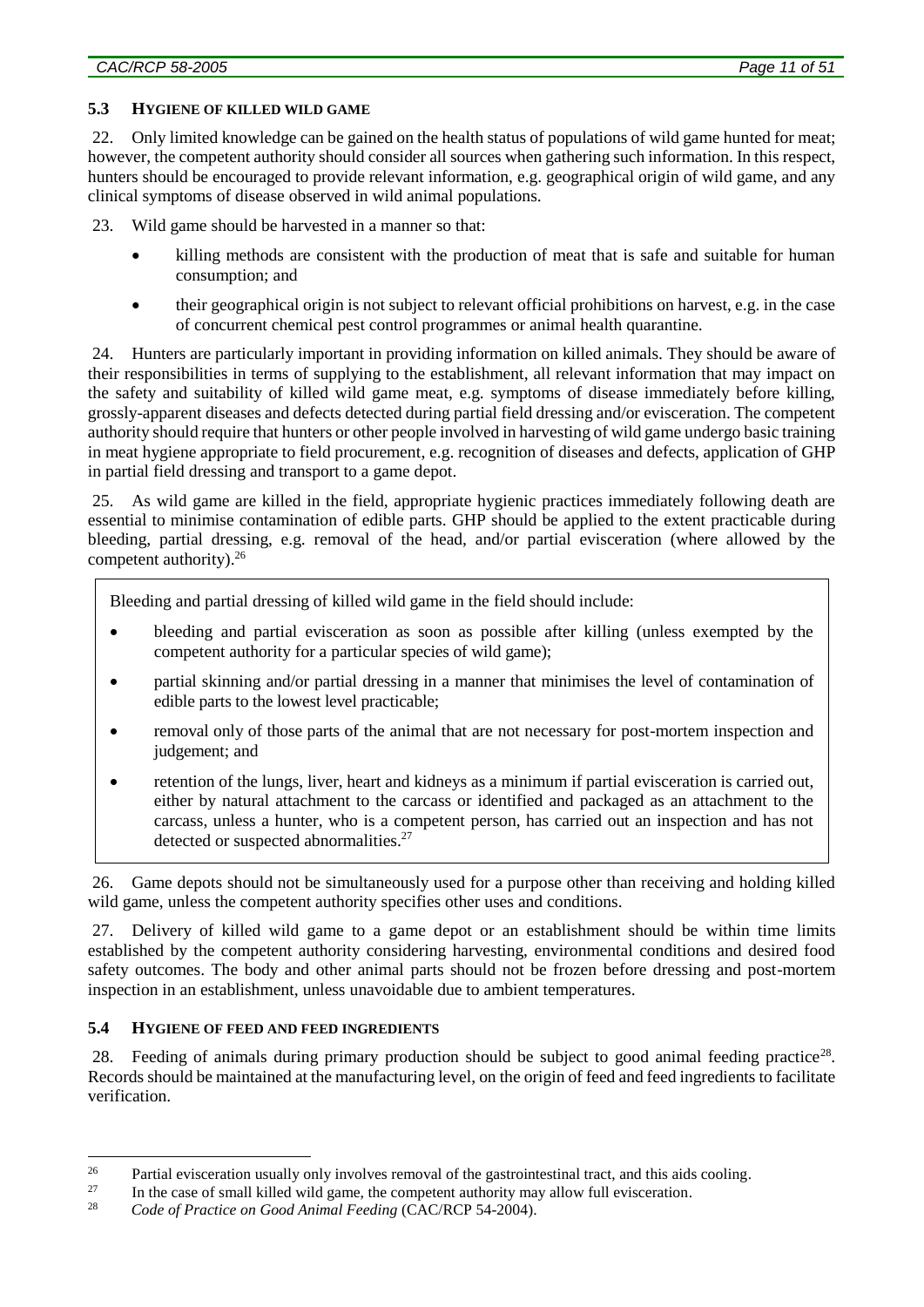29. There is a need for collaboration between all parties involved in production, manufacturing and use of feed and feed ingredients, so as to establish any linkage between identified hazards and the level of risk to consumers that may result from transmission through the food chain<sup>29</sup>.

Animals should not be given feed and feed ingredients that:

- are recognised as likely to introduce zoonotic agents (including transmissible spongiform encephalopathies - TSEs) to the slaughter population; or
- contain chemical substances, (e.g. veterinary drugs, pesticides ) or contaminants that could result in residues in meat at levels that make the product unsafe for human consumption.

30. The competent authority should implement appropriate legislation and controls governing the feeding of animal protein to animals where there is a likelihood of transmission of zoonotic agents, and this may include a ban on such feeding when justified by risk management. Any processed feed and feed ingredients should be subject to appropriate microbiological and other criteria according to a specified sampling plan and testing protocol, and maximum limits for mycotoxins.

## **5.5 HYGIENE OF THE PRIMARY PRODUCTION ENVIRONMENT**

31. Primary production of animals should not be undertaken in areas where the presence of hazards in the environment could lead to an unacceptable level of such hazards in meat.

The competent authority should design and administer monitoring and surveillance programmes appropriate to the circumstances that address:

- hazards arising from animals and plants that may compromise the production of meat that is safe and suitable for human consumption;
- environmental contaminants that may result in levels in meat that make the product unsafe for human consumption; and
- ensuring that potential carriers such as water, are not significant vehicles for transmission of hazards.

Facilities and procedures should be in place to ensure that:

- housing and feeding platforms where used, and other areas where zoonotic agents and other hazards may accumulate, can be effectively cleaned, and are maintained in a sanitary condition (refer to Section 10);
- systems for active processing and/or disposal of dead animals and waste should not constitute a possible source of food-borne hazards to human and animal health; and
- chemical hazards required for technological reasons are stored in a manner so that they do not contaminate the environment or feed and feed ingredients and thereby pose a risk to human health.

## **5.6 TRANSPORT**

## **5.6.1 Transport of slaughter animals**

32. Transport of slaughter animals should be carried out in a manner that does not have an adverse impact on the safety and suitability of meat.<sup>30</sup>

<sup>1</sup> <sup>29</sup> OIE International Animal Health Code (chapters on zoonotic diseases); OIE Guidelines on antimicrobial resistance.

<sup>&</sup>lt;sup>30</sup> OIE International Animal Health Code (chapter on transport); Report of the OIE Working Group on Animal Welfare, October 2002.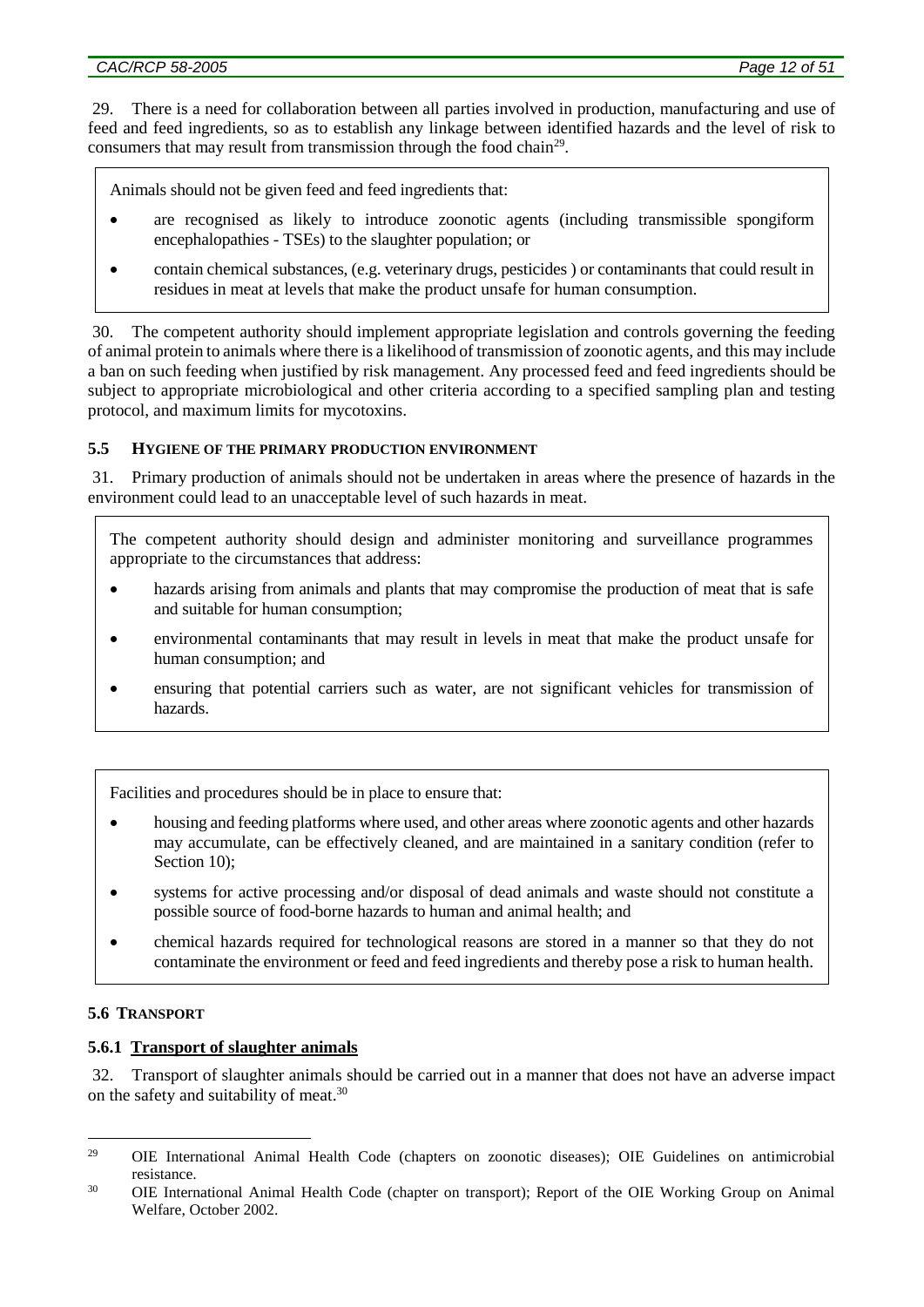Slaughter animals require transport facilities to the abattoir that ensure that:

- soiling and cross-contamination with faecal material is minimised;
- new hazards are not introduced during transport;
- animal identification as to the place of origin is maintained; and
- consideration is given to avoiding undue stress that may adversely impact on the safety of meat (such as stress-induced shedding of pathogens).

Transport vehicles should be designed and maintained so that:

- animals can be loaded, unloaded and transported easily and with minimal risk of injury;
- animals of different species, and animals of the same species likely to cause injury to one another, are physically separated during transport;
- use of floor gratings, crates or similar devices limits soiling and cross-contamination with faecal material;
- where the vehicle has more than one deck, animals are protected from cross-contamination as appropriate ;
- ventilation is adequate; and
- cleaning and sanitising is readily achieved (refer to Section 10).

33. Transport vehicles, and crates where used should be cleaned and if necessary sanitised as soon as practicable after animals have been unloaded at the establishment.

#### **5.6.2 Transport of killed wild game**

34. Following killing and partial dressing in the field, the body and other parts should be transported to an establishment, including a game depot, without delay and in a manner that minimises contamination of edible parts. The use of these vehicles for this purpose should be consistent with good hygienic practice and any specific regulatory requirements.

35. Unless deemed unnecessary due to low environmental ambient temperatures, the temperature of the body should be actively reduced as quickly as possible after partial field dressing and transport.

#### **6. PRESENTATION OF ANIMALS FOR SLAUGHTER**

36. Only healthy, clean and appropriately identified animals should be presented for slaughter.

37. All animals should be screened upon arrival at the abattoir. Where abnormalities in behaviour or appearance suggest that an individual animal or a consignment of animals should be segregated, this should occur and the competent person undertaking ante-mortem inspection should be notified.

38. Ante-mortem inspection is an important pre-slaughter activity, and all relevant information on animals presented for slaughter should be utilised in meat hygiene systems.

#### **6.1 PRINCIPLES OF MEAT HYGIENE APPLYING TO ANIMALS PRESENTED FOR SLAUGHTER**

- i. Animals presented for slaughter should be sufficiently clean so that they do not compromise hygienic slaughter and dressing.
- ii. The conditions of holding of animals presented for slaughter should minimise crosscontamination with food-borne pathogens and facilitate efficient slaughter and dressing.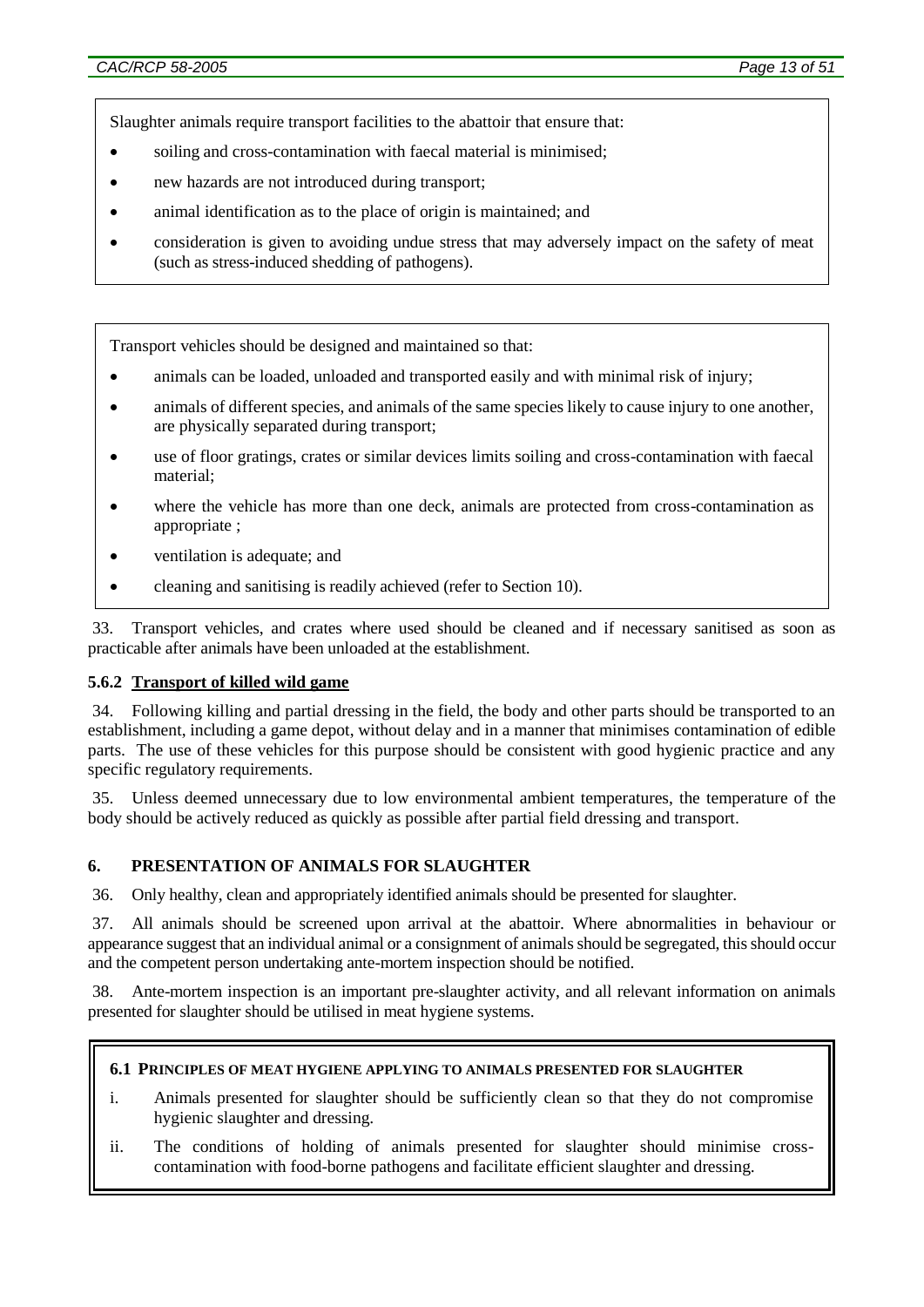- iii. Slaughter animals should be subjected to ante-mortem inspection, with the competent authority determining the procedures and tests to be used, how inspection is to be implemented, and the necessary training, knowledge, skills and ability of personnel involved.
- iv. Ante-mortem inspection should be science- and risk-based as appropriate to the circumstances, and should take into account all relevant information from the level of primary production.
- v. Relevant information from primary production where available and results of ante-mortem inspection should be utilised in process control.
- vi. Relevant information from ante-mortem inspection should be analysed and returned to the primary producer as appropriate.

### **6.2 CONDITIONS OF LAIRAGE**

39. Holding of animals presented for slaughter has an important effect on many aspects of slaughter, dressing and the production of meat that is safe and suitable for human consumption. The cleanliness of animals has a major influence on the level of microbiological cross-contamination of the carcass and other edible parts during slaughter and dressing. A range of measures appropriate to the animal species may be applied to ensure that only animals that are sufficiently clean are slaughtered and to assist in reducing microbiological cross- contamination.

40. Quality assurance (QA) systems implemented by the establishment operator should enhance achievement of appropriate conditions of lairage on an on-going basis.

The establishment operator should ensure conditions of lairage that include:

- facilities are operated in a way that soiling and cross-contamination of animals with food-borne pathogens are minimised to the greatest extent practicable;
- holding of animals so that their physiological condition is not compromised and ante-mortem inspection can be effectively carried out, e.g. animals should be adequately rested and not overcrowded and protected from weather where necessary;
- separation of different classes and types of slaughter animals as appropriate, e.g. separation of animals with special dressing requirements, and separation of "suspects" that have been identified as having the potential to transfer specific food-borne pathogens to other animals (refer to 6.3);
- systems to ensure that only animals that are sufficiently clean are slaughtered;
- systems to ensure that feed has been appropriately withdrawn before slaughter;
- maintenance of identification of animals (either individually, or as lots, e.g. poultry) until the time of slaughter and dressing; and
- conveying of relevant information on individual animals or lots of animals to facilitate ante- and post-mortem inspection.

41. The competent authority or the competent body should take into account QA systems properly implemented by the establishment operator, in setting the frequency and intensity of verification activities necessary to determine that the conditions of lairage are in accordance with regulatory requirements.

### **6.3 ANTE-MORTEM INSPECTION**

42. All animals presented for slaughter should be subjected to ante-mortem inspection, by a competent person whether on an individual or a lot basis. Inspection should include confirmation that the animals are properly identified, so that any special conditions pertaining to their place of primary production are considered in the ante-mortem inspection, including relevant public and animal health quarantine controls.

Ante-mortem inspection should support post-mortem inspection by application of a specific range of procedures and/or tests that consider the behaviour, demeanour and appearance, as well as signs of disease in the live animal.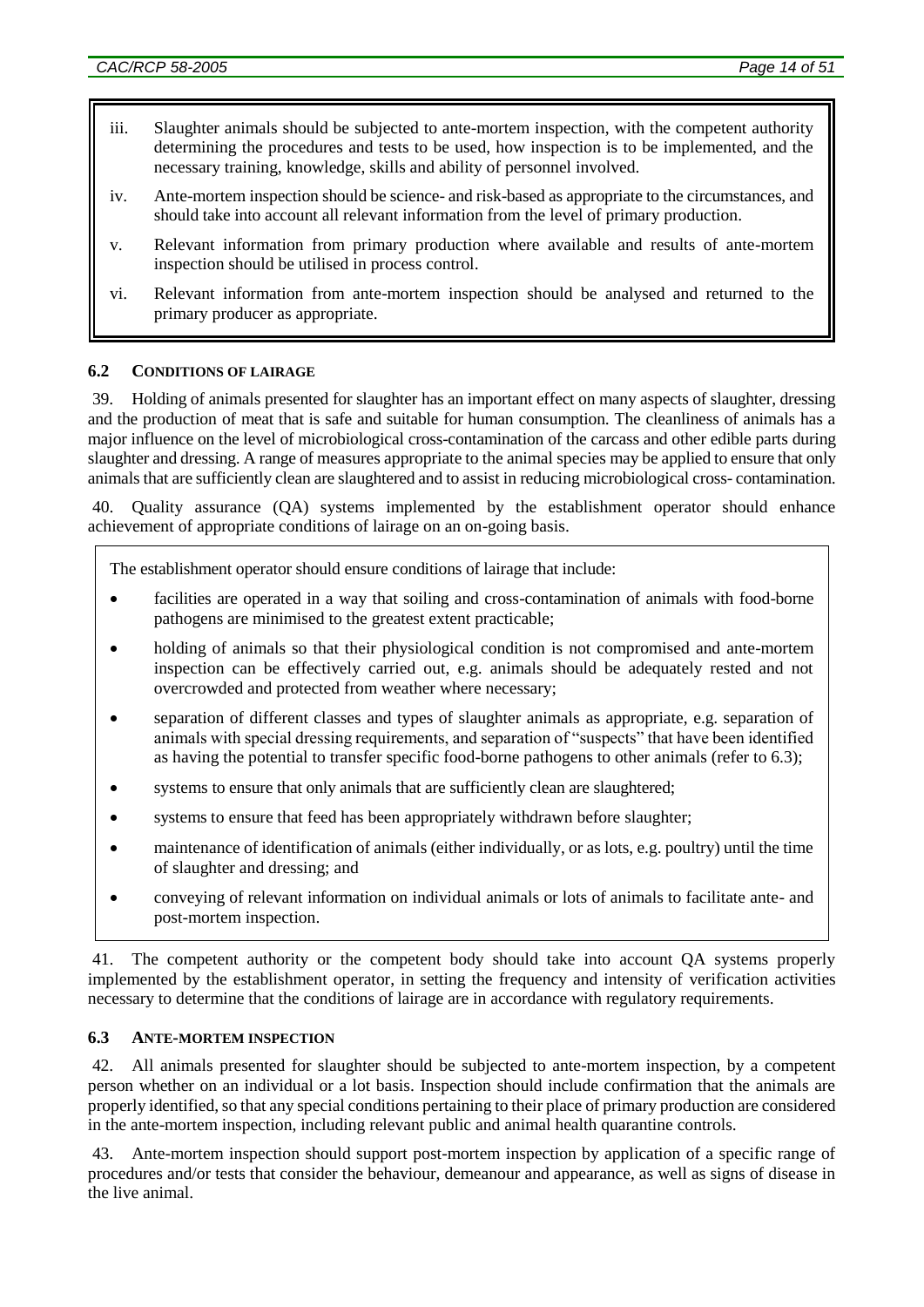Animals described below should be subject to special controls, procedures or operations imposed by the competent authority (which may include denial of entry to the abattoir) when:

- animals are not sufficiently clean;
- animals have died in transit;
- a zoonotic disease posing an immediate threat to either animals or humans is present, or suspected;
- an animal health disease subject to quarantine restrictions is present, or suspected;
- animal identification requirements are not met; or
- declarations from the primary producer, if required by the competent authority (including compliance with good veterinary practice in the use of animal medicines), are absent or inadequate.

#### **6.3.1 Design of ante-mortem inspection systems**

44. Ante-mortem inspection should be included as an integral component of an overarching risk-based system for the production of meat, with systems for process control (refer to Section 9) incorporating appropriate components. Relevant information on the slaughter population, e.g. animal class, health status, geographical region of origin, should be utilised in both the design and implementation of ante-mortem inspection systems.

45. Ante-mortem inspection, including procedures and tests, should be established by the competent authority according to a science and risk-based approach. In the absence of a risk-based system, procedures will have to be based on current scientific knowledge and practice.

46. Ante-mortem procedures and tests may be integrated and implemented together so as to achieve public health and animal health objectives. In such cases all aspects of ante-mortem inspection should be sciencebased and be tailored to the relevant risks.

47. Where indicated by public health concerns, measures additional to routine ante-mortem inspection may be required.

Characteristics of a risk-based ante-mortem inspection programme are:

- procedures for confirmation of proper animal identification in accordance with national legislation;
- design and application of organoleptic procedures and tests that are relevant and proportional to meat-borne risks associated with clinical signs of illness and grossly-detectable abnormalities;
- tailoring of procedures to the spectrum and prevalence of diseases and defects reasonably likely to be present in the slaughter population, taking into account the type of animal, geographical origin and primary production system;
- integration with HACCP-based process control to the extent practicable, e.g. application of objective criteria for ensuring appropriate cleanliness of animals presented for slaughter;
- on-going tailoring of procedures to information received from the primary production unit, where practicable;
- use of laboratory tests for hazards that are unaddressed by organoleptic inspection when their presence is suspected, e.g. chemical residues and contaminants; and
- return of information to the primary producer so as to seek continuous improvement in the safety and suitability status of animals presented for slaughter (refer to 6.4).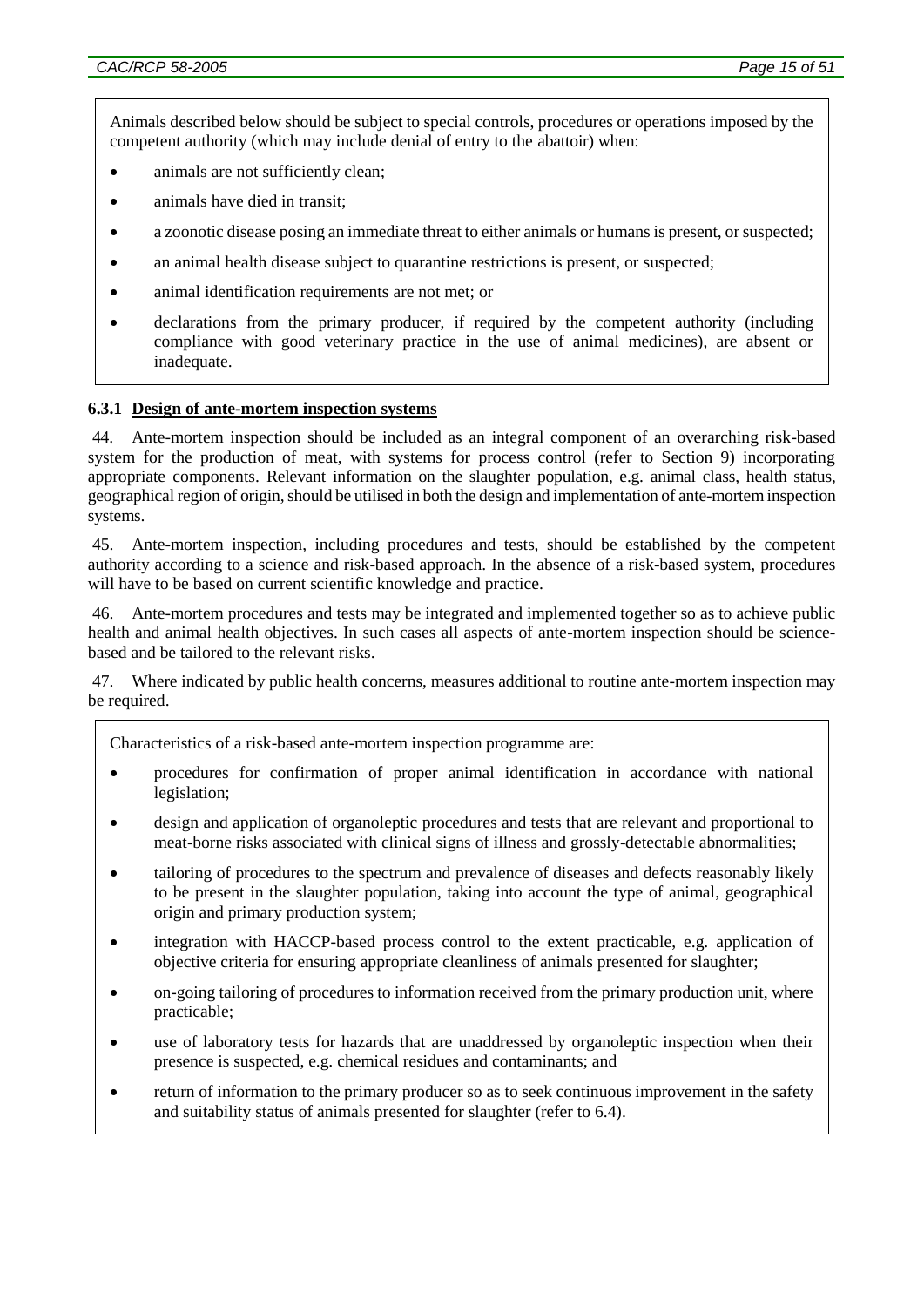## **6.3.2 Implementation of ante-mortem inspection**

48. The competent authority should determine how ante-mortem inspection is to be implemented, including identification of the components that may be applied at primary production rather than the abattoir, e.g. in the case of intensively-raised poultry.<sup>31</sup> The competent authority should establish the training, knowledge, skills and ability requirements of all personnel involved, and the roles of the official inspector, including the veterinary inspector (refer to 9.2). Verification of inspection activities and judgements should be undertaken as appropriate by the competent authority or competent body. The final responsibility for verifying that all regulatory requirements are met should lie with the competent authority.

The responsibilities of the establishment operator in respect of ante-mortem inspection include:

- providing verifiable information required by the competent authority with respect to ante-mortem inspection carried out at primary production;
- segregation of animals if, for example, they have recently given birth during transport or in lairages, or have recently aborted and/or show retained foetal membranes;
- applying identification systems for individual animals or lots of animals until the time of slaughter that document the outcome of ante-mortem inspection, and after slaughter in the case of "suspect" animals;
- presentation of animals that are sufficiently clean; and
- prompt removal of animals that have died in the lairage, e.g. from metabolic disease, stress, suffocation, with the permission of the competent person undertaking ante-mortem inspection.

49. Ante-mortem inspection at the abattoir should occur as soon, as is practicable after delivery of slaughter animals. Only animals that are judged to be sufficiently rested should proceed to slaughter, but should not be withheld from slaughter any longer than necessary. If ante-mortem inspection has occurred and there is a delay of more than 24 hours before slaughter, ante-mortem inspection should be repeated.

Ante-mortem inspection systems required by the competent authority should include the following:

- all relevant information from the level of primary production should be taken into account on an on-going basis, e.g. declarations from the primary producers relating to the use of veterinary drugs, information from official hazard control programmes;
- animals suspected as being unsafe or unsuitable for human consumption should be identified as such and handled separately from normal animals (refer to 6.2 and 8.2);
- results of ante-mortem inspection are made available to the competent person undertaking postmortem inspection before animals are inspected at the post-mortem stations so as to augment final judgement. This is particularly important when a competent person undertaking ante-mortem inspection, judges that a suspect animal can proceed to slaughter under special hygiene conditions;
- in more equivocal situations, the competent person undertaking ante-mortem inspection may hold the animal (or lot) in special facilities for more detailed inspection, diagnostic tests, and/or treatment;
- animals condemned as unsafe or unsuitable for human consumption should be immediately identified as such and handled in a manner that does not result in cross-contamination of other animals with food-borne hazards (refer to 8.2); and
- the reason for condemnation should be recorded, with confirmatory laboratory tests being carried out if deemed necessary. Feedback of this information to the primary producer should take place.

<sup>&</sup>lt;u>.</u> <sup>31</sup> In some cases the competent authority may allow slaughter on the farm for particular classes of animal, e.g. farmed game, and in such cases the slaughter animals should be subject to ante-mortem inspection and other hygiene controls as determined by the competent authority.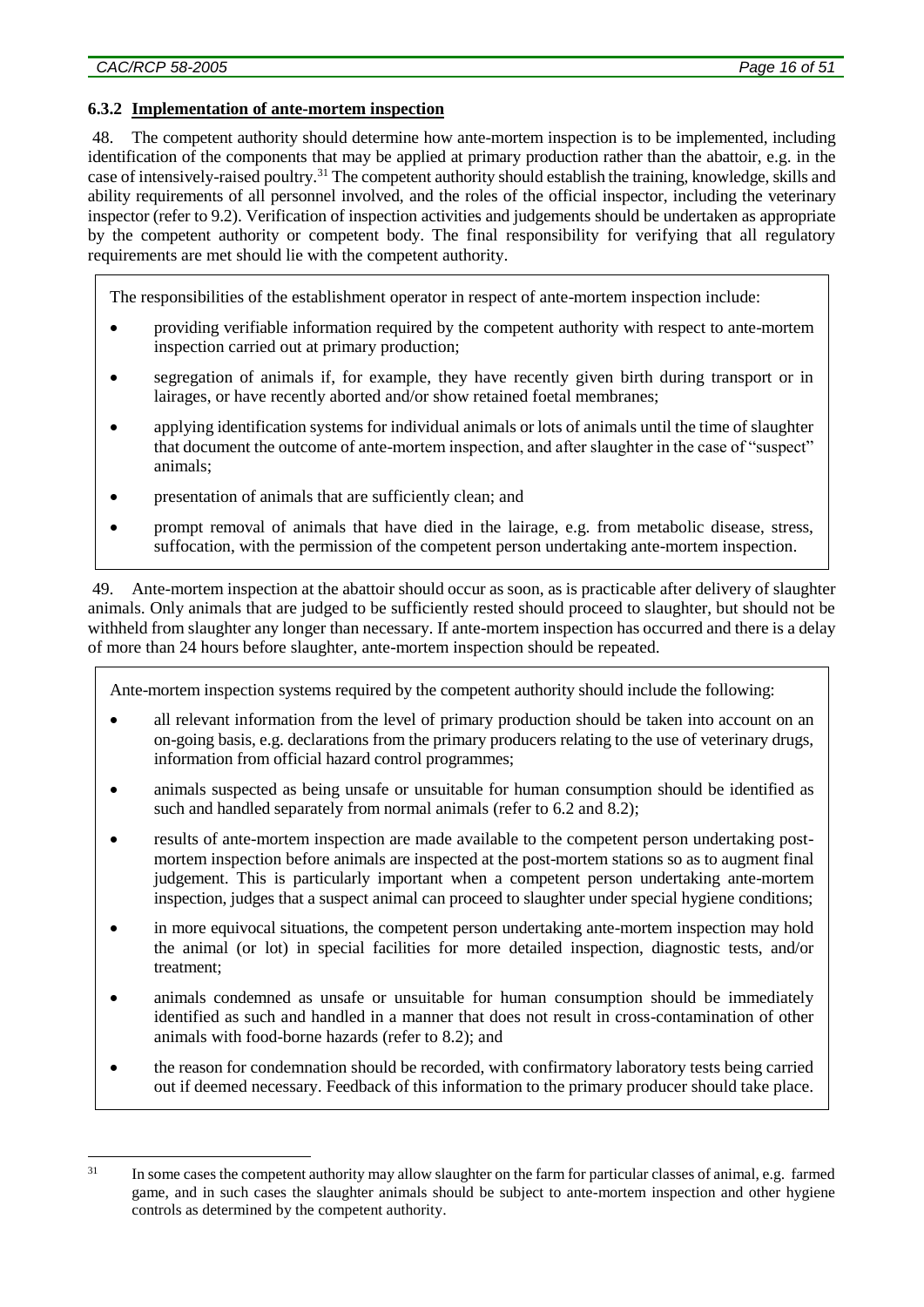50. Slaughter of animals under an official or officially-recognised programme for the eradication or control of a specific zoonotic disease, e.g. salmonellosis, should only be carried out under the hygiene conditions specified by the competent authority.

### **6.3.3 Ante-mortem judgement categories**

Ante-mortem judgement categories include:

- passed for slaughter;
- passed for slaughter subject to a second ante-mortem inspection, after an additional holding period, e.g. when animals are insufficiently rested, or are temporarily affected by a physiological or metabolic condition;
- passed for slaughter under special conditions i.e. deferred slaughter as "suspects", where the competent person undertaking ante-mortem inspection suspects that post-mortem inspection findings could result in partial or total condemnation;
- condemned for public health reasons i.e. due to: meat-borne hazards, occupational health hazards, or likelihood of unacceptable contamination of the slaughter and dressing environment following slaughter;<sup>32</sup>
- condemned for meat suitability reasons;
- emergency slaughter, when an animal eligible for being passed under special conditions could deteriorate if there was a delay in slaughter; and
- condemned for animal health reasons, as specified in relevant national legislation.

#### **6.4 INFORMATION ON ANIMALS PRESENTED FOR SLAUGHTER**

51. Information provided on animals presented for slaughter may be an important determinant of optimal slaughter and dressing procedures and is a prerequisite for effective design and implementation of process control by the establishment operator. The competent authority should analyse relevant information and take it into account when setting hygiene requirements for risk-based hygiene systems throughout the entire food chain (refer to 9.2).

52. The competent authority may require monitoring of animals presented for slaughter to establish baseline information on the prevalence of hazards in the slaughter population, e.g. specified meat-borne pathogens, chemical residues greater than maximum residue limits. The competent authority should design and implement these monitoring activities according to national public health goals. Scientific analysis and dissemination of results to interested parties is the responsibility of the competent authority.

So as to facilitate science- and risk-based meat hygiene throughout the entire food chain, systems should be in place that provide:

- on-going information on animals presented for slaughter for incorporation into HACCP plans and/or quality assurance (QA) programmes that are part of process control;
- information back to the primary producer on the safety and suitability status of animals presented for slaughter; and
- information to the competent authority that facilitates on-going review.

<sup>&</sup>lt;u>.</u> <sup>32</sup> The competent person may judge, after post-mortem inspection in special facilities, that edible parts of the animal can be salvaged for a particular purpose e.g. pet-food.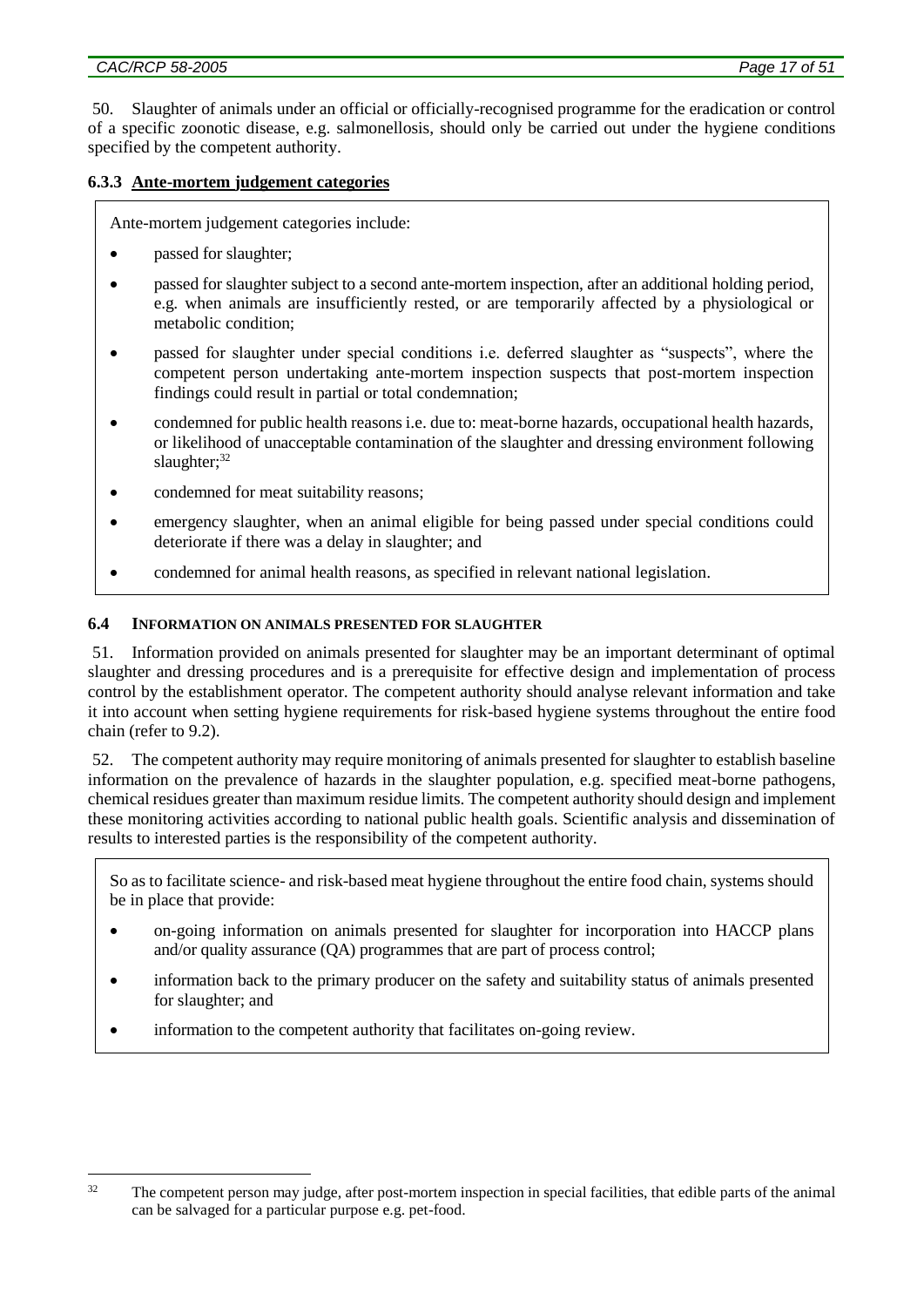### **7. PRESENTATION OF KILLED WILD GAME FOR DRESSING**

53. Killed wild game presented at an establishment have been subject to different harvesting, handling and transportation arrangements compared to live animals presented for slaughter. Killed wild game should undergo an appropriate inspection before dressing and full post-mortem inspection commences, so as to prevent undue contamination of the dressing environment and wastage of resources.

#### **7.1 PRINCIPLES OF MEAT HYGIENE APPLYING TO INSPECTION OF KILLED WILD GAME PRESENTED FOR DRESSING**

i. Inspection of killed wild game for safety and suitability prior to dressing should be risk-based to the extent practicable, and should take into account relevant information available from the field.

### **7.2 INSPECTION OF KILLED WILD GAME PRESENTED FOR DRESSING**

54. The inspection should determine to the extent possible whether hygienic practice for field-harvested animals has been appropriately applied, including an assessment of cleanliness sufficient for hygienic dressing. Special measures required by the competent authority to facilitate post-mortem inspection, e.g. correct identification and attachment of viscera separated from the animal body (refer to 5.3), should be confirmed at this time.

55. The inspection should take into account any information available from harvesting in the field, e.g. presence of abnormalities at the time of death, geographical location. Where practicable, the results should be returned to hunters or other people involved in harvesting of wild game so as to improve their knowledge of and contribution to meat hygiene.

56. Inspection of killed wild game for safety and suitability prior to dressing should be risk-based to the extent practicable, given that the entire animal may not be presented for dressing, e.g. the gastrointestinal tract of large killed wild game will most likely have been discarded in the field. Inspection procedures prior to dressing and post-mortem inspection, will be necessarily limited in nature. They should be focused on detecting abnormalities intrinsic to field harvesting of wild game, e.g. signs of natural death or the animal being moribund at the time of death, the effects of a misplaced or expanding bullet, decomposition, and any evidence of intoxication with poisons or environmental contaminants. Systems for the implementation of inspection procedures and judgements should be based on those used for ante-mortem inspection of other classes of animals (refer to 6.3).

57. Identity of the body of the animal along with those parts required for post-mortem inspection, should be maintained until final post-mortem judgement.

#### **8. ESTABLISHMENTS: DESIGN, FACILITIES AND EQUIPMENT**

58. The principles and guidelines presented in this section are supplemental to the objectives and guidelines in Section IV of the *General Principles of Food Hygiene* (CAC/RCP 1-1969).

59. The competent authority should allow variations in the design and construction of game depots and establishments processing killed wild game, and their facilities, where they are by necessity impermanent, as long as meat hygiene is not compromised.

#### **8.1 PRINCIPLES OF MEAT HYGIENE APPLYING TO ESTABLISHMENTS, FACILITIES AND EQUIPMENT**

- i. Establishments should be located, designed and constructed so that contamination of meat is minimised to the greatest extent practicable.
- ii. Facilities and equipment should be designed, constructed and maintained so that contamination of meat is minimised to the greatest extent practicable.
- iii. Establishments, facilities and equipment should be designed to allow personnel to carry out their activities in a hygienic manner.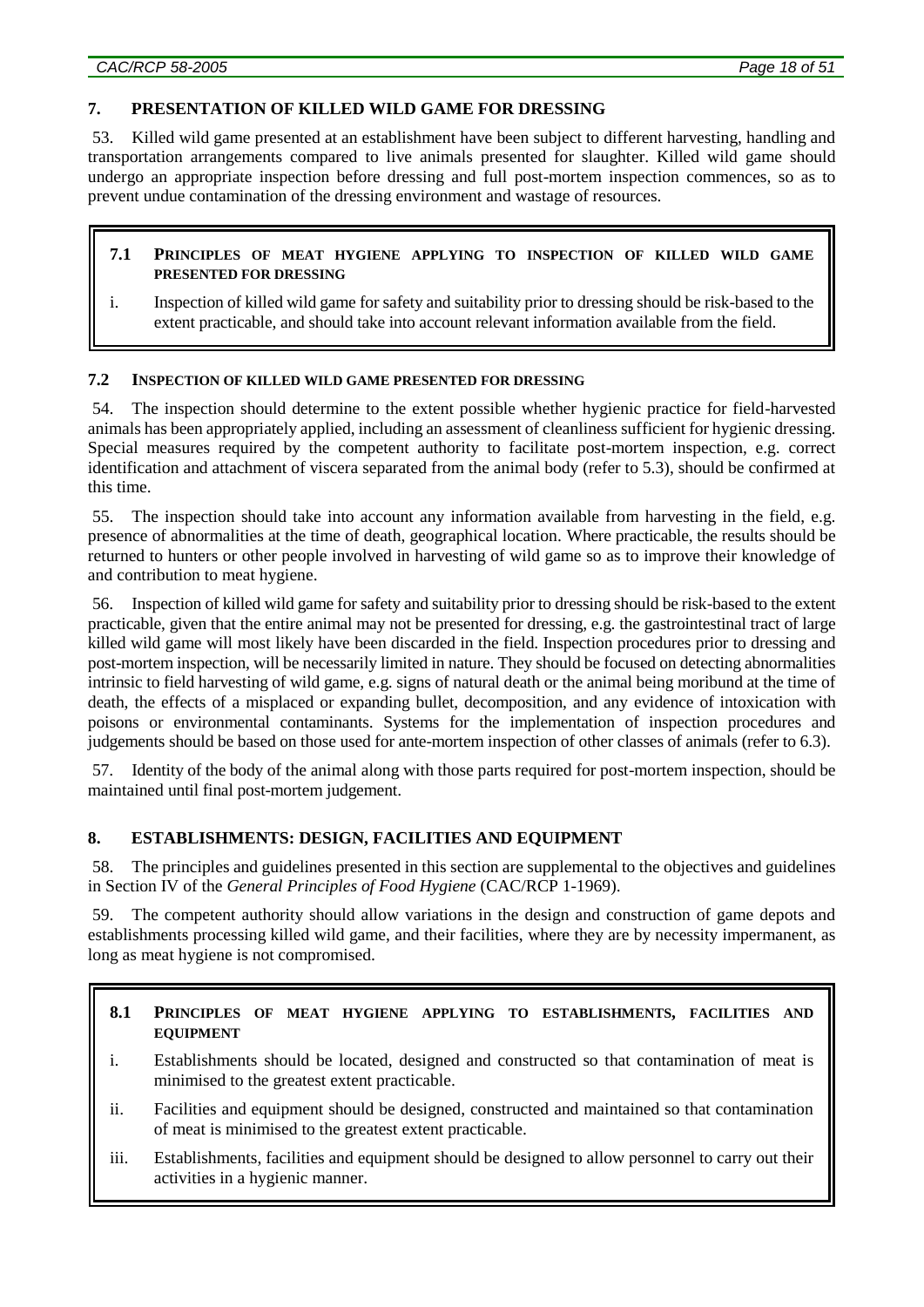- iv. Facilities and equipment that are in direct contact with edible parts of animals and meat, should be designed and constructed so that they can be effectively cleaned and monitored for their hygiene status.
- v. Suitable equipment should be available for control of temperature, humidity and other factors as appropriate to the particular processing system for meat.
- vi. Water should be potable except where water of a different standard can be used without leading to contamination of meat.

60. Each establishment should have appropriate facilities and equipment for competent persons to properly carry out their meat hygiene activities.

61. Laboratory facilities necessary to support meat hygiene activities may be located in the establishment or provided at a separate location.

### **8.2 DESIGN AND CONSTRUCTION OF LAIRAGES**

62. Lairages should be designed and constructed so that they do not lead to undue soiling of the animal, cause undue stress of the animal, or otherwise adversely impact on the safety and suitability of meat derived from animals held therein.

Lairages should be designed and constructed so that:

- animals can be held without overcrowding or injury, and are not exposed to climatic stress;<sup>33</sup>
- there are appropriate layout and facilities for cleaning and/or drying of animals;
- ante-mortem inspection is facilitated;
- floors are paved or slatted and allow good drainage;
- there is an adequate supply and reticulation of clean water for drinking and cleaning, and facilities are provided for feeding where necessary;
- there is a physical separation between lairages and areas of an abattoir where edible material may be present;
- "suspect" animals can be segregated and inspected in separate areas.<sup>34</sup> These areas should include facilities that are capable of secure holding of "suspect" animals pending slaughter under supervision, in a manner that precludes contamination of other animals; and
- there is an adjacent area with adequate facilities for cleaning and sanitation of transport vehicles and crates, unless there are facilities within close distance that are approved by the competent authority.

#### 63. Special facilities may be required to handle condemned animals.

These facilities should be:

1

- constructed so that all parts, gut contents and faeces from condemned animals can be held under secure containment as appropriate to the circumstances; and
- constructed and equipped so as to facilitate effective cleaning and sanitation (refer to Section 10).

<sup>&</sup>lt;sup>33</sup> In the case of poultry and farmed game birds, facilities should be available to park transport vehicles in areas that are well ventilated, and are protected from direct sunlight, inclement weather and extremes of temperature.

<sup>&</sup>lt;sup>34</sup> In the case of poultry and farmed game birds, "suspect" birds are usually slaughtered on the slaughter line under special hygiene provisions.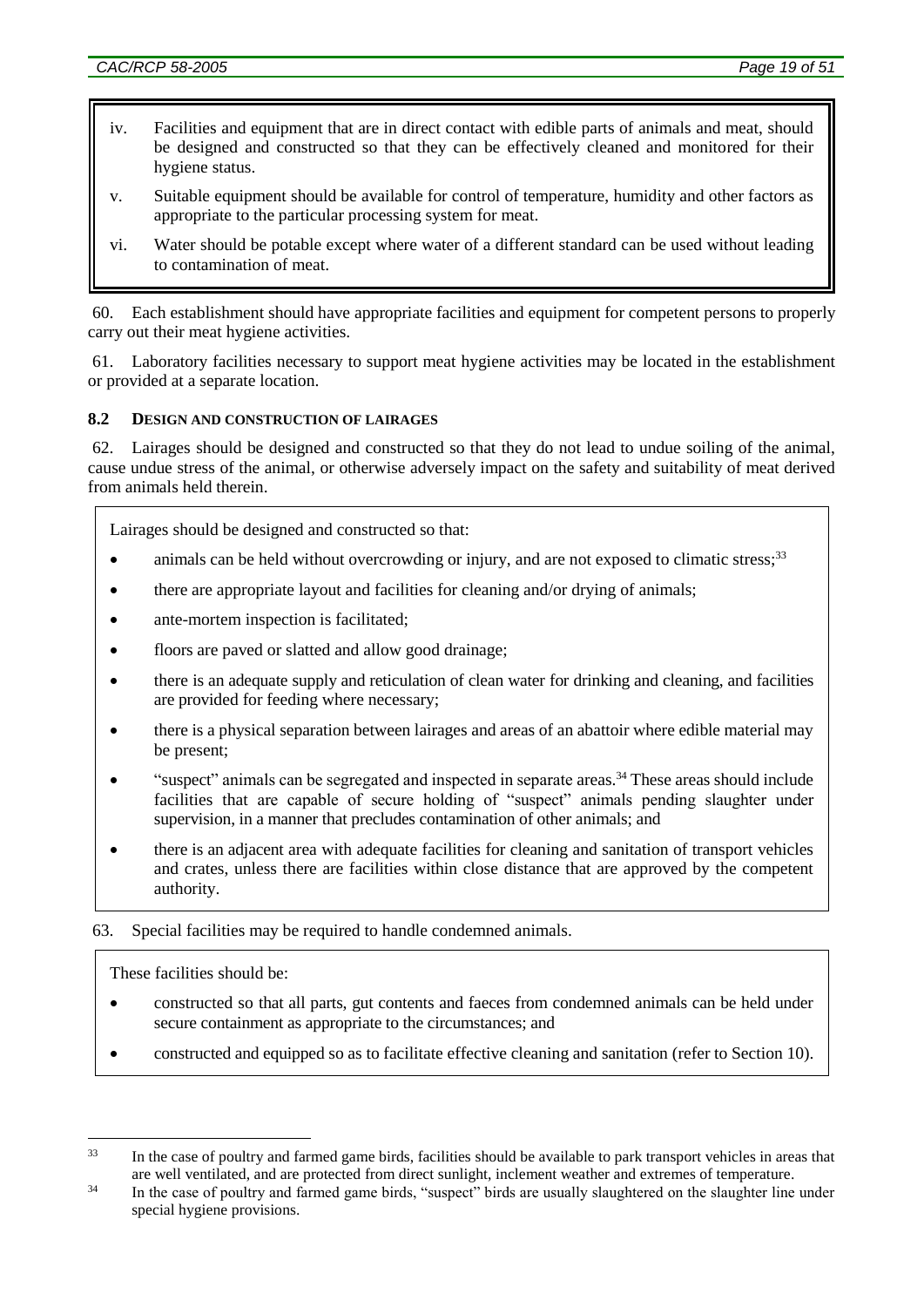#### **8.3 DESIGN AND CONSTRUCTION OF SLAUGHTER AREAS**

64. Stunning and bleeding areas should be separated from dressing areas (either physically or by distance), so that cross-contamination of animals is minimised.

65. Areas for scalding, dehairing, defeathering, scraping and singeing (or similar operations) should also be appropriately separated from dressing areas.

66. Where slaughter is carried out the processing line should be designed so that there is constant progress of animals in a manner that does not cause cross-contamination.

67. Special facilities may be required to slaughter and dress "suspect" or injured animals.

Where these facilities exist they should be:

- easily accessed from pens containing "suspect" or injured animals;
- constructed with suitable facilities for hygienic storage of parts derived from "suspect" or injured animals; and
- constructed and equipped so as to facilitate effective cleaning and sanitising (refer to Section 10).

#### **8.4 DESIGN AND CONSTRUCTION OF AREAS WHERE BODIES OF ANIMALS ARE DRESSED OR MEAT MAY OTHERWISE BE PRESENT**

68. All areas and facilities where bodies of animals are dressed or meat may be present should be designed and constructed so that they facilitate GHP,<sup>35</sup> and contamination of meat is minimised to the greatest extent practicable.

Rooms and other areas in which bodies of animals are dressed or meat may be present should be designed and constructed so that:

- cross-contamination during operations is minimised to the greatest extent practicable;
- effective cleaning, sanitation and maintenance can be carried out during and between periods of operation; (refer to Section 10);
- floors in areas where water is present slope sufficiently to grilled or otherwise protected outlets so as to ensure continual drainage;
- exterior doors do not open directly into the area;
- chutes separately conveying different parts of animals are fitted with inspection and cleaning hatches where these are necessary for sanitation;
- separate rooms or separated areas are used for skin-on dressing of pigs or other animals, when other classes of animals are being dressed at the same time;
- separate rooms are used for:

1

- emptying and cleansing of alimentary tracts, and further preparation of clean alimentary tracts, unless such separation is deemed unnecessary;

- handling of meat and inedible parts of animals after they have been so designated, unless these products are otherwise separated by time or distance;

- storage of inedible animal parts such as hides, horns, hooves, feathers and inedible fats;
- there is adequate natural or artificial lighting for hygienic process control;
- there are appropriate facilities for the preparation and storage of edible fats;
- access and harbouring of pests are effectively restricted; and

<sup>35</sup> *General Principles of Food Hygiene* (CAC/RCP 1 - 1969).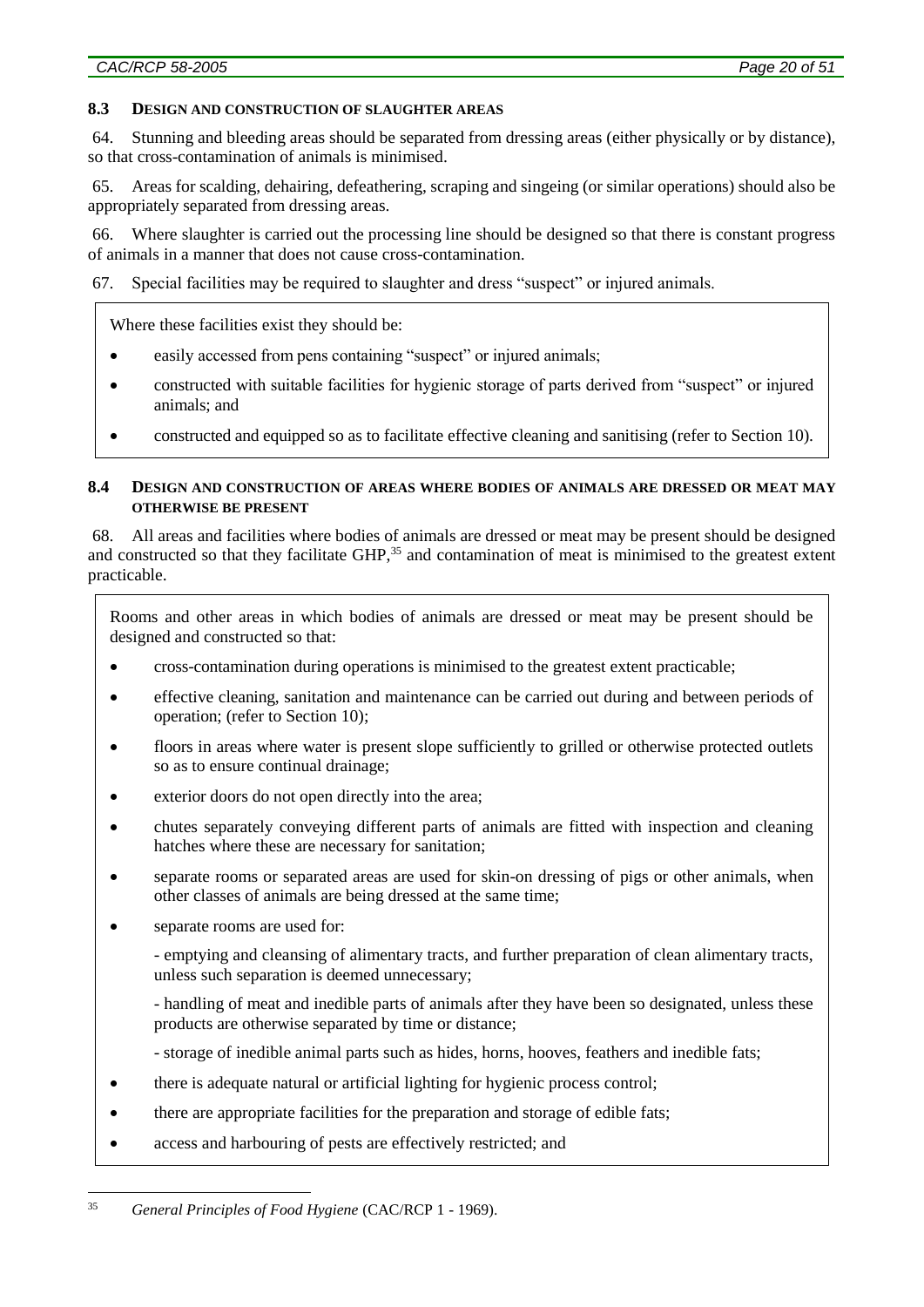• adequate facilities are provided for secure storage of chemicals, (e.g. cleaning materials, lubricants, branding inks) and other hazardous substances so as to prevent accidental contamination of meat.

69. Appropriately designed and insulated rooms should be available as necessary for cooling, chilling and freezing of meat.

Establishments that de-bone or otherwise cut up meat should have for this purpose:

- facilities that allow constant progress of operations or that ensure separation between different production batches;
- a room or rooms, capable of being temperature-controlled; and
- separation of the boning, cutting and primary wrapping area from the packaging area, unless hygiene measures are in place to ensure that packaging does not contaminate meat.

70. Wood may be used in rooms for curing, smoking, maturing, pickling, storage and dispatch of meat preparations and manufactured meat when essential for technological reasons, as long as meat hygiene requirements are not compromised.

71. Drainage and waste disposal systems should not be a source of contamination of meat, the potable water supply or the processing environment. All lines should be watertight and adequately trapped and vented, with catch basins, traps and sumps that are isolated from any area where bodies of animals are dressed or meat may be present.

72. Establishments should have an appropriate area, sufficiently protected from environmental contamination and capable of preventing adverse temperature variations, for dispatching meat.

### **8.5 DESIGN AND CONSTRUCTION OF EQUIPMENT WHERE BODIES OF ANIMALS ARE DRESSED OR MEAT MAY BE PRESENT**

73. All equipment used in areas where bodies of animals are dressed or meat may be present should facilitate good hygienic practices (GHP). Equipment and containers in rooms and other areas where bodies of animals are dressed or meat may be present should be designed and constructed so that contamination is minimised. Meat should not be allowed to contact the floor and walls, or fixed structures not designed for such contact.

74. Where slaughter lines are operated, they should be designed so that there is constant progress of animal bodies, carcasses and other parts, in a manner that prevents cross-contamination between different parts of the slaughter line and between different slaughter lines. In establishments where meat preparations and manufactured meat are circulating, the layout and equipment should be designed to prevent cross contamination between products of different status and products at different production stages.

75. All rooms and other areas in which animals are dressed or meat may be present should be equipped with adequate facilities for washing hands, and should be equipped with adequate facilities for cleaning and sanitation of implements where required (refer to Section 10).

Facilities for cleaning and sanitation of equipment should:

- be designed to effectively clean and sanitise the particular equipment;
- be located convenient to work stations; and
- have waste water ducted to drains.

76. Equipment and implements for use with inedible or condemned parts of animals should be distinctively identified.

77. Establishments should be provided with adequate means of natural or mechanical ventilation so as to prevent excessive heat, humidity and condensation, and ensure that air is not contaminated with odours, dust or smoke.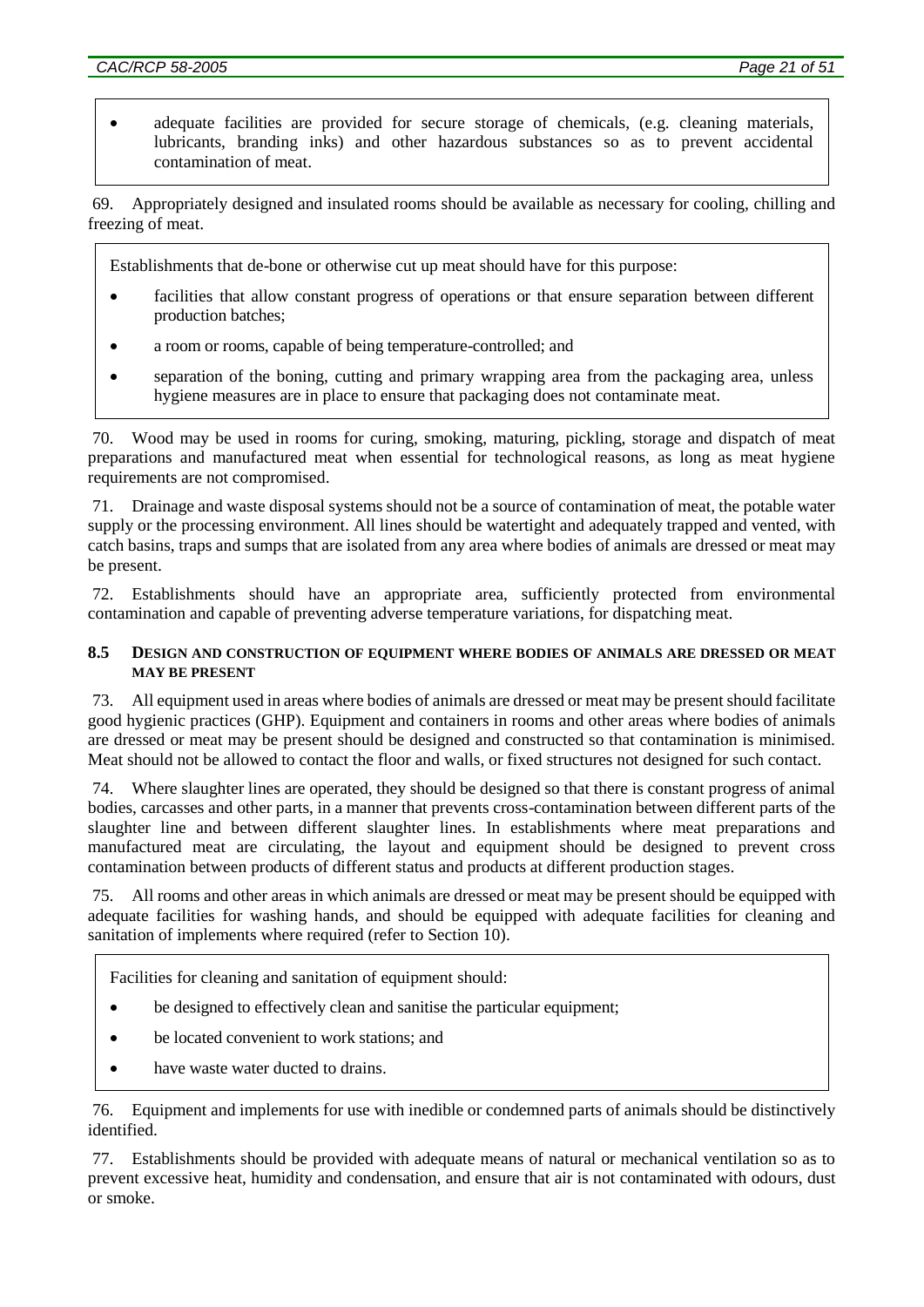Ventilation systems should be designed and constructed so that:

- air-borne contamination from aerosols and condensation droplets is minimised;
- ambient temperatures, humidity and odours are controlled; and
- air flow from contaminated areas, (e.g. slaughter and dressing areas) to clean areas, (e.g. chilling rooms for carcasses) is minimised.

78. Equipment used for heat treatment of manufactured meat and meat preparations should be fitted with all control devices necessary to ensure that an appropriate heat treatment is applied.

## **8.6 WATER SUPPLY<sup>36</sup>**

79. Adequate facilities should be provided for monitoring and maintaining potability, storage, temperature control, distribution of water and for the disposal of waste water.

Equipment should be installed that provides:

- an adequate and easily accessible supply of hot and cold potable water at all times;
- hot potable water for effective sanitising of equipment, or an equivalent sanitation system;
- potable water at a temperature appropriate for hand-washing; and
- sanitising solution used according to manufacturers' specifications supplied as and where necessary;

80. Where non-potable water is supplied for various uses e.g. fire fighting, steam production, refrigeration, reticulation systems should be designed and identified so that cross-contamination of the potable water supply is prevented.

#### **8.7 TEMPERATURE CONTROL**

81. In the absence of suitable temperature, humidity and other environmental controls, meat is particularly vulnerable to survival and growth of pathogens and spoilage micro-organisms.

- 82. Facilities and equipment should be adequate for:
	- Cooling, chilling and/or freezing of meat according to written specifications;
	- Storage of meat at temperatures that achieve the safety and suitability requirements; and
	- Monitoring of temperature, humidity, air flow and other environmental factors so as to assure that process control regimes are achieved.

83. Where steam is generated in the cooking of meat, it should be properly vented out of the area in order to minimise the potential for condensation and not be allowed to permeate into adjoining rooms.

#### **8.8 FACILITIES AND EQUIPMENT FOR PERSONAL HYGIENE**

84. Slaughter and dressing of animals and animal parts, and further handling of meat preparations and manufactured meat presents many opportunities for cross-contamination of meat by food handlers (refer to Section 11). Appropriate personal hygiene facilities are needed to minimise cross-contamination of meat from this source.

85. Facilities and equipment should be provided, designed and located so that meat safety is not compromised. Where necessary, separate amenities should be provided e.g. for staff handling live animals, condemned products (refer Section 11).

<sup>1</sup> <sup>36</sup> *General Principles of Food Hygiene*, Section 5.5 (CAC/RCP 1 - 1969).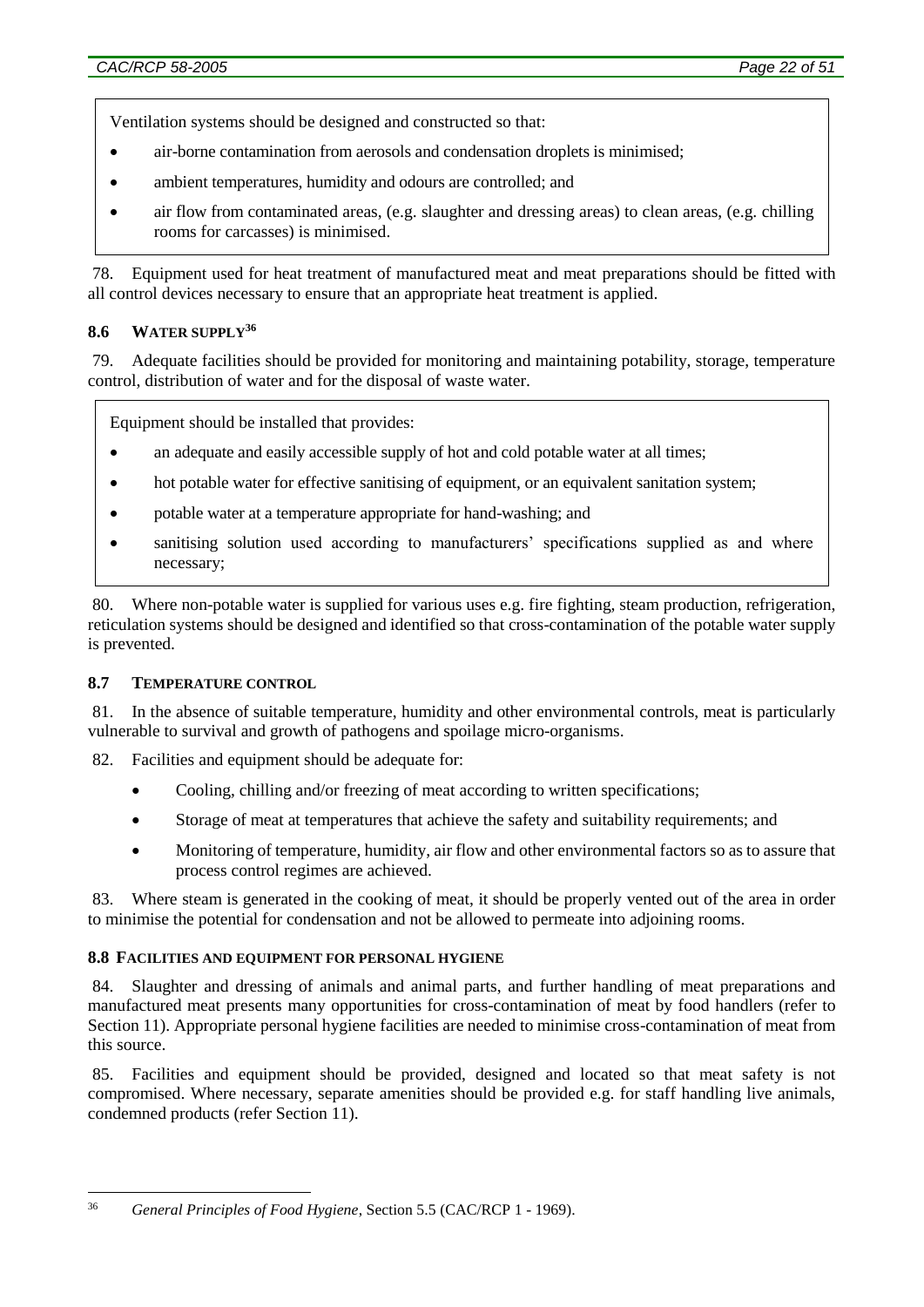Facilities for personal hygiene should include:

- changing rooms, showers, flush toilets, hand-washing and hand-drying facilities in the appropriate locations, and separate areas for eating; and
- protective clothing that can be effectively cleaned and minimises accumulation of contaminants.

All areas in which exposed meat may be present, should be equipped with adequate facilities for washing hands that:

- are located convenient to work stations;
- have taps that are not operable by hand;
- supply water at an appropriate temperature, and are fitted with dispensers for liquid soap or other hand cleansing agents;
- include hand drying equipment where necessary, and receptacles for discarded paper towels; and
- have waste water ducted to drains.

#### **8.9 MEANS OF TRANSPORT**

Vehicles or shipping containers in which unprotected meat is transported should:

- be designed and equipped so that the meat does not contact the floor;
- have joint and door seals that prevent entry of all sources of contamination; and
- where necessary, be equipped so that temperature control and humidity can be maintained and monitored.

## **9. PROCESS CONTROL**

<u>.</u>

86. An extensive range of hazards are associated with meat, e.g. *Salmonella* spp. and veterinary drug residues; the processing environment, e.g. *Listeria monocytogenes;* and food handlers themselves, e.g. *Staphylococcus aureus* and hepatitis viruses. Effective process control, that includes both GHP and HACCP, is necessary to produce meat that is safe and suitable for human consumption.

The principles and guidelines presented in this section should satisfy the general objectives and guidelines in Section V of the *General Principles of Food Hygiene* (CAC/RCP 1-1969). They are developed in this section in respect of hazards in meat however they are equally applicable to suitability characteristics.

88. Many aspects of slaughter and dressing procedures have the potential to result in significant contamination of meat, e.g. hide/feather removal, evisceration, carcass washing, post-mortem inspection, trimming, and further handling in the cold chain. Systems for process control should limit microbial crosscontamination in these circumstances to as low as practicably achievable, and reflect the proportional contribution of these controls in reducing meat-borne risks to human health.

89. Ready-to-eat (RTE) products may require specific microbiological testing regimes that incorporate microbiological criteria. 37

<sup>37</sup> *Principles and Guidelines for the Establishment and Application of Microbiological Criteria Related to Foods* (CAC/GL 21-1997).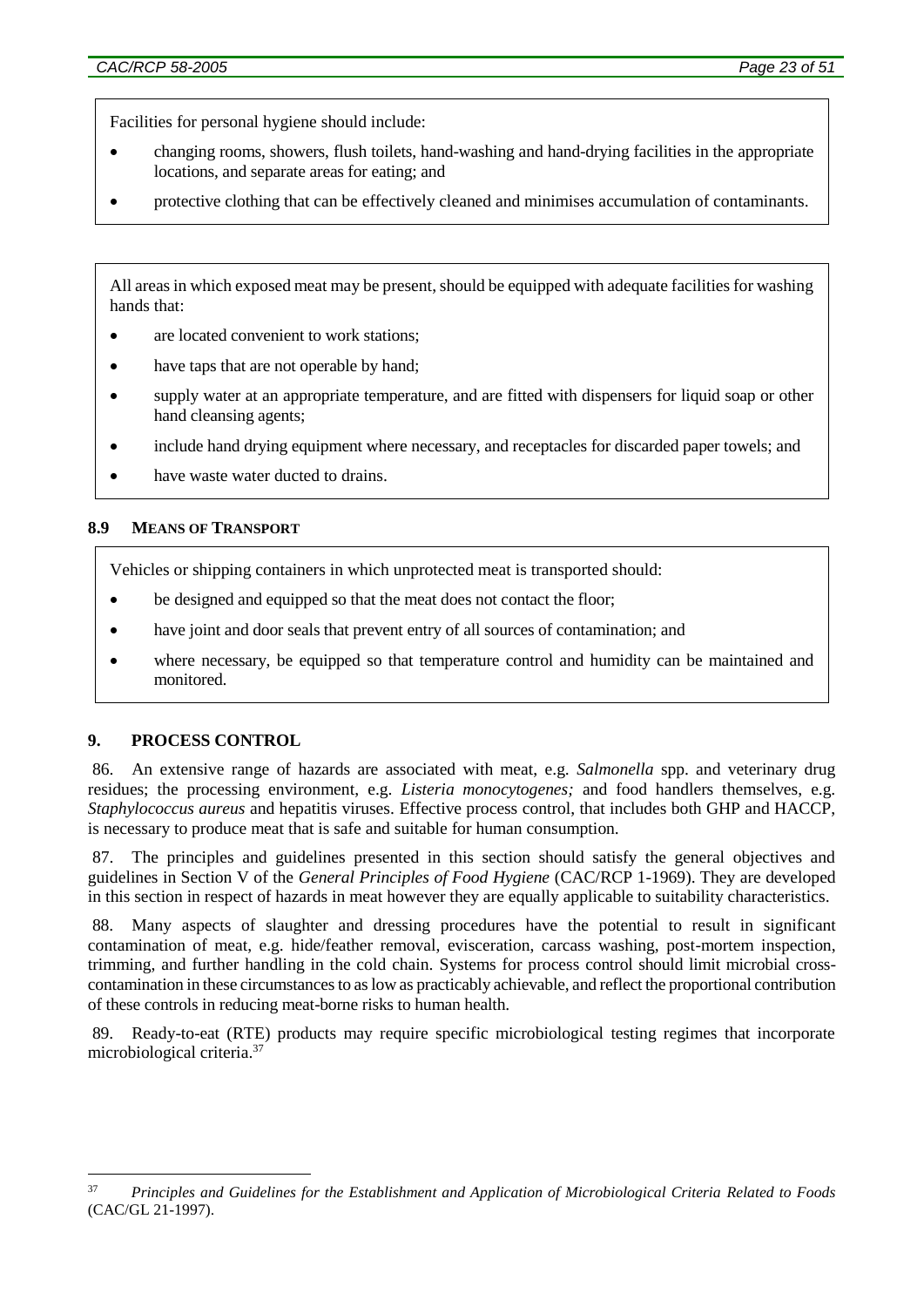1

### **9.1 PRINCIPLES OF MEAT HYGIENE APPLYING TO PROCESS CONTROL**

- i. Production of meat that is safe and suitable for human consumption requires that detailed attention be paid to the design, implementation, monitoring and review of process control.
- ii. The establishment operator has the primary responsibility for implementing systems for process control. Where such systems are applied, the competent authority should verify that they achieve all meat hygiene requirements.
- iii. Process control should limit microbiological contamination to the lowest level practicable, according to a risk-based approach.
- iv. HACCP should be applied wherever practicable as the system of choice for process control, and should be supported by prerequisite GHP that includes sanitation standard operating procedures (SSOPs).
- v. Process control should reflect an integrated strategy for control of hazards throughout the food chain, with information available from primary production and pre-slaughter being taken into account wherever possible and practicable.
- vi. All bodies of animals should be subjected to post-mortem inspection that is science- and risk-based, and is tailored to the hazards and/or defects that are reasonably likely to be present in the bodies of animals presented for inspection.<sup>38</sup>
- vii. The competent authority should determine the procedures and tests to be used in post-mortem inspection, how that inspection is to be implemented, and the necessary training, knowledge, skills and ability required of personnel involved (including the role of veterinarians, and personnel employed by the establishment operator).
- viii. Post-mortem inspection should take into account all relevant information from primary production, ante-mortem inspection, and from official or officially-recognised hazard control programmes.
- ix. Post-mortem judgements should be based on: food-borne risks to human health, other human health risks, e.g. from occupational exposure or handling of meat in the home, food-borne risks to animal health as specified in relevant national legislation, and suitability characteristics.
- x. Performance objectives or performance criteria for the outcome of process control and postmortem inspection activities should be established by the competent authority wherever practicable, and should be subject to verification by the competent authority.
- xi. Where appropriate, microbiological testing, for verification purposes, should be included in meat preparation and manufactured meat HACCP plans. Such testing should be relevant to the type of product and the likely risks to consumers, including vulnerable sub-populations.
- xii. Competent bodies or competent persons may be engaged by the establishment operator to undertake prescribed process control activities<sup>39</sup>, including ante- $40$  and post-mortem inspection, as approved by the competent authority.
- xiii. Handling of ready-to-eat (RTE) products up until the point of sale to the consumer should ensure that there is no contact with non- ready-to-eat (RTE) products, and any other exposure to potential sources of microbiological contamination is minimised to the greatest extent practicable.
- xiv. Voluntary or officially recognised quality assurance (QA) systems may be implemented by the establishment operator where they enhance meat hygiene activities, and they may be taken into account in the verification of regulatory requirements by the competent authority.

<sup>&</sup>lt;sup>38</sup> Where risk assessment capability is not available, post-mortem inspection carried out according to current scientific knowledge and practice should be capable of achieving the level of consumer protection required.

<sup>&</sup>lt;sup>39</sup> Prescribed process control activities may include "Officially recognised inspection systems" (CAC/GL 20 - 1995). Ante-mortem inspection as covered in Section 6.3.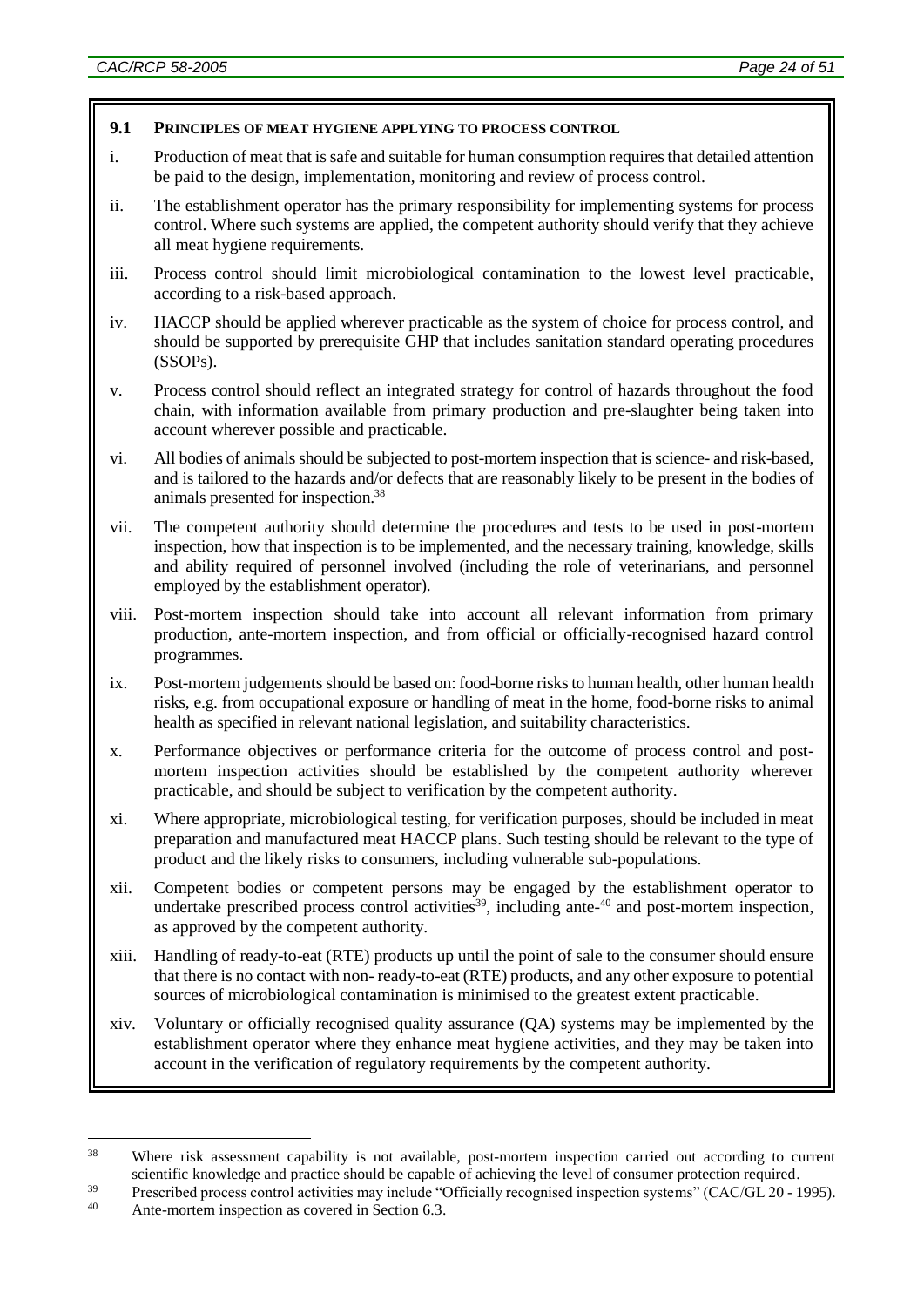### **9.2 PROCESS CONTROL SYSTEMS**

90. Effective process control requires design and implementation of appropriate systems. Industry has the primary responsibility for applying and supervising process control systems to ensure the safety and suitability of meat, and these should incorporate prerequisite GHP and HACCP plans as appropriate to the circumstances.

91. A documented process control system should describe the meat hygiene activities applied (including any sampling procedures), performance objectives or performance criteria (if set), verification activities, and corrective and preventative actions.

92. Competent bodies or competent persons suitably recognised by the competent authority may be engaged by the establishment operator to undertake prescribed process control activities, including post-mortem inspection. These activities should be part of HACCP or QA systems as appropriate to the circumstances.

93. Process control systems relating to food safety should incorporate a risk-based approach. Application of HACCP principles in the design and implementation of process control systems should be according to The Hazard Analysis and Critical Control Point (HACCP) System and Guidelines for its Application (Annex to CAC/RCP 1-1969). The *Guidelines for the Design, Operation, Assessment and Accreditation of Food Import and Export Inspection and Certification Systems* (CAC/GL 26-1997) provide general requirements for control of operations for food as they relate to international trade.

## **9.2.1 Sanitation Standard Operating Procedures (SSOPs)**

94. Pre-operational and operational sanitation standard operating procedures (SSOPs) should minimise direct and indirect contamination of meat to the greatest extent possible and practicable. A properly implemented SSOP system should ensure that facilities and equipment are clean and sanitised prior to start of operations, and appropriate hygiene is maintained during operations. SSOP guidelines may be provided by the competent authority, which may include minimum regulatory requirements for general sanitation.

Characteristics of sanitation standard operating procedures (SSOPs) are:

- development of a written SSOP programme by the establishment that describes the procedures involved and the frequency of application;
- identification of establishment personnel responsible for implementing and monitoring SSOPs;
- documentation of monitoring and any corrective and/or preventative actions taken, which is made available to the competent authority for purposes of verification;
- corrective actions that include appropriate disposition of product; and
- periodic evaluation of the effectiveness of the system by the establishment operator.

95. Microbiological verification of SSOPs can utilise a range of direct or indirect methods. Establishment operators should use statistical process control or other methods to monitor sanitation trends.

96. In the case of ready-to-eat (RTE) products, microbiological verification of SSOPs for food contact and non-food contact surfaces is likely to be of higher intensity than for other types of product.

# **9.2.2 HACCP**

97. HACCP systems for production of meat are a proactive means of process control for food safety purposes.<sup>41</sup> Validation of a HACCP plan for meat should ensure that it is effective in meeting performance objectives or performance criteria (refer 9.2.3), taking into account the degree of variability in presence of hazards that is normally associated with different lots of animals presented for processing.

98. Verification frequency may vary according to the operational aspects of process control, the historical performance of the establishment in application of the HACCP plan, and the results of verification itself. The competent authority may choose to approve HACCP plans and stipulate verification frequencies.

<sup>&</sup>lt;u>.</u>

<sup>41</sup> Hazard Analysis and Critical Control Point (HACCP) System and Guidelines for its Application, (Annex to CAC/RCP 1-1969).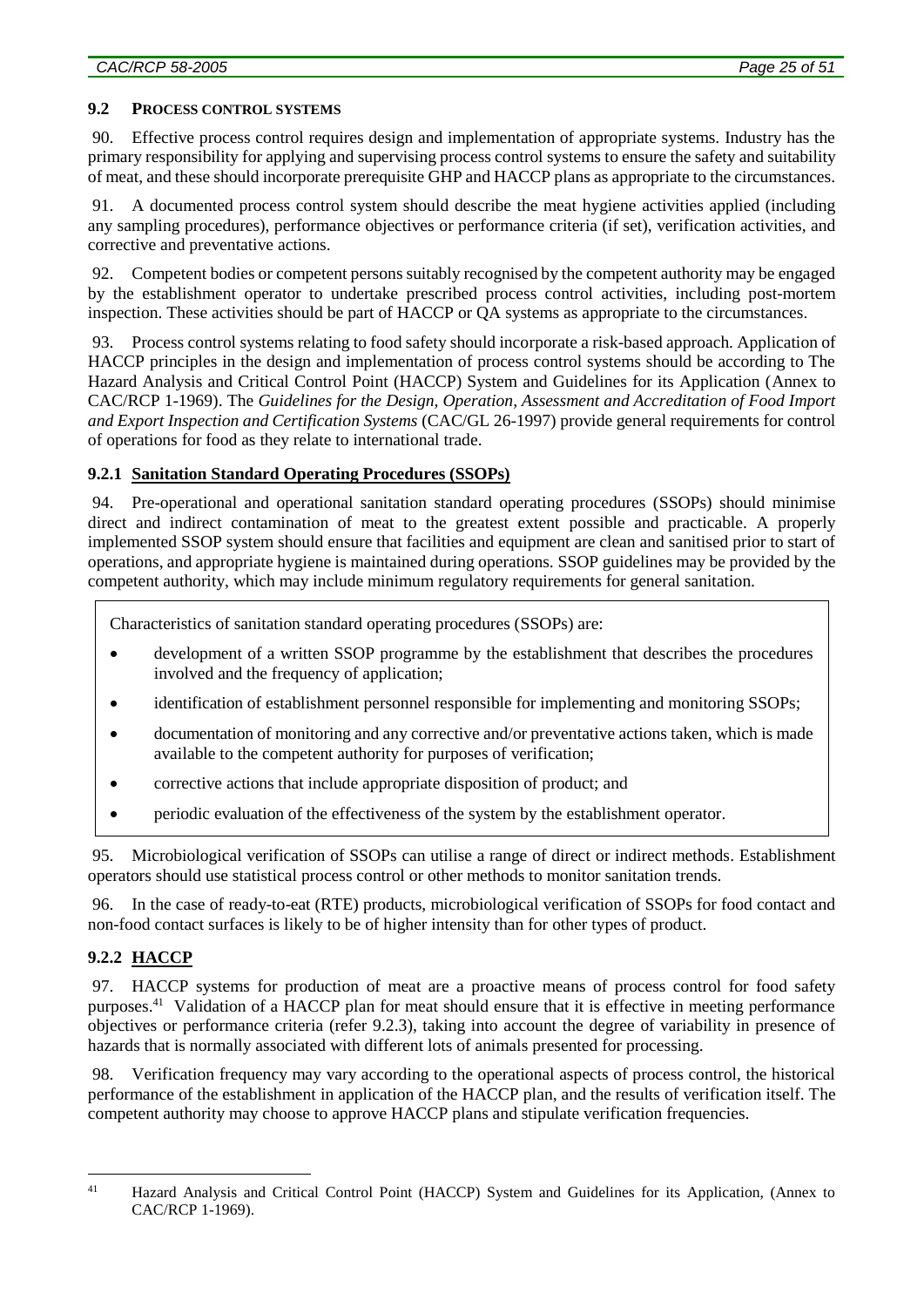99. Microbiological testing for verification of HACCP systems, e.g. for verification of critical limits and statistical process control, is an important feature of HACCP for many products.

100. Guidelines for the development of HACCP programmes to achieve pre-determined process criteria stipulated by the competent authority should be provided to establishment operators so as to guide development of process and product-specific HACCP plans. Guidelines should be developed in consultation with industry and other interested stakeholder organisations, and may be differentiated according to processing category, e.g.:

- Raw ground or comminuted e.g. pork sausage
- Meat with secondary inhibitors / non-shelf stable e.g. cured corned beef
- Heat treated / not fully cooked, non-shelf stable e.g. partially-cooked patties
- Fully cooked / non-shelf stable e.g. cooked ham
- Non-heat treated / shelf stable e.g. dry salami
- Heat treated / shelf stable e.g. beef jerky
- Thermally processed / commercially sterile e.g. canned meat
- Specific ethnic processes, e.g. tandoori

101. When developing HACCP plans for heat-treated meat preparations and manufactured meat, the establishment operator should fully document as appropriate to the process, all thermal process parameters, post-heat treatment handling, and additional preservation treatments appropriate to the intended process outcome e.g. a pasteurised product. Process parameters for cooling of heat-treated products may incorporate as appropriate to the product, rapid cooling, slow cooling, or interrupted cooling. Previously heated products should not be packaged above a minimum temperature, e.g. 4° C, unless it can be demonstrated that cooling after packaging does not compromise product safety.

102. HACCP plans for meat preparations and manufactured meat that are cooked should include monitoring and documentation of parameters that ensure appropriate internal temperatures are reached. Internal temperatures of product should be taken as necessary to verify the adequacy of the cook.

#### **9.2.3 Outcome-based parameters for process control**

103. In a risk-based meat hygiene system, verification of process control is greatly strengthened by establishment of performance objectives or performance criteria for the outcome of specified activities. In most cases these will be established by the competent authority. When performance objectives or performance criteria are established, industry can use them to readily demonstrate adequate process control for food safety characteristics of meat.

104. The establishment should have a documented process control system for implementing corrective actions that will allow it to consistently meet performance objectives or performance criteria. Process review and any other corrective and preventative actions required as a result of non-compliance with performance objectives or performance criteria should be properly recorded. The competent authority should implement a system for collecting and analysing results from all establishments to the greatest extent possible, and periodically review process control trends in relation to national meat hygiene goals.

105. Where possible, performance objectives or performance criteria should objectively express the level of hazard control as derived from the application of risk analysis principles. In the absence of sufficient knowledge of risks to human health, performance objectives or performance criteria can initially be established from baseline surveys of current performance, and subsequently modified as appropriate to reflect public health goals. Where outcome-based parameters have been established for suitability characteristics of meat, outcomes should be practically achievable and reflect consumer expectations.

106. Organoleptic parameters may also be established.

Performance objectives or performance criteria for outcomes of process control systems act to:

facilitate validation of process control systems;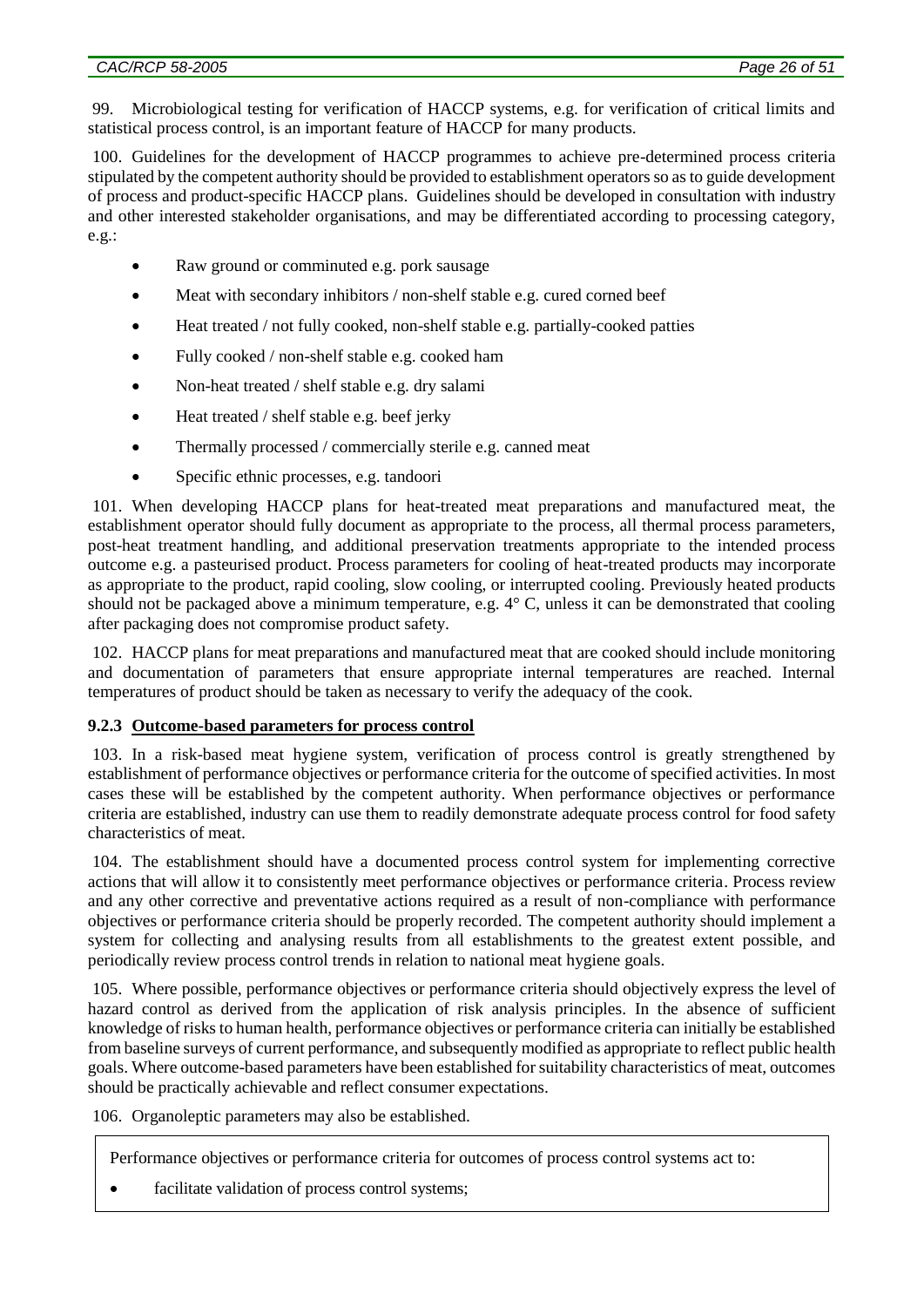- facilitate derivation of process parameters at various steps in the food production system;
- allow maximum flexibility and technical innovation in the way the establishment operator achieves the required level of performance;
- facilitate industry-wide consistency in performance;
- provide an objective basis for outcome-driven regulatory guidelines and standards, e.g. statistical process control requirements, prevalence of Salmonella spp.;
- improve hazard control over time so as to enhance the level of consumer protection; and
- facilitate determination of the equivalence of sanitary measures.

107. Microbiological performance objectives or performance criteria, process criteria and microbiological criteria for ready-to-eat (RTE) products should be risk-based according to the category of product e.g. not heat treated and shelf stable, heat treated and shelf stable, fully cooked and not shelf stable. Microbiological verification tests should be undertaken by the establishment at a frequency appropriate to the circumstances. The competent authority may also implement testing to verify that appropriate control is maintained by industry. HACCP plans applied by the establishment should document corrective and preventative measures to be taken in the event of positive tests for pathogens or toxins.

108. Where performance objectives or performance criteria are established as regulatory requirements e.g. guidelines for allowable levels of generic *E. coli*, standards for absence of *E. coli* O157:H7, maximum residue limits for chemicals with acute toxicity, explanation of the linkage to an appropriate level of consumer protection should be provided to all interested parties,.

109. In some circumstances a performance criterion may be established as a microbiological criterion that defines the acceptability of a production lot, e.g. based on the presence/absence or number of microbes, and/or the quantity of their toxins or metabolites according to a specified sampling plan.<sup>42</sup>

110. The competent authority should, wherever practicable, recognise different risk-based meat hygiene activities within its competence, which have been demonstrated to meet at least the same risk-based meat hygiene outcomes.

#### **9.2.4 Regulatory systems**

111. The competent authority should have the legal power to set and enforce regulatory meat hygiene requirements, and has the final responsibility for verifying that all regulatory requirements are met. The competent authority should:

- i. Establish regulatory systems (e.g. recall, traceback, product tracing, etc., as appropriate) and requirements, e.g. training, knowledge, skills and ability of personnel (generally at a national level).
- ii. Undertake specified meat hygiene controls that are designated activities of the competent authority, e.g. official sampling programmes, those aspects of ante and post-mortem activities specified by the competent authority, or official certification.
- iii. Verify that process control systems implemented by the establishment operator meet regulatory requirements e.g. GHP, SSOPs, HACCP, as appropriate.
- iv. Verify that competent bodies are carrying out functions as required.
- v. Carry out enforcement actions as necessary.

The competent authority should verify compliance with:

 GHP requirements for: animals presented for slaughter (and killed wild game presented for dressing), establishments, facilities and equipment, process control, transport, and hygiene of personnel;

<sup>&</sup>lt;u>.</u> <sup>42</sup> *Principles and Guidelines for the Establishment and Application of Microbiological Criteria Related to Foods*  (CAC/GL 21-1997).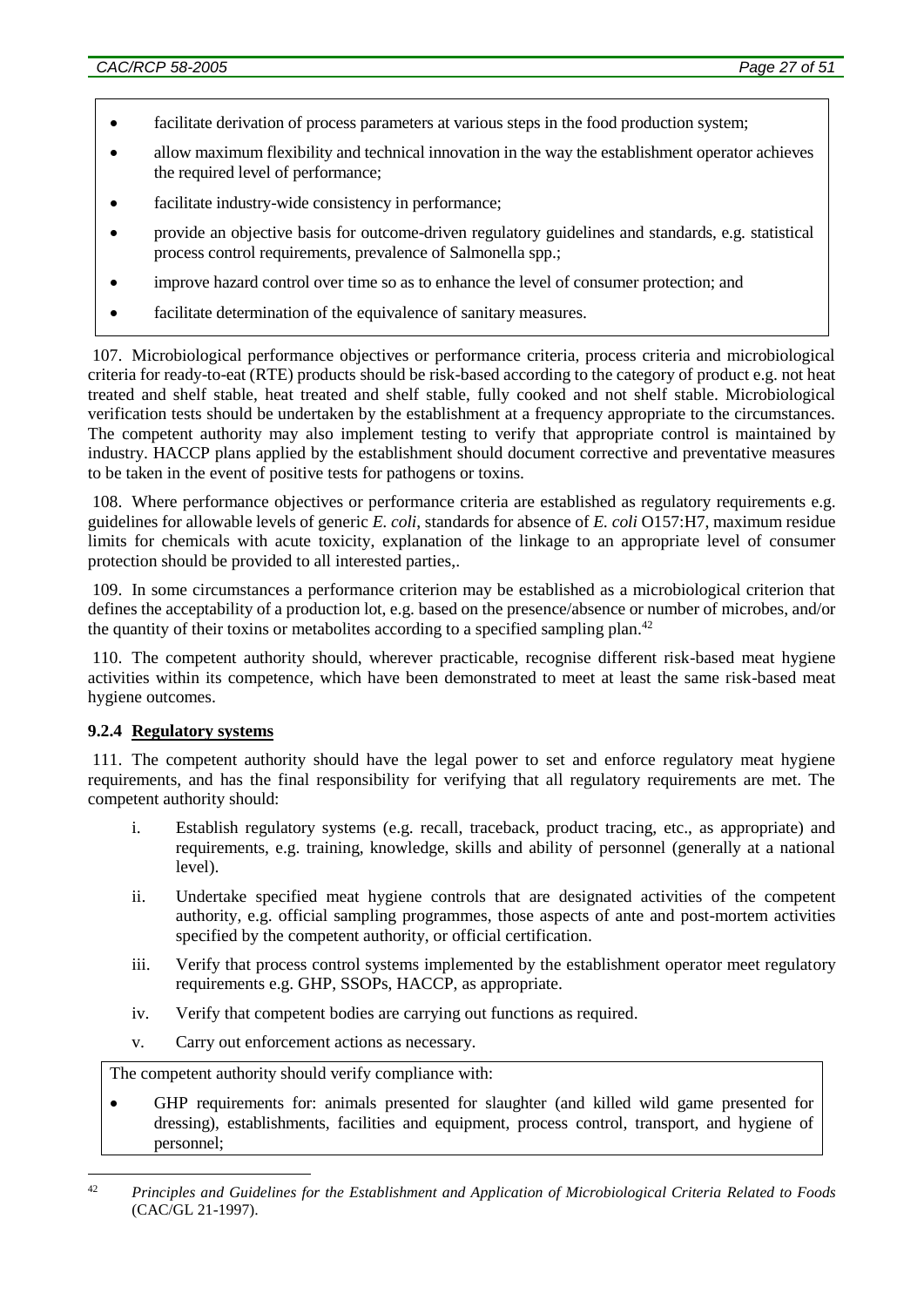• SSOPs;

• HACCP plans;

- all regulatory requirements relating to ante- and post-mortem inspection;
- microbiological performance objectives or performance criteria, process criteria or microbiological criteria that are regulatory requirements";
- chemical residue and contaminant levels that are below maximum limits as described in relevant legislation and national sampling plans;
- official or "officially-recognised" zoonoses control programmes, e.g. microbiological tests for *E. coli* O157:H7; and
- additional risk management measures as specified by the competent authority.

112. Verification activities may include assessment of processing activities carried out by establishment personnel, documentary checks, organoleptic inspection of edible parts and meat, taking of samples for laboratory tests and testing for pathogens, indicator organisms, residues, etc. Approval/registration/listing of an establishment may facilitate the ability of the competent authority to verify that it is operating in compliance with regulatory requirements.

113. The competent authority(s) should conduct appropriate monitoring of verification activities performed by the operator, and the nature and intensity of that monitoring should be based on risk and performance. The distribution and retail sale of products should be included in this monitoring to an extent that the risks to the consumer are mitigated.

114. The official inspector (including the veterinary inspector) should verify compliance with the regulatory requirements and may use additional documentary checks, procedures and tests in this role. Rules governing the presence of the official inspector during ante- and post-mortem inspection, and during processing, cutting, and storage of meat, should be determined by the competent authority in relation to deployment of other competent persons, and in relation to potential risks to human health associated with the classes of animals and meat involved.

115. A national meat hygiene programme should be subject to verification by the competent authority.

Where the establishment operator does not comply with regulatory requirements, the competent authority should carry out enforcement actions that may include:

- slowing of production while the operator regains process control;
- stopping production, and withdrawing certification for meat deemed to be unsafe or unsuitable for its intended use;
- withdrawing official supervision, or accreditation of competent persons;
- ordering specified treatment, recall or destruction of meat as necessary; and
- withdrawing or suspending all or part of the approval/registration/listing of the establishment if process control systems are invalid or repeatedly non-compliant.

#### **9.2.5 Quality assurance (QA) systems**

116. Whenever there are verifiable quality assurance (QA) systems in place in the industry, the competent authority should take them into account.<sup>43</sup>

<sup>&</sup>lt;u>.</u>

<sup>43</sup> *Guidelines for the Design, Operation, Assessment and Accreditation of Food Import and Export Inspection and Certification Systems - Section 4 "Quality Assurance*" (CAC/GL 26-1997).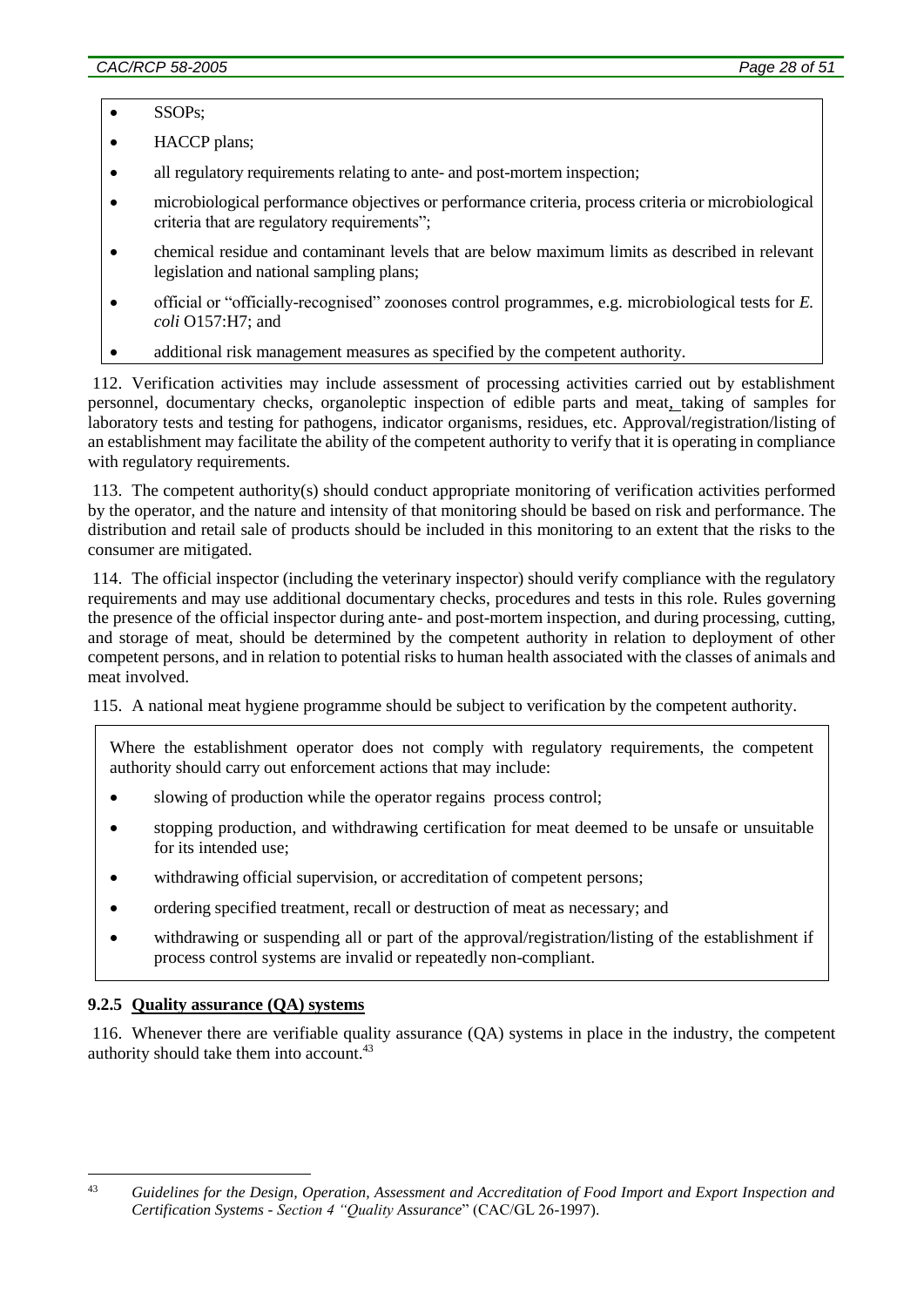#### **9.3 GENERAL HYGIENE REQUIREMENTS FOR PROCESS CONTROL**

117. Process control should meet the general hygiene requirements of the *General Principles of Food Hygiene*. 44

General hygiene requirements for process control should include for example:

- water for cleaning and sanitising of a standard that is appropriate for the specific purpose, and used in a manner that does not directly or indirectly contaminate meat;
- cleaning of facilities and equipment that involves disassembly where necessary, removal of all debris, rinsing of parts, application of an approved cleaner, repeat rinsing, reassembly, and further sanitizing and rinsing as appropriate;
- handling and storage of containers and equipment in a way that minimises the potential for contamination of meat;
- assembly of containers or cartons in rooms or areas where meat may be present in such a manner that there is minimal possibility of contamination; and
- controlled access of personnel to processing areas*.*

118. The competent authority and industry should utilise appropriately accredited or otherwise recognised laboratories when verifying process control and carrying out other meat hygiene activities. Testing of samples should utilise validated analytical methods.<sup>45</sup>

Laboratory testing may be required for:

- verification of process control;
- Monitoring achievement of performance objectives or performance criteria;
- residue monitoring;

1

- diagnosis of disease conditions affecting individual animals; and
- monitoring of zoonoses.

#### **9.4 HYGIENE REQUIREMENTS FOR SLAUGHTER AND DRESSING**

119. Only live animals intended for slaughter should be brought into an abattoir, with the exception of animals that have undergone emergency slaughter outside the slaughterhouse and have appropriate veterinary documentation.

120. No animal other than an animal intended for slaughter should enter an abattoir, with the exception of animals used for stock handling provided these animals stay in the live animal handling area of the abattoir.

121. An animal should only be slaughtered or dressed in an abattoir if a competent person is available to undertake ante- and post-mortem inspection. In cases of emergency slaughter where a competent person is not available, special provisions established by the competent authority will apply to ensure that the meat is safe and suitable for human consumption.

122. All animals brought to the slaughter floor should be slaughtered without delay, and stunning, sticking and bleeding of animals should not proceed at a rate faster than that at which bodies of animals can be accepted for dressing.

<sup>&</sup>lt;sup>44</sup> Note that general requirements for control of incoming materials, use of water, packaging, documentation and records, and recall procedures are described in the *General Principles of Food Hygiene* (CAC/RCP 1 - 1969).

<sup>45</sup> *Guidelines for the assessment of the competence of testing laboratories involved in the Import and Export Control of Food* (CAC/GL 27-1997).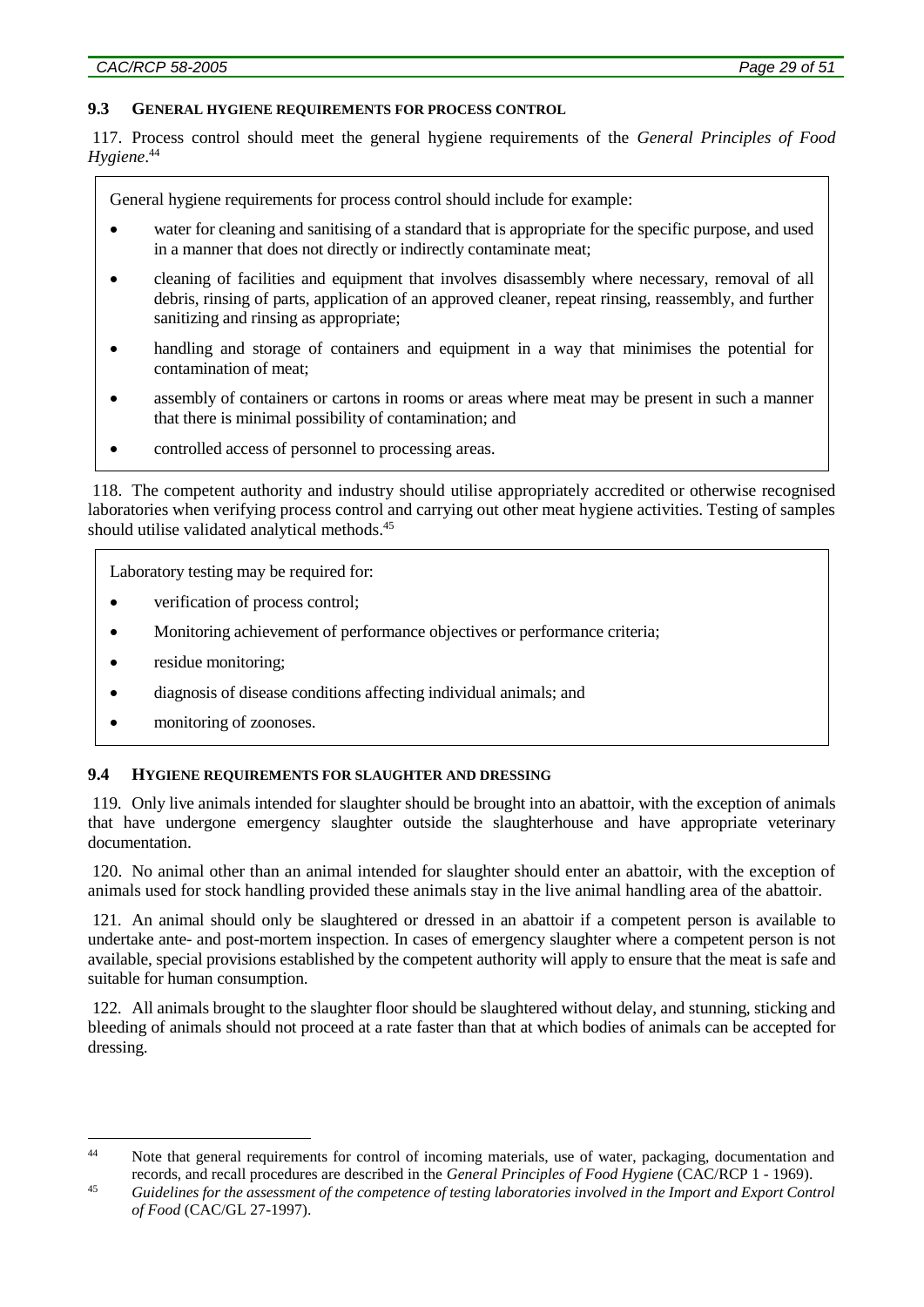During initial dressing operations, and with due consideration to minimising contamination:

- slaughtered animals that are scalded, flamed or similarly treated should be scoured of all bristles, hair, scurf, feathers, cuticles and dirt;
- the trachea and oesophagus should remain intact during bleeding, except in the case of ritual slaughter;
- bleeding should be as complete as possible; if blood is intended for food, it should be collected and handled in a hygienic manner;
- exposure of the tongue should be done in such a way that the tonsils are not cut;
- skinning of the head may not be required for some classes of animals e.g. goats, calves, sheep, provided that heads are handled in such a way as to avoid undue contamination of meat;
- before the removal from the head of any parts intended for human consumption, the head should be clean and, except in the case of animal bodies that are scalded and dehaired, skinned to an extent sufficient to facilitate inspection and the hygienic removal of specified parts;
- lactating or obviously-diseased udders should be removed from animal bodies at the earliest opportunity;
- removal of udders should be done in such as way that the contents do not contaminate the animal bodies;
- gas skinning or dehiding (pumping of air or gas between the skin or hide and the underlying tissue to facilitate skinning) should only be permitted if it can meet required criteria for process control; and
- hides/fleeces should not be washed, de-fleshed or left to accumulate in any part of an abattoir or establishment that is used for slaughter or dressing.

123. Poultry and farmed game birds, following de-feathering, can only be effectively cleaned of dust, feathers and other contaminants by the application of potable water. Washing of the animal bodies at multiple steps in the dressing process, and as soon as possible after each contaminating step, reduces the adherence of bacteria to the skin which can minimise overall carcass contamination. (Washing after evisceration and post-mortem is also necessary for technological reasons, as this is the only method available to routinely clean carcasses before entry to the chilling process). Washing may be carried out by several methods e.g. spraying, immersion washing.

124. Farmed ratites may have an excessive amount of dust and dirt trapped in their feathers, and this has the potential for significant contamination of the dressing area unless there is adequate separation by distance, physical barrier, or other means, e.g. positive ventilation.

125. Once the removal of the hide/fleece has commenced, or dehairing has occurred, animal bodies should be separated from each other to avoid contact, and this should be maintained until each carcass has been inspected and judged by a competent person undertaking post-mortem inspection. (Note: While full separation of carcasses is more difficult in the case of poultry and farmed game birds, such contact should be minimised).

During dressing, and with due consideration to minimising contamination:

- where bodies of animals are skinned, this process should be completed before evisceration;
- water in scalding tanks should be managed so that it is not excessively contaminated;
- evisceration should be carried out without delay;
- discharge or spillage of any material from the oesophagus, crop, stomach, intestines, cloaca or rectum, or from the gall bladder, urinary bladder, uterus or udder, should be prevented;
- intestines should not be severed from the stomach during evisceration and no other opening should be made into an intestine, unless the intestines are first effectively tied to prevent spillage, except in the case of poultry and game birds;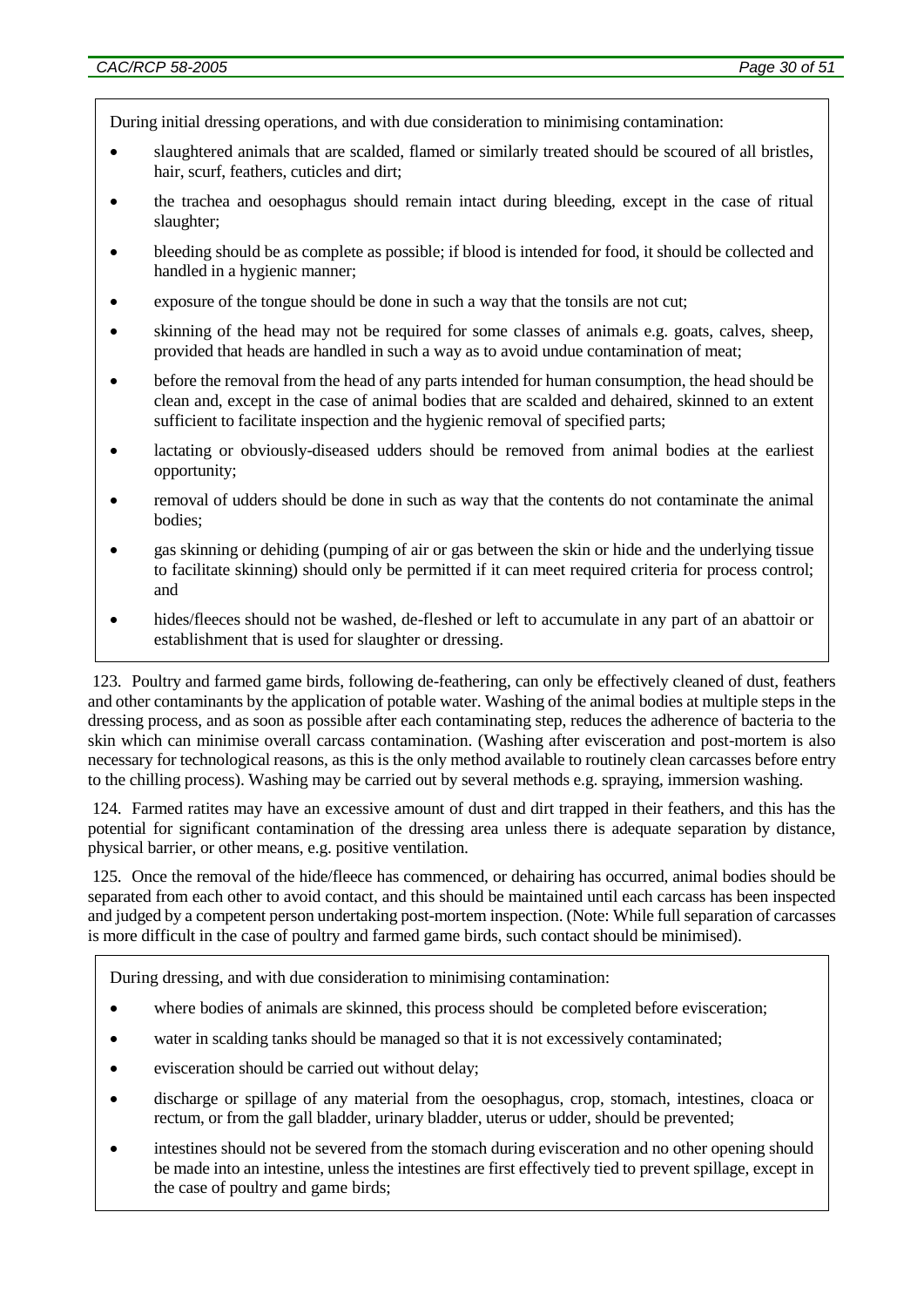- stomachs and intestines and all inedible material derived from the slaughtering and/or dressing of bodies of animals should be removed as soon as possible from the dressing area, and processed in a manner that does not cause cross-contamination of meat;
- methods used to remove visible and microbial contamination should be demonstrated to be effective and meet other requirements as specified by the competent authority; and
- faecal and other material should be trimmed or otherwise removed from carcasses in a manner that does not result in further contamination, and which achieves appropriate performance objectives or performance criteria for process control.

126. Animal bodies and carcasses should not come into contact with surfaces or equipment unless practically unavoidable. Where use of equipment involves contact by design, e.g. in the case of automatic eviscerating machines, the hygiene of the equipment should be appropriately maintained and monitored.

127. Where a competent person undertaking post-mortem inspection, considers that the manner in which animals are being slaughtered or dressed, or meat is further handled, will adversely affect the safety and suitability of meat, that competent person should enforce a reduction in the rate of production or the suspension of operations or other appropriate measures, as deemed necessary (refer to 9.2.4).

128. Establishment operators should meet the requirements of the competent authority in terms of presentation of edible parts of bodies of animals for post-mortem inspection. Parts of slaughtered animals that have been removed before post-mortem inspection is performed should remain identifiable, as belonging to a single carcass (or a group of carcasses) when required for post-mortem judgement.

129. Facilities and equipment for slaughtering and/or dressing may be used for other purposes, e.g. for animal health emergency slaughter, provided appropriate cleaning and sanitation requirements are met.

130. The competent authority should encourage development and adoption of innovative technologies and procedures at the establishment level that reduce cross-contamination and enhance food safety, e.g. enclosing the terminal rectal intestine in a bag and tying off.

## **9.5 POST-MORTEM INSPECTION**

131. All carcasses and other relevant parts should be subjected to post-mortem inspection, which preferably should be part of an overarching, risk-based system for the production of meat.

132. Post-mortem inspection of carcasses and other relevant parts should utilise information from primary production and ante-mortem inspection, together with the findings from organoleptic inspection of the head, carcass and viscera, to make a judgement on the safety and suitability of parts intended for human consumption. Where the results of organoleptic inspection are insufficient to accurately judge carcasses and other relevant parts as safe or suitable for human consumption, the parts should be set aside and followed up with confirmatory inspection procedures and/or tests.

## **9.5.1 Design of post-mortem inspection systems**

133. Post-mortem inspection procedures and tests should be established by the competent authority according to a science- and risk-based approach. The competent authority has responsibility for establishing judgement criteria and verifying the post-mortem inspection system. In the absence of a risk-based system, procedures will have to be based on current scientific knowledge and practice.

134. Post-mortem procedures and tests may be integrated and implemented together so as to achieve public health and animal health objectives. In such cases, all aspects of post-mortem inspection should be sciencebased and be tailored to the relevant risks.

135. Relevant information on the animal population, e.g. animal type, health status, geographical region of origin, should be utilised in both the design and implementation of post-mortem inspection systems.

136. Where indicated by public health concerns, routine screening of carcasses and other relevant parts by methods other than organoleptic inspection may be required for suspected hazards, e.g. testing for *Trichinella* spp.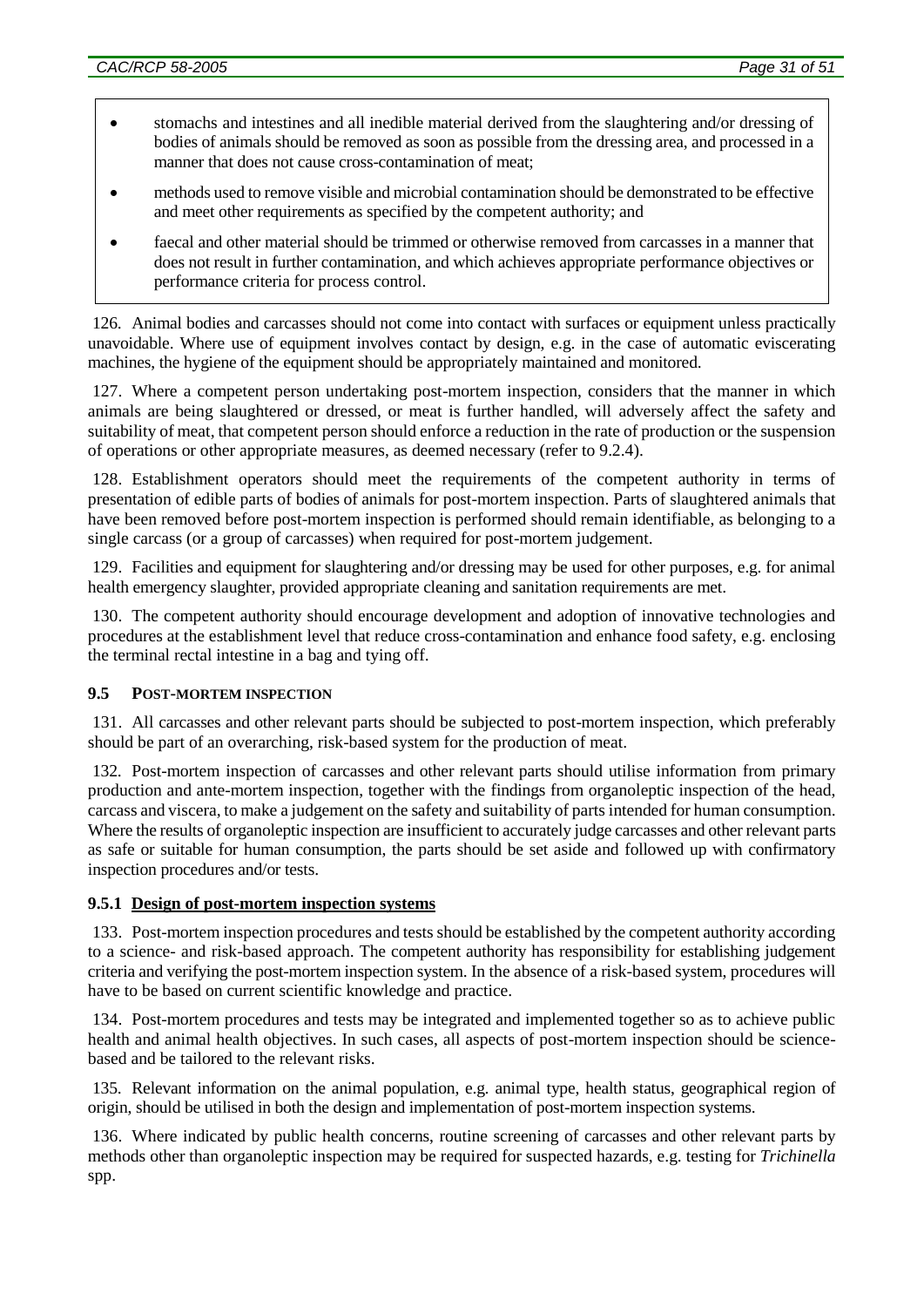Characteristics of a risk-based post-mortem inspection programme are:

- design and application of organoleptic procedures and tests that are relevant and proportional to meat-borne risks associated with grossly-detectable abnormalities;
- tailoring of procedures to the spectrum and prevalence of diseases and defects reasonably likely to be present in the particular slaughter population, taking into account the type (age), geographical origin and primary production system of the slaughter animals, e.g. multiple incisions of relevant muscles in all pigs from geographical regions where *Taenia solium* is present;
- procedures that minimise cross-contamination through handling to the greatest extent practicable, and may include procedures that are limited to visual observation of carcasses and other relevant parts in the first instance if justified by risk assessment;
- inspection of non-edible parts of animals where they may play an indicator role in the judgement of edible parts;
- modification of traditional procedures where scientific investigation has shown them to be ineffective, or, of themselves, hazardous to food, e.g. routine incision of lymph nodes of young animals to detect granulomatosus abnormalities;
- application of more intensive organoleptic procedures on a routine basis when a disease or condition capable of general distribution is found in a single part of a carcass and other relevant parts, e.g. cysts of *Taenia saginata* in cattle, xanthosis;
- application of additional risk-based inspection procedures on a routine basis when live animals are positive to a diagnostic test, e.g. tuberculin test in cattle, mallein test in horses;
- use of laboratory tests for hazards that are unaddressed by organoleptic inspection, e.g. *Trichinella* spp., chemical residues and contaminants;
- application of measurable outcomes of organoleptic inspection that reflect a risk-based approach;
- integration with HACCP plans for other process control activities;
- on-going tailoring of procedures to take into consideration information received from the primary producer on a lot-by-lot basis; and
- return of information to the primary producer so as to seek continuous improvement in the safety and suitability status of animals presented for slaughter (refer to 6.4).

#### **9.5.2 Implementation of post-mortem inspection**

137. Post-mortem inspection should occur as soon as is practicable after slaughter of animals, or delivery of killed wild game animals. Inspection should take into account all relevant information from the level of primary production and ante-mortem inspection, e.g. information from official or officially-recognised hazard control programmes, information on animals slaughtered as "suspects".

138. The competent authority should determine: how post-mortem inspection is to be implemented, the training, knowledge, skills and ability required of personnel involved (including the role of the official inspector, the veterinary inspector, and any personnel not employed by the competent authority), and the frequency and intensity of verification activities (refer to 9.2.4). The final responsibility for verifying that all post-mortem inspection and judgement requirements are met should lie with the competent authority.

139. Carcasses and other relevant parts condemned by the competent person undertaking post-mortem inspection, as unsafe or unsuitable for human consumption should be identified as appropriate and handled in a manner that does not result in cross-contamination of meat from other carcasses and relevant parts. The reason for condemnation should be recorded, and confirmatory laboratory tests may be taken if deemed necessary.

The responsibilities of the establishment operator in respect of post-mortem inspection include:

 maintenance of the identity of a carcass and other relevant parts (including blood as appropriate) until inspection is complete;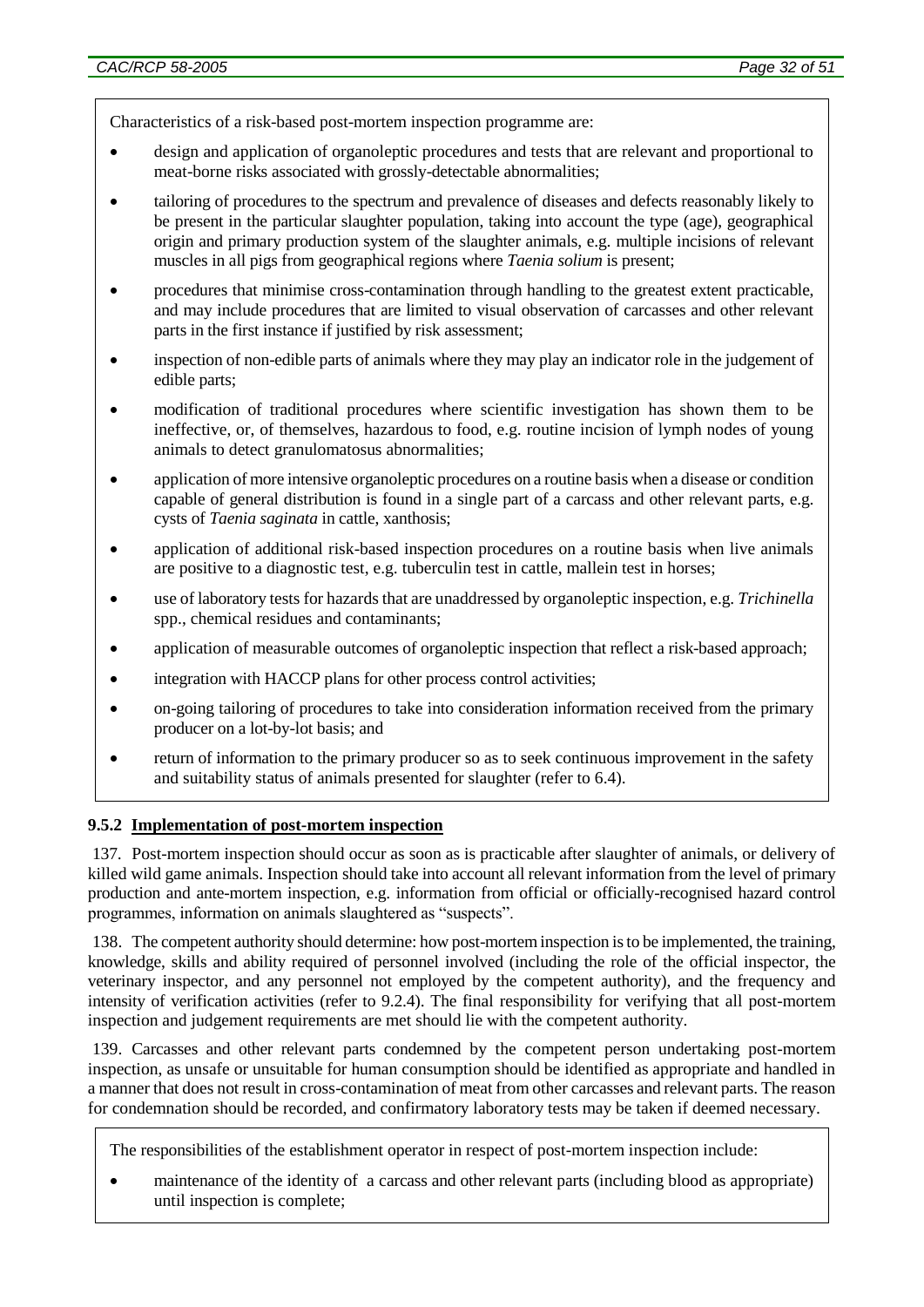- skinning and dressing of heads to the extent necessary to facilitate inspection, e.g. partial skinning to allow access to sub-maxillary lymph nodes, detaching of the base of the tongue to allow access to the retropharyngeal lymph nodes;
- skinning of heads to the extent necessary to allow hygienic removal of edible parts, when this is a processing option;
- presentation of a carcass and other relevant parts for inspection according to the requirements of the competent authority;
- a prohibition on establishment personnel intentionally removing or modifying any evidence of a disease or defect, or animal identification mark, prior to post mortem inspection;
- prompt removal of foetuses from the evisceration area, for rendering or other processes as allowed by the competent authority, e.g. collection of foetal blood;
- retention in the inspection area of all carcasses and other relevant parts required for inspection, until inspection and judgement has been completed;
- provision of facilities for identifying and retaining all carcasses and other relevant parts that require more detailed inspection and/or diagnostic tests before a judgement on safety and suitability can be made, in a manner that prevents cross-contamination of meat from other carcasses and other relevant parts;
- condemnation of parts of the carcass trimmed from the region of the sticking wound;
- routine condemnation of the liver and/or kidneys from older animals where the competent authority has determined that there may be accumulation of heavy metals to an unacceptable level;
- use of health marks (as specified by the competent authority) that communicate the outcome of postmortem inspection; and
- co-operation with competent persons undertaking post-mortem inspection, in all other ways necessary to facilitate effective post-mortem inspection, e.g. access to processing records, and easy access to all carcasses and other relevant parts.

Post-mortem inspection systems, should include:

- procedures and tests that are risk-based to the extent possible and practicable (refer to 9.5.1);
- confirmation of proper stunning and bleeding;
- availability of inspection as soon as is practicable after completion of dressing;
- visual inspection of the carcass and other relevant parts, including inedible parts, as determined by the competent authority;
- palpation and/or incision of the carcass and other relevant parts, including inedible parts, as determined by the competent authority according to a risk-based approach;
- additional palpation and/or incisions, as necessary to reach a judgement for an individual carcass and other relevant parts, and under appropriate hygiene control;
- more detailed inspection of edible parts intended for human consumption compared with inspection of those parts for indicator purposes alone, as appropriate to the circumstances;
- systematic, multiple incisions of lymph nodes where incision is necessary;
- other organoleptic inspection procedures, e.g. smell, touch;
- where necessary, laboratory diagnostic and other tests carried out by the competent authority or by the establishment operator under instruction;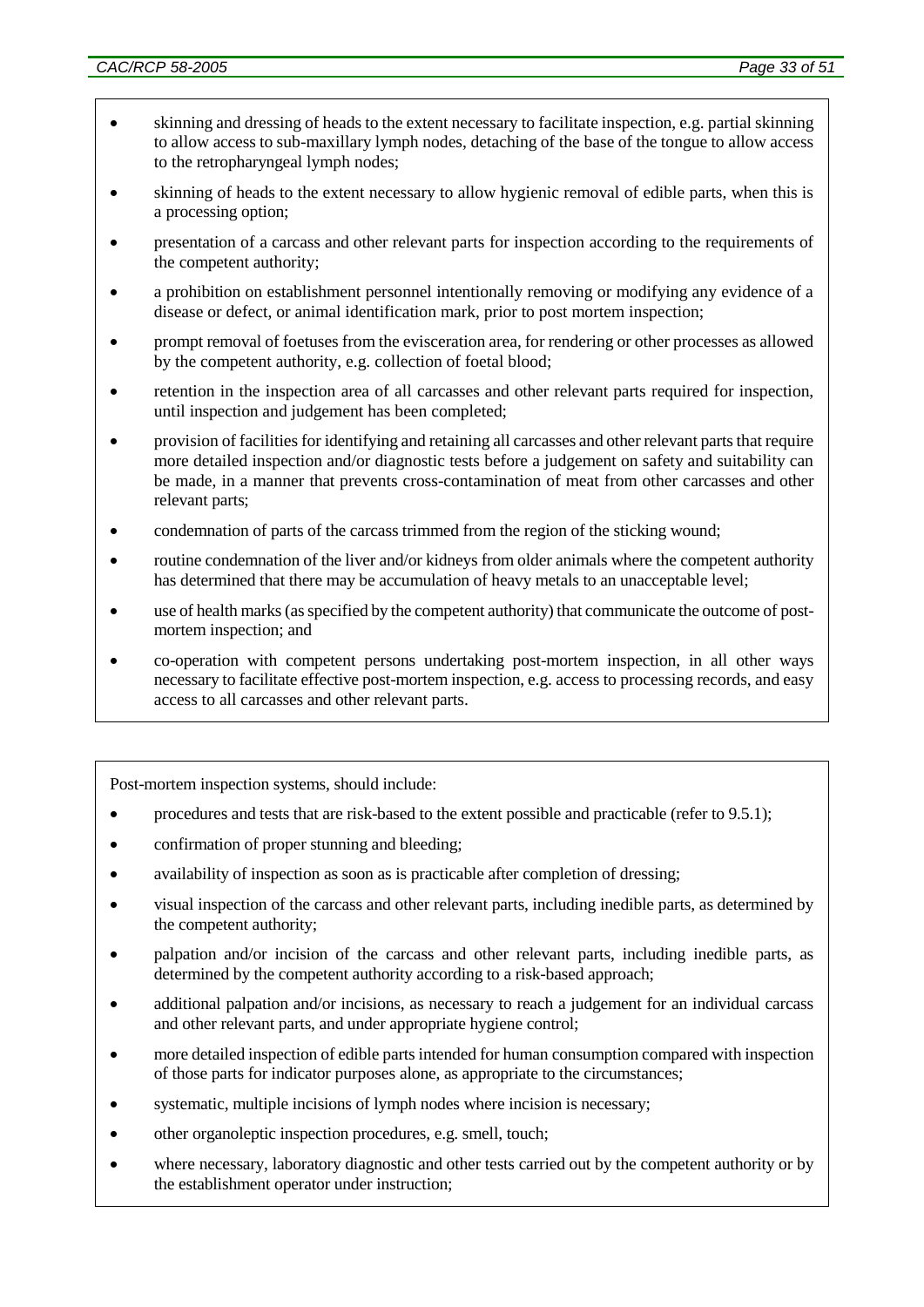- performance objectives or performance criteria for the outcomes of organoleptic inspection, if available;
- regulatory authority to slow or halt processing so as to allow adequate post-mortem inspection at all times;
- removal of specified parts if required by the competent authority, e.g. "specified risk materials" for BSE; and
- proper use and secure storage of equipment for health marking.

140. The competent authority and industry should record and disseminate the results of post-mortem inspection as appropriate. Notifiable human or animal health diseases and cases of non-complying residues or contaminants should be reported to national competent authorities as well as to the owner of the animal(s). Analysis of the results of post-mortem inspection over time is the responsibility of the competent authority, and the results of such analyses should be made available to all interested parties.

## **9.6 POST-MORTEM JUDGEMENT**

141. Post-mortem judgement of edible parts as safe and suitable for human consumption should primarily be based on food-borne risks to human health. Other risks to human health, e.g. from occupational exposure or from handling of meat in the home, also are an important consideration. Judgements in relation to suitability characteristics of meat should reflect consumer acceptability requirements appropriate to intended end-use. <sup>46</sup>

142. Although outside the mandate of Codex, post-mortem inspection programmes may be utilised to identify and judge carcasses and other relevant parts according to risks to animal health, as specified in relevant national legislation.

Judgement of edible parts as safe and suitable should take into account information from the following sources:

- information from primary production (refer to Section 6);
- observations made of animals in the lairage;
- ante-mortem inspection; and
- post-mortem inspection, including diagnostic tests, where required.

143. Judgements should be based on science and risks to human health to the greatest extent possible, with guidelines being provided by the competent authority. Judgements should only be made by competent persons. The level of training, knowledge, skills and ability required for judgement may be less in situations where edible parts demonstrating a specific abnormality are always judged to be unsafe or unsuitable for human consumption and appropriately disposed of.

144. Where the initial results of post-mortem inspection are insufficient to accurately judge edible parts as safe or suitable for human consumption, a provisional judgement should be followed up with more detailed inspection procedures and/or tests. Pending the outcome of more detailed inspection and/or diagnostic tests, all parts of the animal that are required for further investigation should be held under the control of the competent person undertaking these activities.

Judgement categories for edible parts include:

safe and suitable for human consumption;

<sup>&</sup>lt;u>.</u> <sup>46</sup> The competent authority may take into account varying needs of different consumer populations so that suitability judgements do not distort the economics of the food supply.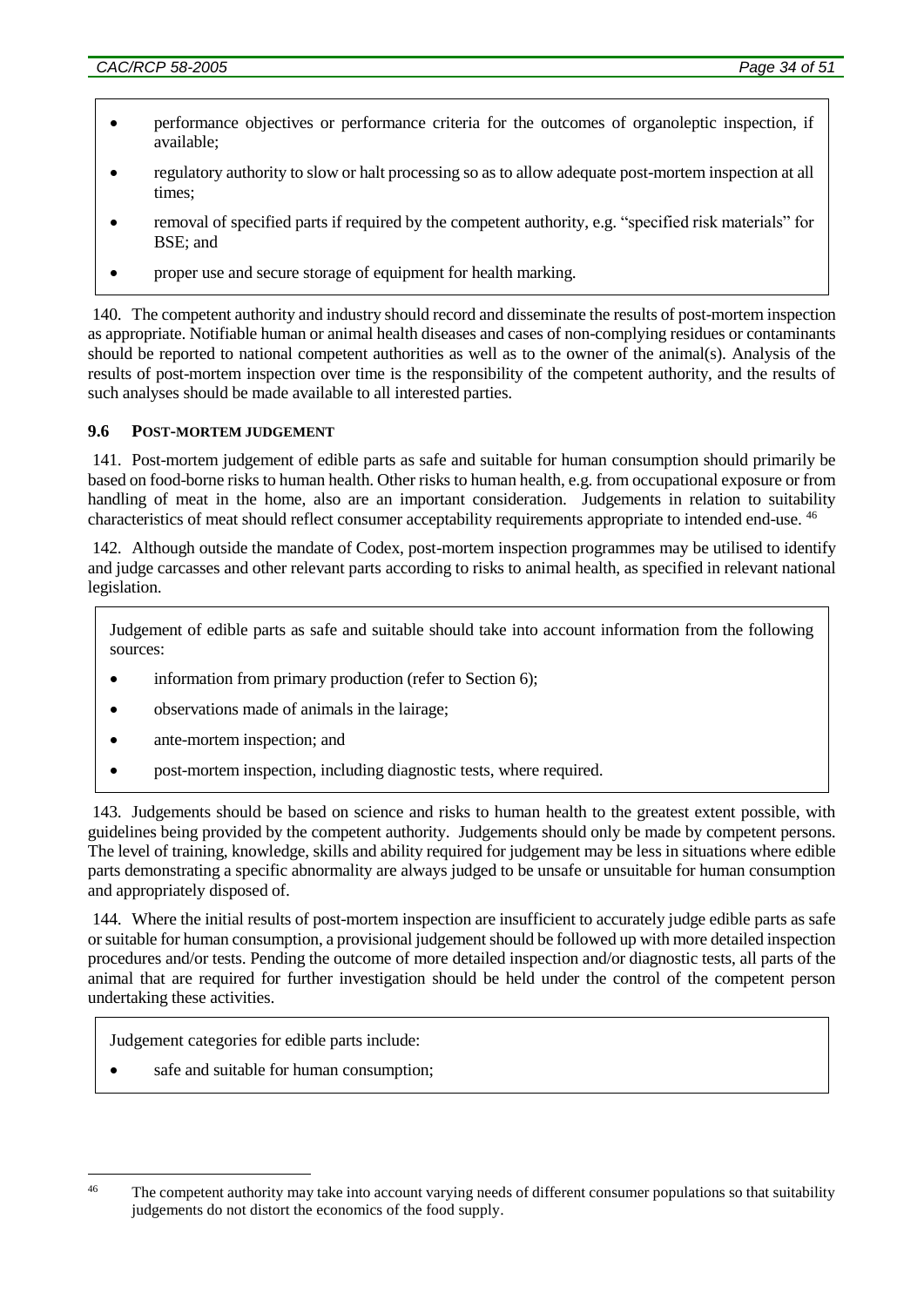- safe and suitable for human consumption, subject to application of a prescribed process, e.g. cooking, freezing; $47$ ;
- held on suspicion of being unsafe or unsuitable, pending the outcome of further procedures and/or tests.
- unsafe for human consumption but able to be used for some other purpose, e.g. pet-food, feed and feed ingredients, industrial non-food use, providing there are adequate hygiene controls to prevent any transmission of hazards, or illegal re-entry to the human food chain;
- unsafe for human consumption and requiring condemnation and destruction;
- unsuitable for human consumption, but able to be used for some other purpose, e.g. pet-food, feed and feed ingredients, industrial non-food use, providing there are adequate controls to prevent illegal re-entry to the human food chain;
- unsuitable for human consumption, and requiring condemnation and destruction; and
- unsafe for animal health reasons as specified in national legislation, and disposed of accordingly.<sup>48</sup>

145. When edible parts are judged to be safe and suitable for human consumption subject to application of a prescribed process, the specifications for that process should be verified by the competent authority as sufficient to eliminate/reduce or adequately remove the hazard or condition of concern, e.g. specifications for retorting, high temperature rendering and freezing.

#### **9.7 HYGIENE REQUIREMENTS FOR PROCESS CONTROL AFTER POST-MORTEM INSPECTION**

146. Operations following post-mortem inspection include all procedures until the point of retail sales, e.g. chilling of carcasses, de-boning and cutting, further preparing, processing, packaging, freezing, storing, and distribution to the point of retail sale. Particular attention needs to paid to temperature control, with temperatures of freshly slaughtered and dressed carcasses and other edible parts being reduced as rapidly as possible to a temperature that minimise the growth of micro-organisms or the formation of toxins that could constitute a risk to human health. It is also important that the cold chain is not interrupted except to the minimal extent necessary for practical operations, e.g. handling during transportation.

147. In the case of poultry and farmed game birds, viscera or parts of viscera, apart from kidneys, should be entirely removed as soon as possible, unless otherwise permitted by the competent authority.

Meat passed as safe and suitable for human consumption should be:

- removed without delay from the dressing area;
- handled, stored and transported in a manner that will protect it from contamination and deterioration;
- held under conditions that reduce its temperature and/or water activity as quickly as possible, unless cut up or de-boned pre-rigor; and
- held at temperatures that achieve safety and suitability objectives.

In the case of poultry or farmed game birds undergoing immersion chilling:

- the immersion chilling process should meet hygiene criteria as specified by the competent authority;
- the reduction in carcass temperature should be as rapid as possible;

<sup>&</sup>lt;u>.</u> <sup>47</sup> The competent person can instruct that following post-mortem inspection, edible parts held under suitable inventory control can be designated as safe and suitable when subjected to a particular process e.g. freezing, cooking, canning.

<sup>&</sup>lt;sup>48</sup> In some circumstances, edible parts may be judged as suitable for human consumption but subject to restricted distribution because the animals were sourced from geographical areas under quarantine for animal health reasons.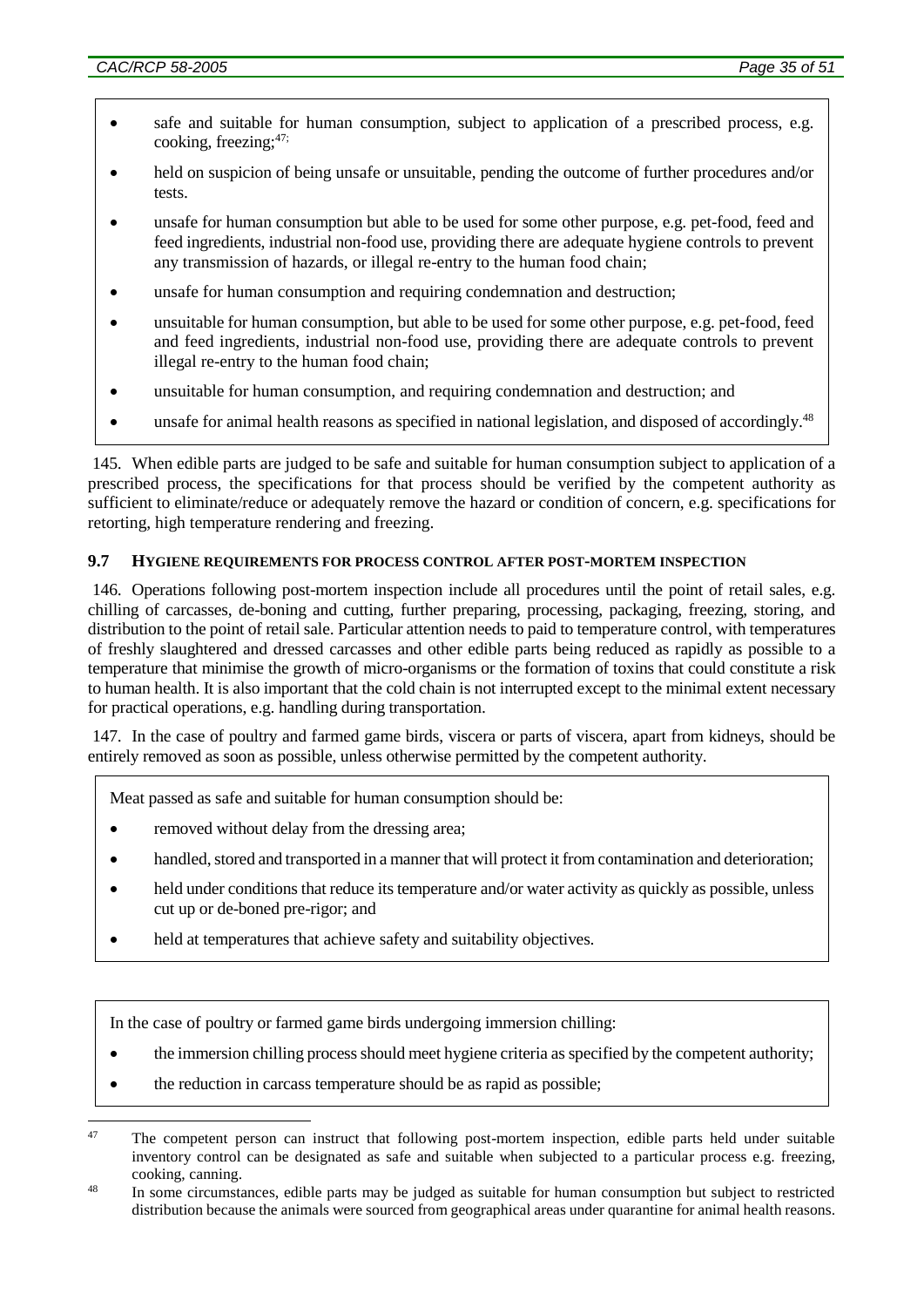- carcasses emerging from the process should have a lesser microbiological count for indicator organisms and pathogens than those entering the process; and
- sanitation requirements should include complete emptying, cleaning and sanitation of tanks as appropriate.

148. An official health mark applied to meat, wrapping or packaging, should provide recognition that the product has been produced in accordance with regulatory requirements, and should assist with trace-back to the establishment of origin if required. When used as part of an official meat hygiene programme, the health mark should include the approval/registration/listing number of the establishment, be applied in such a way that it cannot be re-used, and be legible. Other marks may denote conformance with commercial specifications, or unacceptability for human consumption, e.g. distinctive brands for pet-food.

149. Official health marks may be applied directly to the product, wrapping or packaging, or be printed on a label affixed to the product, wrapping or packaging. In circumstances of bulk transport to another establishment for further handling, processing or wrapping, health marks may be applied to the external surface of the container or packaging.

Where carcasses, parts of carcasses or other meat is placed in a holding room:

- all requirements for hygienic control of operations must be adhered to e.g. chiller loading rates, stock rotation, specifications for temperature and relative humidity;
- carcasses and parts of carcasses, whether hung or placed in racks or trays, should be held in a manner permitting adequate circulation of air;
- the potential for cross-contamination via dripping of fluids should be prevented; and
- water dripping from overhead facilities and condensation should be controlled to the extent practicable, to prevent contamination of meat and food contact surfaces.

150. Rooms and equipment for cutting, mincing, mechanical separation, meat preparation and the manufacturing of meat should be designed such that activities can be carried out separately, or in such a manner that does not led to cross contamination.

151. Fresh meat intended for cutting or de-boning should be brought into work rooms progressively as needed, and should not accumulate on work tables. If fresh meat is cut or de-boned prior to reaching temperatures that are appropriate for storage and transport, it should be immediately reduced in temperature to prescribed levels.

When fresh meat is cut or de-boned pre-rigor:

- it should be transported directly from the dressing area to the cutting up or de-boning room;
- the cutting up or de-boning room should be temperature-controlled and directly linked to the dressing areas, unless the competent authority approves alternative procedures that provide an equivalent level of hygiene; and
- cutting up, de-boning and packing should be done without delay and should meet all requirements for hygienic process control.

When raw meat is minced:

<u>.</u>

- it should be obtained only from parts of animals as approved by the competent authority e.g. striated muscle and adherent fatty tissues $49$ ;
- it should not contain bone fragments or skin;

<sup>49</sup> Striated muscles from affected animal species should have undergone an examination from *Trichinella* as specified by the competent authority.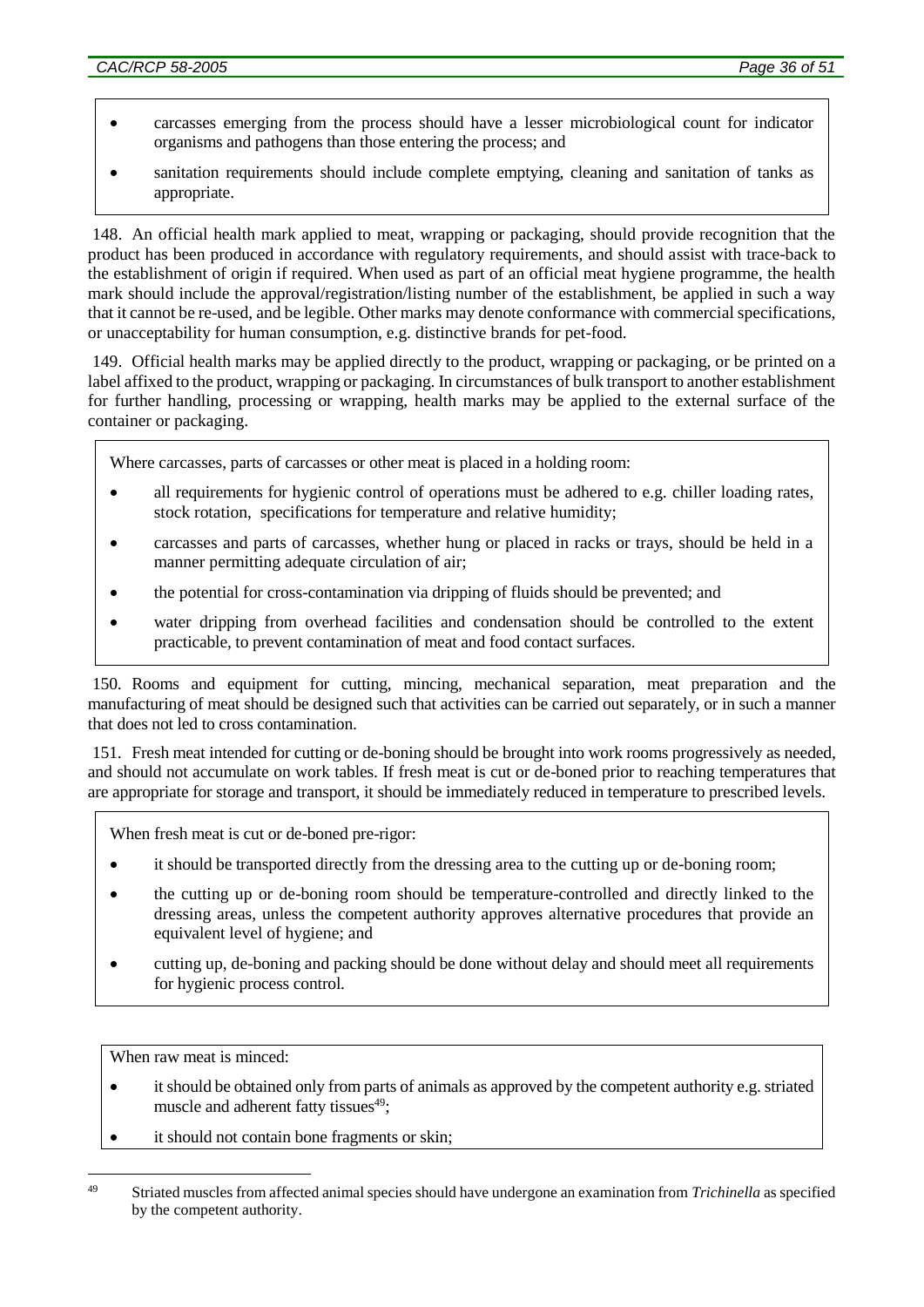- any grossly abnormal tissues and / or post-dressing contamination should be removed before mincing; and
- the competent authority may specify compositional criteria.

When raw meat is mechanically separated, the competent authority should:

- restrict the type of animal parts that can be used e.g. non-use of skulls;
- set compositional standards for maximum calcium content; and
- require specific labelling of the final product.

When raw meat is minced, mechanically separated or used in meat preparations:

- the competent authority can specify maximum time/temperature schedules for process control at each step of production e.g. maximum times and temperatures from chilling or freezing of raw material to the time of preparation, maximum temperatures during production, maximum times before chilling or freezing;
- unless used directly as an ingredient for meat preparations and manufactured meat, it should be immediately wrapped and/or packaged, followed by immediate refrigeration;
- the competent authority may specify microbiological performance objectives, performance criteria, process criteria or microbiological criteria for raw materials and final product;
- establishments should have in-line magnets or other means of detecting contamination with metal fragments as appropriate; and
- it should not be refrozen after thawing.

When meat preparations or manufactured meat are handled:

- the process flow of raw meat awaiting processing and during processing should ensure uniform turnover of accumulated product and avoid possible cross-contamination, e.g. between raw materials and ready-to-eat products;
- supply and addition of non-meat ingredients should be subject to good hygienic practice and HACCP as appropriate and practicable, and may involve decontamination treatments e.g. for herbs and spices;
- products that include non-meat protein products (as defined or standardised by Codex) should be appropriately labelled $50$ ;
- process control for non-commercially sterile products should prevent pathogen growth and toxin production during all processing activities e.g. during fermentation, partial heat treatment, drying, maturing and curing. Process criteria may include for example, correct pH after fermentation, correct time/temperature schedules during and after heating or smoking, correct moisture / protein ratio after drying, correct formulation and application of nitrite as a cure ingredient;
- if heat and/or other processing treatments are not sufficient to ensure the stability of the product, the product should be cooled to an appropriate storage temperature and in a manner that ensures product safety is not compromised as a result of germination and subsequent growth of pathogenic sporeformers;

<sup>1</sup> <sup>50</sup> *General Standard for the Labelling of Prepackaged Foods* (CODEX STAN 1-1985).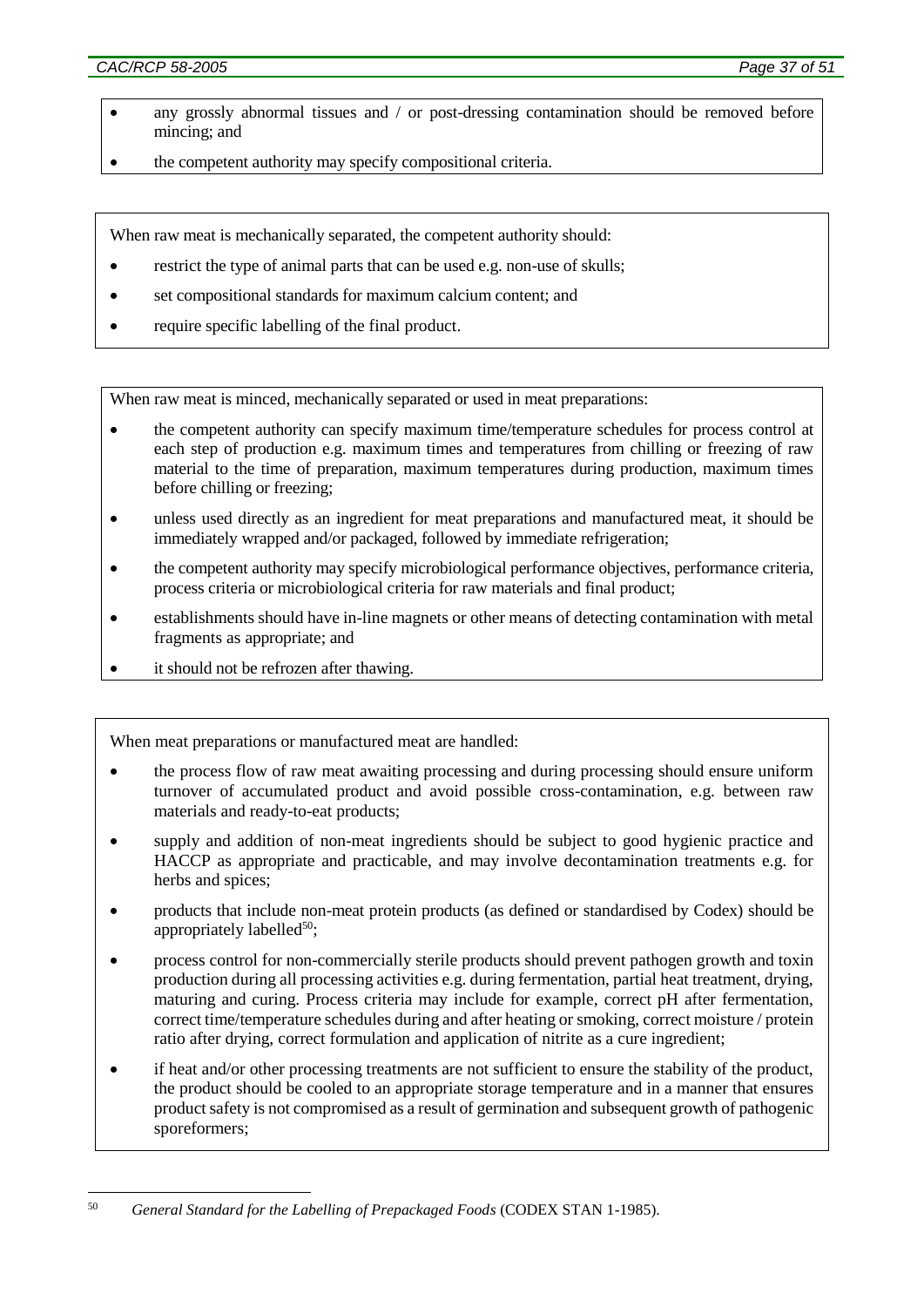- product formulations e.g. distribution of antibacterial ingredients throughout cooked sausage emulsions, addition of cultures, adjustment of pH, should achieve required levels of pathogen control;
- microbiological contamination of raw meat used to produce fermented products should be as low as possible, and similarly, mechanically separated meat should only be used if appropriate time / temperature schedules to achieve product safety requirements of the competent authority are used;
- processing of shelf-stable products in hermetically sealed rigid containers should be according to Codex guidelines; 51
- cooked products should achieve time / internal temperatures that are validated as achieving appropriate pathogen reduction, including meeting specified performance objectives, performance criteria and microbiological criteria;
- pasteurisation values or other heat processes should be validated for all heat treated chilled products in hermetically sealed containers so as to ensure that product safety is maintained to the end of shelf life, taking into account all preservation factors that may be present;
- unless the absence of trichinellae can be assured by testing or other means, process treatments for products containing striated muscle from affected animal species, either alone or in combination, should be sufficient to destroy *Trichinella* spp.;
- contamination with *L. monocytogenes* of heat treated / non-shelf stable and non-heat treated / shelf stable products should be prevented by use of SSOPs and GHPs that are subject to routine microbiological verification;
- dried products should be protected from environmental contamination and from reabsorption of moisture; and
- processes for products containing minced, comminuted or mechanically separated meat should have in-line magnets or other means of detecting contamination with metal fragments.

Where meat is packaged or wrapped:

- packaging material should be suitable for use, stored and used in a hygienic manner; and
- cases or cartons should have a suitable inner liner or other means of protecting the meat, except that the liner or other protection may not be required if pieces of meat, such as cuts, are individually wrapped before packing.

Where meat is placed in a room for freezing:

- meat that is not in cartons should be hung or placed on racks or trays in a manner that allows adequate circulation of air;
- meat that is not in cartons should be held in a manner whereby the potential for crosscontamination via dripping of liquids is prevented;
- cartons containing meat should be stacked so as to permit adequate circulation of air; and
- meat held on trays should be placed so as to avoid contact with the base of an upper tray.

<sup>1</sup> <sup>51</sup> *Code of Hygienic Practice for Low and Acidified Low Acid Canned Foods* (CAC/RCP 23-1979).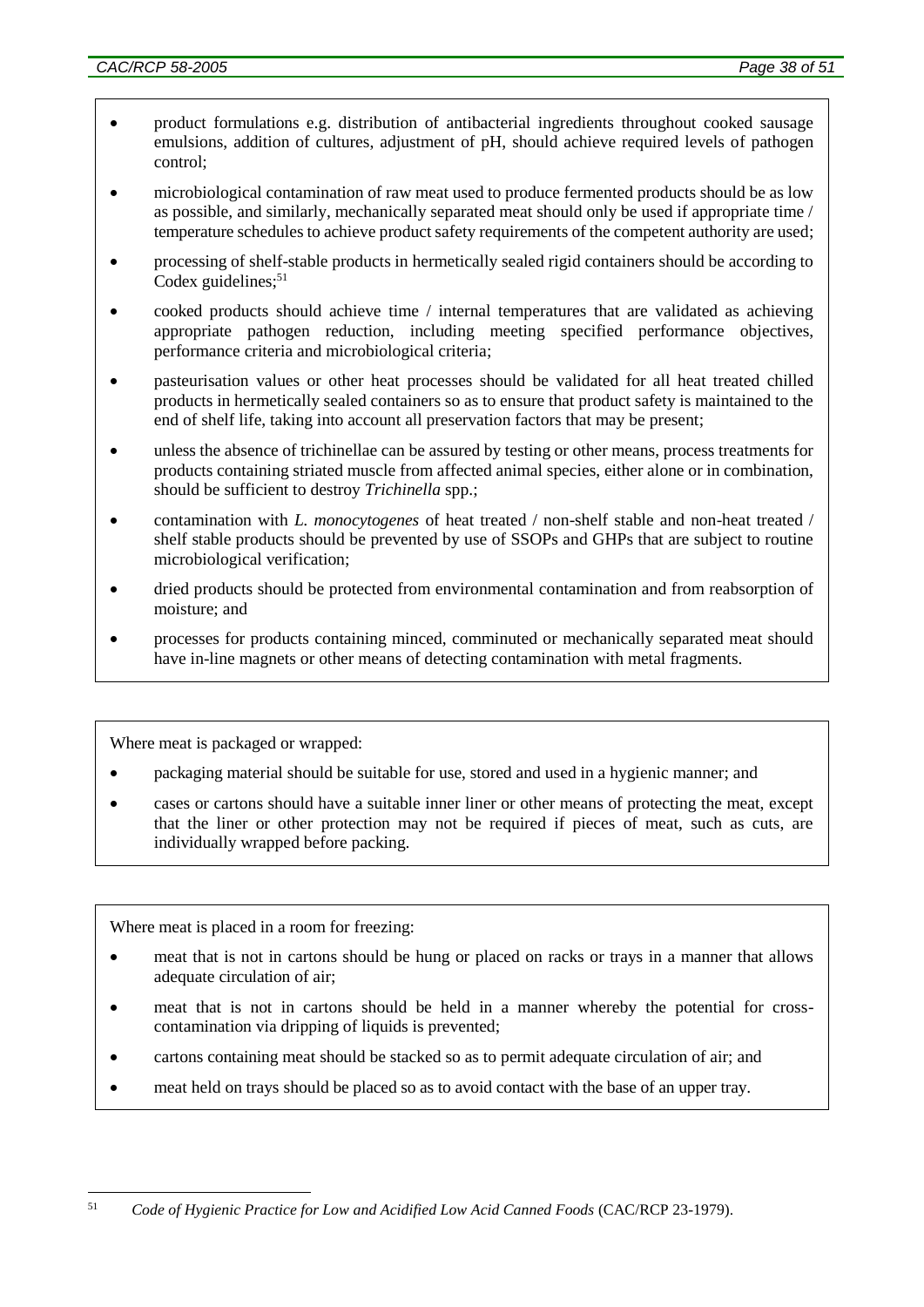Where meat is held in a freezer room or storage facility:

- the temperature of the meat should have been reduced to an acceptable level before placement;
- exposed meat must be stored in such a way that the hygiene cannot be compromised by the presence of packaged meat or packaging material;
- meat, whether in carcass form or in cartons, should not be stacked directly on the floor and should be positioned so that there is adequate air circulation;
- the freezer store should be operated and maintained under conditions appropriate to maintaining the safety and suitability of meat;
- temperatures should be continuously recorded and monitored; and
- adequate inventory control should be maintained.

152. Where raw meat is thawed for further processing, hygiene controls should be such that thawing will not result in growth of micro-organisms or the formation of toxins to the extent that they may constitute a risk to human health. Hygiene controls should include adequate drainage of liquid run-off.

153. The establishment operator should establish and implement a procedure for determining and validating the shelf life of manufactured meat and meat preparations.

154. In some circumstances ready-to-eat (RTE) products that do not meet microbiological performance objectives, performance criteria, process criteria, or microbiological criteria, may be re-processed, condemned or treated as inedible. Where appropriate, follow-up sampling should verify that re-processed ready-to-eat (RTE) products comply with regulatory microbiological requirements. When ready-to-eat (RTE) products have been contaminated subsequent to cooking and/or other preservation treatment with pathogens such that they could pose a risk to public health, the products should be reworked or condemned without compromise.

155. Where establishments are approved, registered and/or listed for different animal species, all operations must be controlled in terms of space or time so that there is no possibility of accidental mixing of meat from different slaughter species, and no mis-identification at the time of packaging.

#### **9.8 HYGIENE REQUIREMENTS FOR PARTS OF ANIMALS DEEMED UNSAFE OR UNSUITABLE FOR HUMAN CONSUMPTION**

156. Special hygiene measures should be applied to operations involving parts of animals deemed unsafe or unsuitable for human consumption. These measures should prevent cross-contamination to other edible parts and meat, and prevent any possibility of substitution.

Parts of animals deemed unsafe or unsuitable for human consumption should be:

- placed without delay into specifically identified chutes, containers, trolleys, or other handling facilities;
- identified by means as appropriate to the type and end use of the tissue;
- in the case of condemned material, handled in rooms reserved for that purpose and conveyed in a secure manner to a place of disposal (e.g. rendering station).

#### **9.9 SYSTEMS FOR REMOVING PRODUCTS THAT ARE IN CIRCULATION**

157. Establishments should have adequate systems that enable removal of products that are in circulation. The competent authority should verify that the systems are adequate. The competent authority should be notified when an establishment operator removes product for public health reasons. Consumers and interested parties should be notified as appropriate in these cases.

158. Removal of product requires systems that are capable of:

 Withdrawal, where measures are applied by the establishment operator to prevent the distribution, display or offer of a product that is not safe or suitable for human consumption;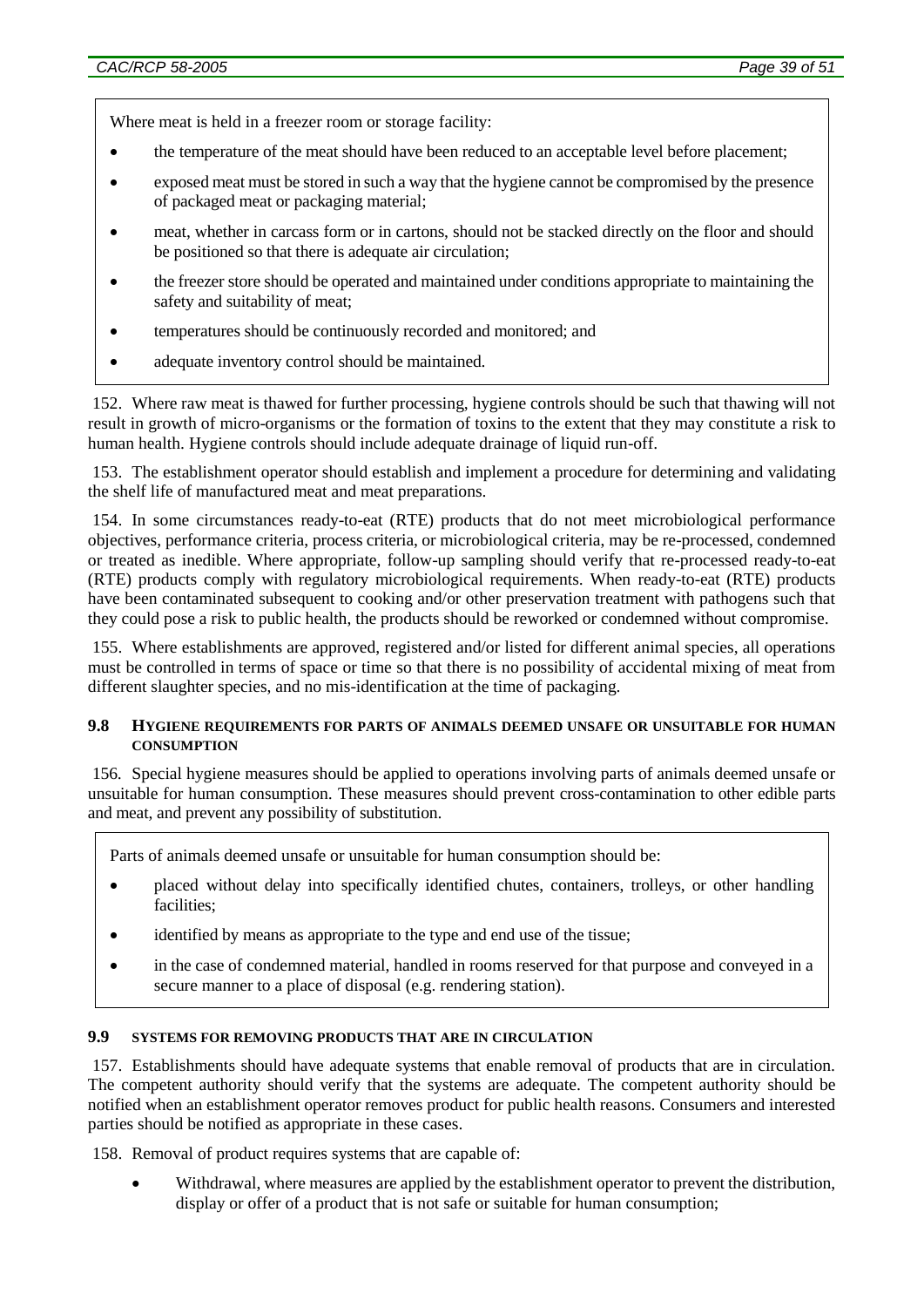- Recall, where measures are applied to return unsafe or unsuitable product that has already been supplied or made available to consumers;
- Detention, where measures are applied by the competent authority to ensure that the product is not moved or tampered with pending a decision on its disposition; it includes storage by the establishment operator in accordance with instructions from the competent authority.

159. The particular systems that are enacted in the case of a removal will depend on the specific situation and the likely risks to human health.

160. Where removal of product is necessary, the amount of product involved may be more than that from a single production or sampled lot. The competent authority should verify to the extent practicable, that the establishment has taken all steps necessary to ensure all affected product or potentially affected product is included in the removal.

Product removal systems designed by the establishment operator should:

- Incorporate identification, management and operational procedures that facilitates the rapid and complete removal of implicated lots;
- Provide for records that facilitate trace-back to the origin of the problem;
- Provide for records that facilitate investigation of any processing inputs that may be implicated;
- Be reviewed and tested periodically; and
- Include provision for communication where appropriate to the competent authority, consumers and other interested stakeholders particularly where public health issues are involved.

### **10. ESTABLISHMENTS: MAINTENANCE AND SANITATION**

161. The principles and guidelines presented in this section are supplemental to the objectives and guidelines in Section VI of the *General Principles of Food Hygiene* (CAC/RCP 1-1969).

#### **10.1 PRINCIPLES OF MEAT HYGIENE APPLYING TO MAINTENANCE AND SANITATION OF ESTABLISHMENTS, FACILITIES AND EQUIPMENT**

- i. Establishments, facilities and equipment should be maintained and sanitised in such a manner that contamination of meat is minimised to the greatest extent practicable.
- ii. Documented programmes for effective and appropriate maintenance and sanitation should be in place (refer to 9.2.1).
- iii. Monitoring of the effectiveness of maintenance and sanitation should be included as a basic component of meat hygiene programmes (refer to 9.2.1).
- iv. Special sanitation requirements should be applied to the slaughter and dressing of animals that are condemned or designated as "suspects".

#### **10.2 MAINTENANCE AND SANITATION**

162. Establishments, facilities and equipment should be kept in an appropriate state of repair and condition to facilitate all sanitation procedures and prevent contamination of meat, e.g. from metal shards, flaking plaster and chemical contaminants.

163. Sanitation standard operating procedures (SSOPs) should specify the scope of the cleaning programme, cleaning specifications, persons responsible, and monitoring and record keeping requirements.

Cleaning procedures and programmes should:

be specified in SSOPs as appropriate to the circumstances;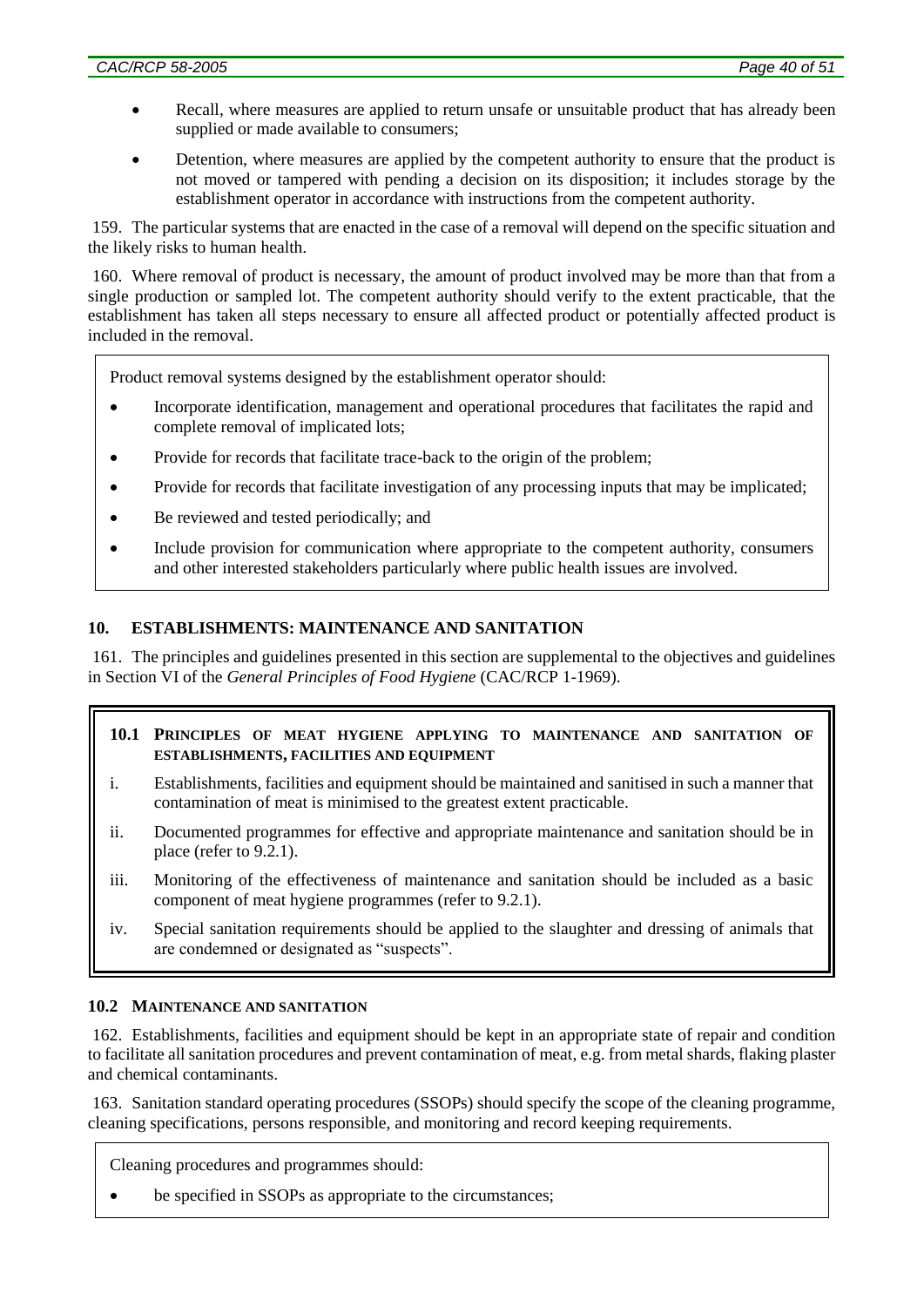- provide for removal and storage of waste;
- ensure that there is no consequential contamination of meat with detergents or sanitising agents, unless allowable under conditions of use; and
- be monitored for their effectiveness, e.g. organoleptic checks and microbiological sampling of meat contact surfaces, and be redesigned if and when necessary.

164. Particular cleaning programmes are required for equipment used in the slaughter and dressing of carcasses e.g., knives, saws, machine cutters, evisceration machines and flushing nozzles.

Such equipment should be:

- clean and sanitised before each new period of work;
- cleaned, and sanitised, by immersion in hot water or alternative methods, with appropriate frequency during and/or between periods of work;
- immediately cleaned and sanitised when coming into contact with abnormal or diseased tissue that may harbour food-borne pathogens; and
- stored in designated areas in such a manner that it will not become contaminated.

165. Containers and equipment should not pass from an "inedible" area to an "edible" area before being cleaned and sanitised.

166. Pest control programmes are an essential part of maintenance and sanitation and should follow GHP as described in the *General Principles of Food Hygiene*. 52

In particular:

- the programme should be properly documented and verified by the establishment operator;
- treatment of areas, rooms, facilities and equipment, with an approved pesticide should be carried out according to the conditions of use; and
- pesticides and other pest control chemicals should be kept in secure storage, with access being limited to authorised persons.

## **11. PERSONAL HYGIENE**

167. Slaughter and dressing of animals, and handling and inspection of meat, presents many opportunities for cross-contamination. Personal hygiene practices should prevent undue general contamination, and prevent cross-contamination with human pathogens that may cause food-borne disease. The guidelines presented in this section are supplemental to the objectives and guidelines in Section VII of the *General Principles of Food Hygiene* (CAC/RCP 1-1969).

168. Persons moving from rooms or areas containing raw meat to rooms or areas used for meat preparations and manufactured meat (especially when these products are cooked) should thoroughly wash, change and/or sanitise their protective clothing as appropriate, and otherwise limit the possibility of cross-contamination to the lowest level practicable.

### **11.1 PERSONAL CLEANLINESS**

1

169. Persons who come into direct or indirect contact with edible parts of animals or meat in the course of their work should maintain appropriate personal cleanliness and behaviour, and should not be clinically affected by communicable agents likely to be transmitted by meat.

<sup>52</sup> *General Principles of Food Hygiene* (CAC/RCP 1-1969) .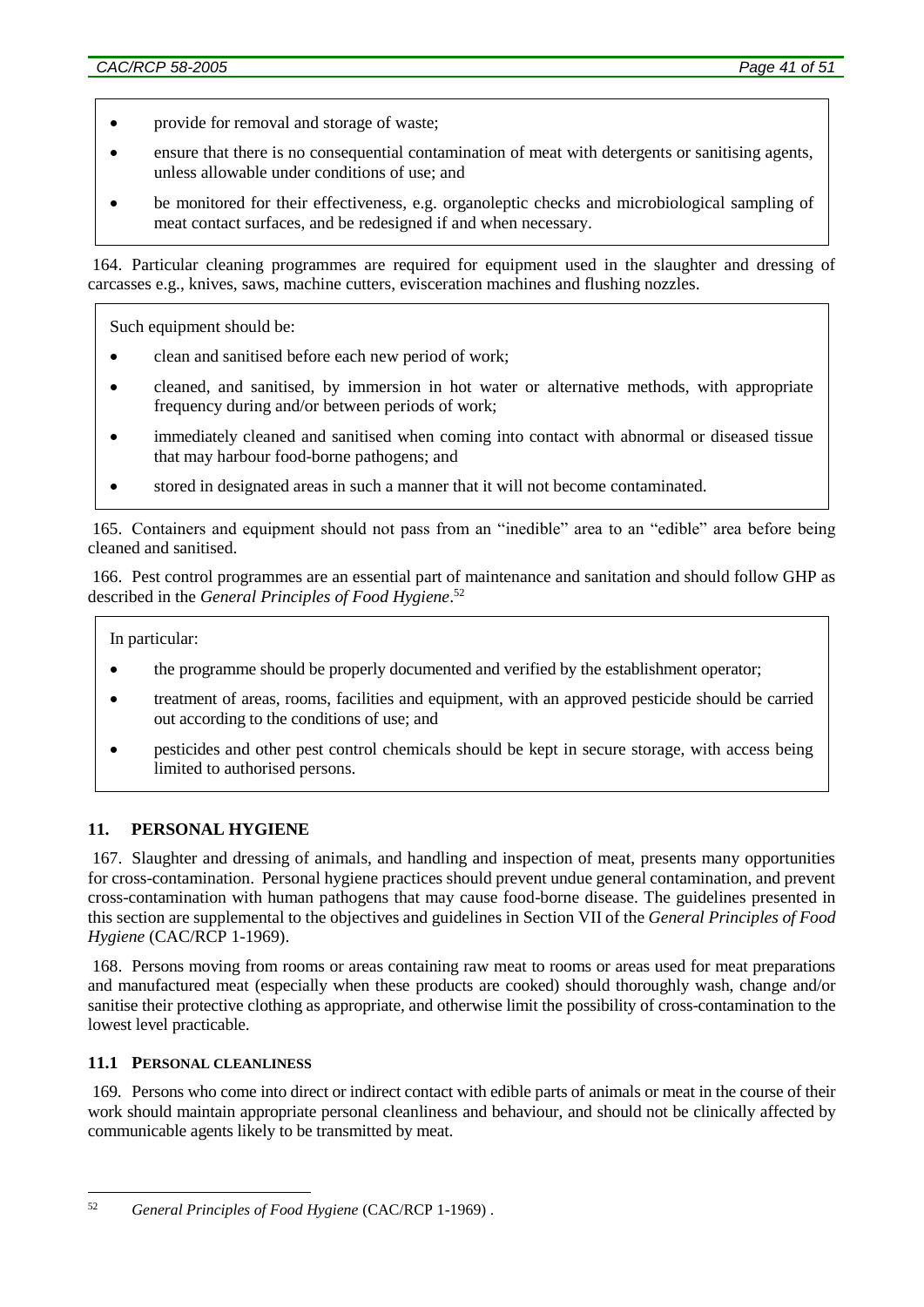Persons who come into direct or indirect contact with edible parts of animals or meat should:

- maintain an appropriate standard of personal cleanliness;
- wear protective clothing appropriate to the circumstances, and ensure that non-disposable protective clothing is cleaned before and during work;
- if wearing gloves during the slaughter and dressing of animals and the handling of meat, ensure that they are of an approved type for the particular activity, e.g. chain-mail stainless steel, synthetic fabric, latex, and they are used according to specifications, e.g. washing of hands before use, changing or sanitising gloves when contaminated;
- immediately wash and sanitise hands and protective clothing when there has been contact with abnormal animal parts that are likely to harbour food-borne pathogens;
- cover cuts and wounds with waterproof dressings; and
- store protective clothing and personal effects in locations that are separate from areas where meat may be present.

#### **11.2 PERSONAL HEALTH STATUS**

170. The establishment should maintain relevant personal health records of personnel.

Persons who come into direct or indirect contact with edible parts of animals or meat in the course of their work should:

- where necessary, have a medical examination prior to and during employment;
- not work while clinically affected by, or suspected to be carrying, communicable agents likely to be transmitted through meat; and
- be aware of and comply with reporting requirements to the establishment operator in respect of communicable agent.

## **12. TRANSPORTATION**

171. The guidelines presented in this section are supplemental to the objectives and guidelines in Section VIII of the *General Principles of Food Hygiene* (CAC/RCP 1-1969).

172. Due to the potential for growth of pathogenic and spoilage micro-organisms under conditions of inadequate temperature control, meat should be transported at temperatures that achieve safety and suitability objectives. Equipment for continuous monitoring and recording of temperatures should accompany transport vehicles and bulk containers wherever appropriate. Additionally, the conditions of transport should provide adequate protection from exogenous contamination and damage, and should minimise growth of pathogenic and spoilage micro-organisms.

173. If meat is inadvertently exposed to adverse temperature conditions or sources of contamination that may affect safety and suitability, an inspection should be carried out by a competent person before further transport or distribution is allowed.

#### **13. PRODUCT INFORMATION AND CONSUMER AWARENESS**

174. Appropriate product information and adequate knowledge of food hygiene is necessary to prevent mishandling at later stages in the food chain. Pre-packaged foods should be labelled with clear instructions to enable the next person in the food chain to handle, display, store and use the product safely. Principles and guidelines for product information and consumer awareness in the context of safety and suitability of meat are described in general terms in Section IX of the *General Principles of Food Hygiene* (CAC/RCP 1-1969).

175. The conditions of storage of meat preparations and manufactured meat should be clearly presented on the packaging.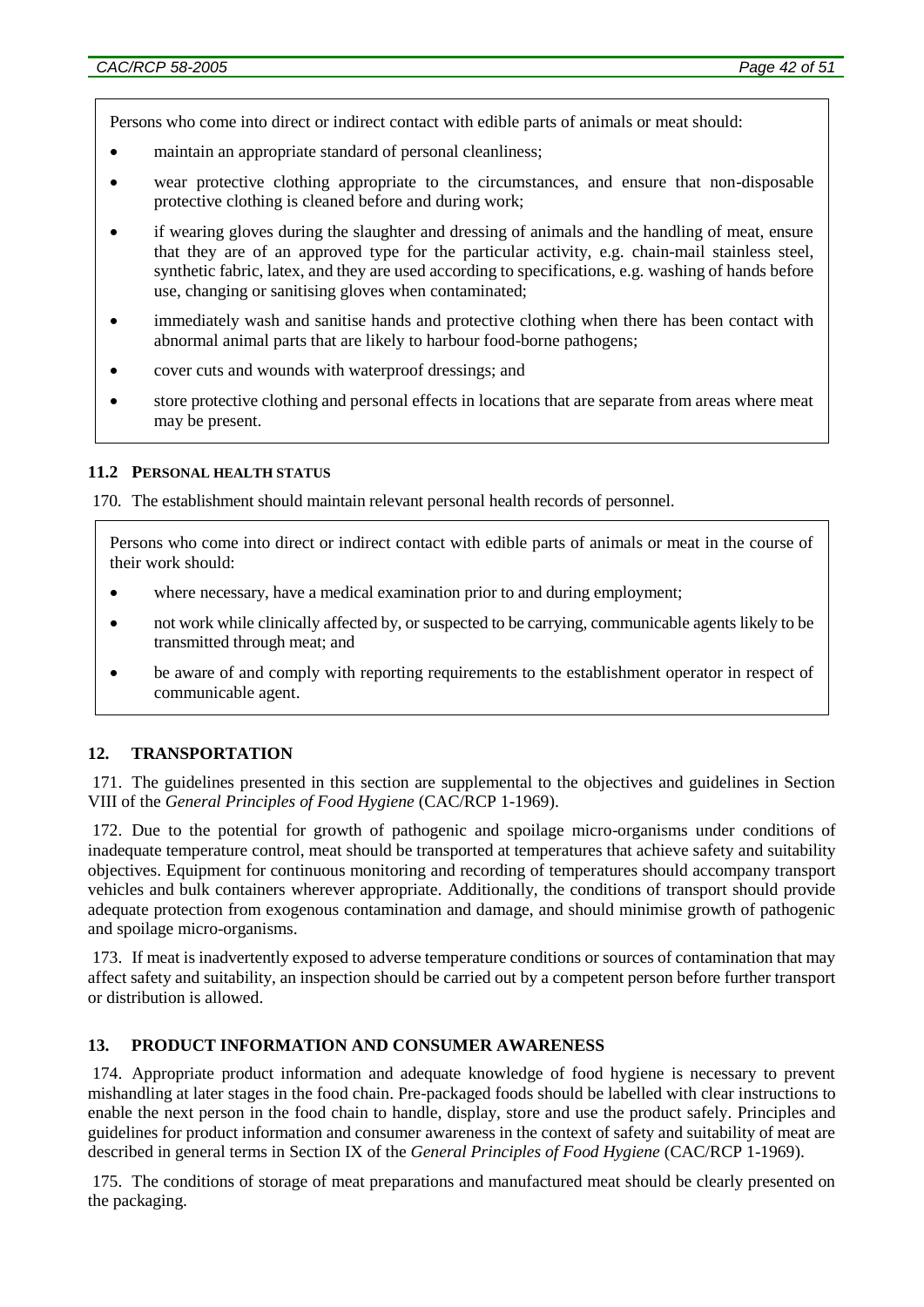176. Meat preparations and manufactured meat should, where appropriate, be specifically labelled so as to provide safe handling, refrigeration and storage instructions for consumers. Foods containing meat that have not received an adequate biocidal treatment for pathogens (e.g. containing raw meat, partially cooked meat, or products with secondary inhibitors) should be labelled with handling, refrigeration, storage, cooking and preparation statements that have been validated as sufficiently biocidal.

# **14. TRAINING**

177. Adequate training of competent personnel is of fundamental importance in the production of meat that is safe and suitable for human consumption. The principles and guidelines presented in this section are supplemental to the objectives and guidelines in Section X of the *General Principles of Food Hygiene* (CAC/RCP 1-1969).

### **14.1 PRINCIPLES OF TRAINING IN MEAT HYGIENE**

Persons engaged in meat hygiene activities should be trained, and/or instructed to a required level of training, knowledge, skills, and ability. Training specified or recognised by the competent authority, should be:

- i. appropriate to the activities and operations;
- ii. proportional to the potential of the particular meat hygiene activity to impact on food-borne risks to human health;
- iii. properly documented, including records of training programme delivery;
- iv. verified as appropriate; and
- v. subject to recognition by the competent authority where delivered by third parties.

#### **14.2 TRAINING PROGRAMMES**

Training programmes should:

- provide personnel with the training, knowledge, skills and ability to carry out specified meat hygiene tasks, e.g. post-mortem inspection, verification of statistical process control, HACCP;
- provide practical training to the extent required;
- where necessary, arrange for formal testing of personnel;
- ensure that personnel involved in supervisory roles have appropriate skills;
- recognise and build on professional qualifications; and
- provide for the continuing education of competent persons.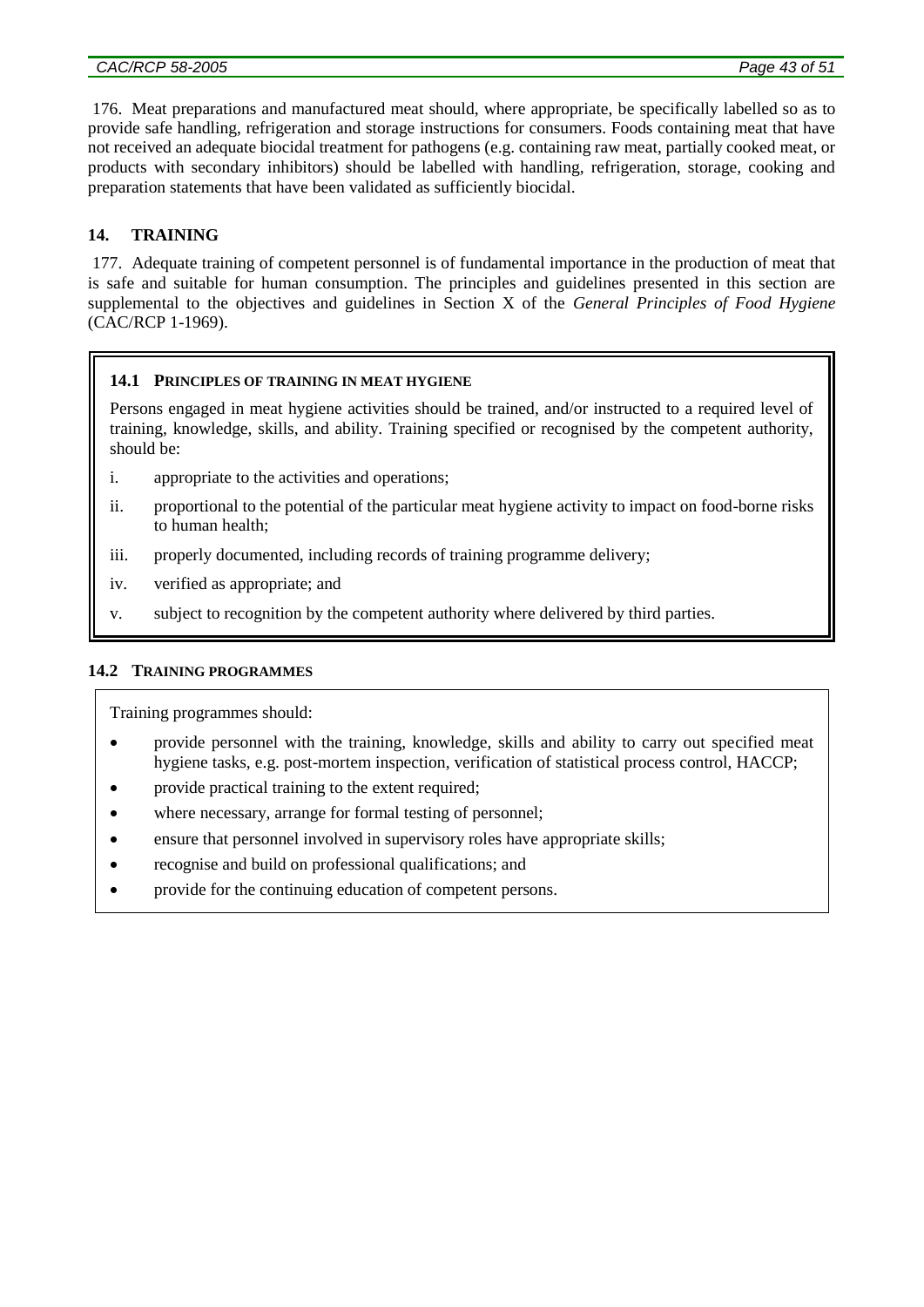#### **Annex I**

### **RISK-BASED EVALUATION OF ORGANOLEPTIC POST-MORTEM INSPECTION PROCEDURES FOR MEAT**

### **1. INTRODUCTION**

1. Post-mortem meat inspection procedures are a set of food hygiene measures that are unique to the production of meat. Such procedures are regarded as a component of overall process control, which is defined as "all conditions and measures applied during the production process that are necessary to achieve safety and suitability of meat".

2. The *General Principles of Food Hygiene* state that "in deciding whether a (food control) requirement is necessary or appropriate, an assessment of the risk should be made, preferably within the framework of the HACCP approach". <sup>53</sup> Many long-standing post-mortem meat inspection procedures are often complex, labourintensive, undifferentiated for different classes of slaughtered livestock, and poorly evaluated in terms of their relative contribution to reducing food-borne risks to public health. For these reasons, competent authorities in a number of countries are carrying out investigations into the scientific basis of current procedures.<sup>54</sup>

3. This Annex generally applies to the evaluation of routine on-line organoleptic inspection procedures. The performance of other inspection technologies, e.g. tissue imaging, relative to organoleptic procedures, may also be considered.

4. While risk-based evaluation of organoleptic post-mortem inspection procedures should be based on risk assessment for hazards of concern and development of performance objectives, currently few such risk assessments are available. In their absence, other sources of scientific knowledge on food-borne risks to human health e.g. human surveillance data, risk ranking processes, can be used to develop risk-based post-mortem inspection procedures.

5. The principles and guidelines presented in this Annex could also be adapted to evaluation of organoleptic post-mortem inspection procedures for determining the suitability of meat.

## **2. OBJECTIVES OF RISK-BASED POST-MORTEM INSPECTION PROCEDURES FOR MEAT**

- 6. A risk-based approach to post-mortem inspection for meat can achieve the following objectives:
	- Determination of the level of consumer protection provided by specified post-mortem inspection procedures;
	- Relative measurement of the contribution of post-mortem inspection to the overall level of control of hazards in meat (and risks to consumers), thereby allowing risk managers to allocate meat hygiene resources proportionate to their greatest benefit in reducing risk by preventing exposure to meat-borne hazards;
	- Comparison of the effectiveness of different inspection procedures applied for the same purpose and in the same context, e.g. positive predictive value;
	- Provision of information that allows appropriate evaluation of different risk management options e.g. regionalisation of inspection programmes, feasibility and comparative costs of different postmortem inspection procedures, potential for cross-contamination;
	- Full integration of post-mortem inspection procedures into a "production-to-consumption" approach to meat hygiene.

<sup>&</sup>lt;u>.</u> <sup>53</sup> *General Principles of Food Hygiene* (CAC/RCP 1-1969).

<sup>54</sup> Competent authorities have different approaches to defining the respective roles of industry and competent authority personnel in delivering meat hygiene activities, and this issue is not covered in this Annex.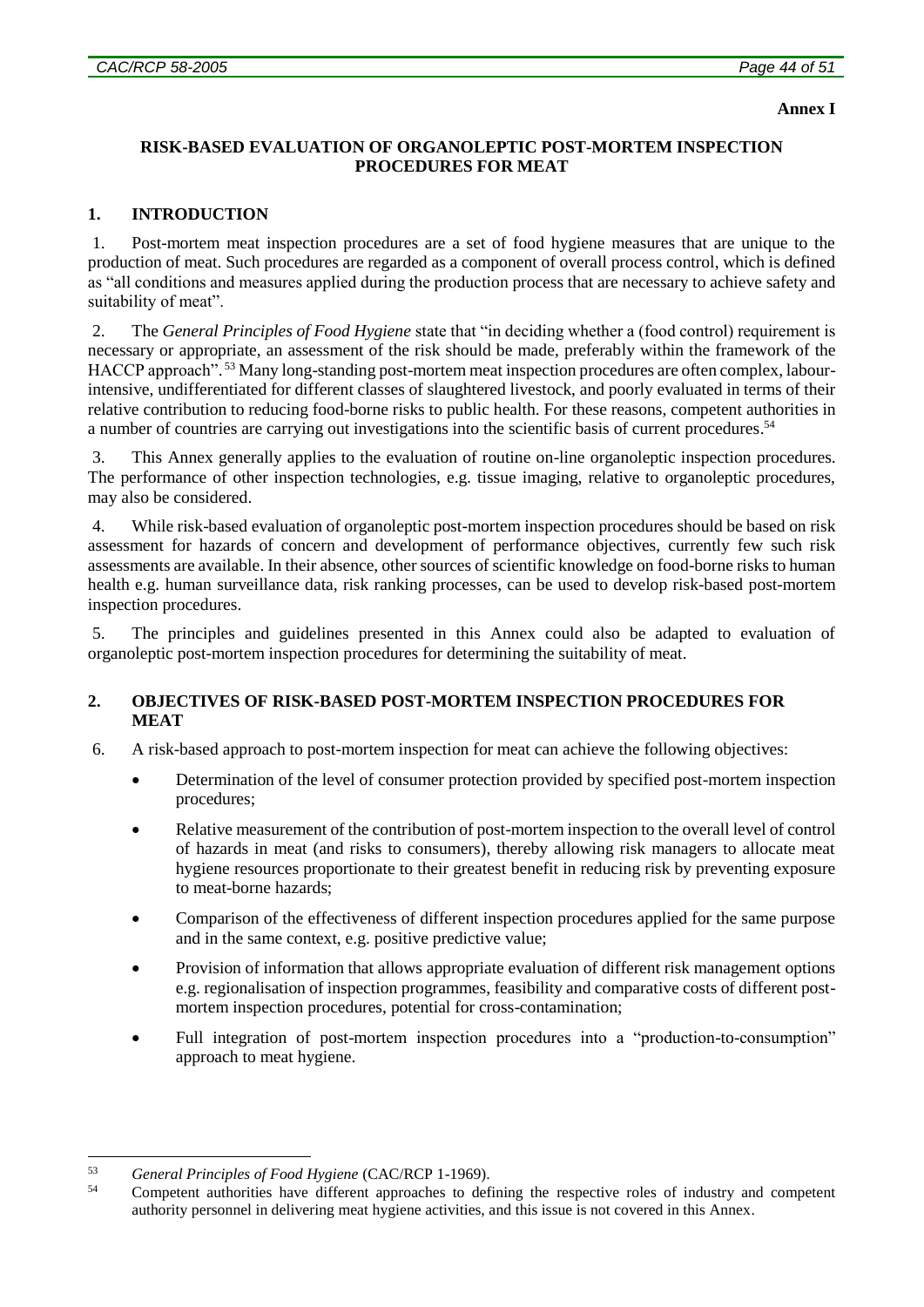## **3. RISK ANALYSIS**

### **3.1. RISK MANAGEMENT FRAMEWORK**

7. Development and implementation of risk-based post-mortem inspection procedures should utilise a risk management framework. <sup>55</sup> The four components are: preliminary risk management activities, evaluation of risk management options, implementation of management decisions, and monitoring and review of decision taken. All components require effective risk communication among risk assessors, risk managers and other interested parties as necessary. Utilisation of a risk management framework is the subject of on-going work within the Codex system, and is described in a number of Codex documents.

### **3.2. RISK ASSESSMENT**

8. If required, a risk assessment is commissioned during preliminary risk management activities. A risk assessment consists of four steps: hazard identification, hazard characterisation, exposure assessment, and risk characterisation. The output of this process should be qualitatively integrated with all other factors relating to post-mortem meat inspection to make risk management decisions on appropriate procedures for control of hazards.

9. In the ideal situation, risk estimates will be quantified in terms of risks to human health, and risk management decisions on an appropriate level of protection (ALOP) will dictate the nature and intensity of the post-mortem inspection procedures to be applied. However, risk assessment of microbiological hazards in meat is currently limited by a lack of quantitative risk assessment models. Nevertheless, appropriate assembly of scientific information and qualitative risk characterisation as to the probable impacts on human health can provide an objective basis for decision-making. In any case, risk management decisions will revolve around the acceptability of the likely human health impact of differences in hazard levels brought about by different inspection procedures.

# **4. GENERAL PRINCIPLES FOR DEVELOPMENT OF RISK-BASED POST-MORTEM MEAT INSPECTION PROCEDURES**

- i. Risk-based post-mortem inspection procedures should be derived from the application of risk analysis principles.
- ii. Development of risk-based post-mortem inspection procedures should:
	- Involve application of a risk management framework;
	- Include quantitative risk assessment where appropriate and practicable;
	- Take into account all relevant information available from the food chain;
	- Take into account disease prevalence;
	- Take into account all relevant information from primary production and ante-mortem inspection of the animals.
- iii. Inspection procedures should be evaluated for application within a specific context e.g. species and class of slaughtered animal, defined geographical region, defined animal husbandry system.
- iv. Where different inspection procedures that have the same purpose and context are being evaluated:
	- An objective basis for comparison of the level of control of hazards associated with these procedures, should be established;
	- The efficacy of each inspection procedure in detecting abnormalities and visible contamination affecting the safety of meat should be taken into account;

<sup>&</sup>lt;u>.</u> <sup>55</sup> Working Principles for Risk Analysis for Application in the Framework of the Codex Alimentarius. Codex Procedural Manual.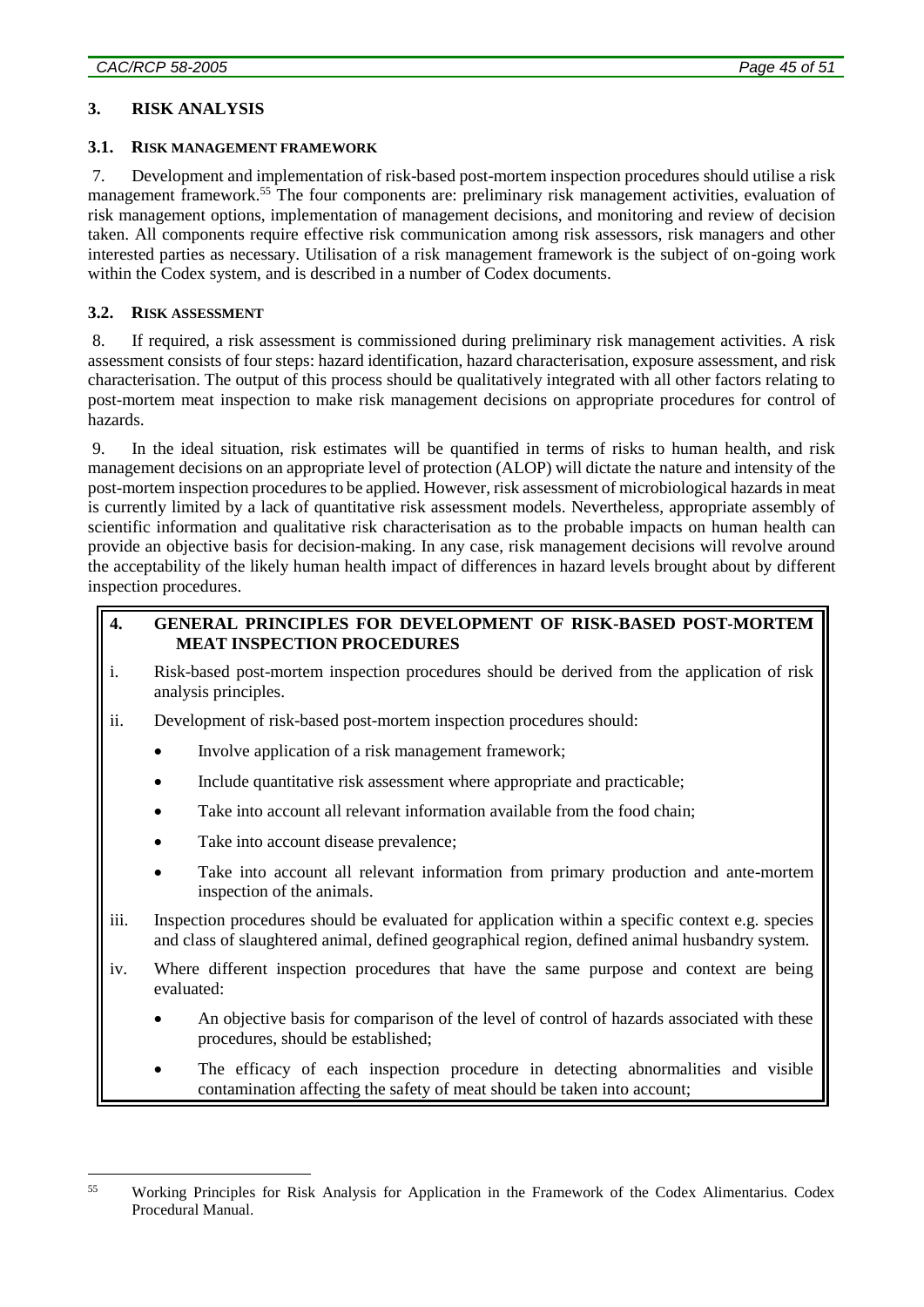- Other risk management factors should be taken into account as appropriate e.g. potential for inadvertent cross-contamination, feasibility, and practicality.
- v. Where needed, representative and sufficiently large field trials should be undertaken to determine the performance attributes of specified inspection procedures e.g. sensitivity, specificity, and nondetection rates for abnormalities.
- vi. Where appropriate, laboratory investigations should be designed to detect the range of hazards of possible public health importance that have been described in hazard identification.
- vii. Routine application of post-mortem inspection procedures should not inadvertently increase cross-contamination with microbiological hazards.
- viii. Irrespective of inspection delivery systems, the competent authority should be responsible for defining the role of personnel involved in post-mortem inspection procedures, and verifying that any risk-based regulatory requirements are met.
- ix. Alternative inspection procedures (e.g. serology) may be utilised to complement post-mortem inspection, which might be reduced to visual inspection.

### **5. GUIDELINES FOR THE DEVELOPMENT OF RISK-BASED POST-MORTEM INSPECTION PROCEDURES**

### **5.1. IDENTIFICATION OF THE MEAT HYGIENE ISSUES**

10. A hazard identification process should be undertaken to determine the likely range of hazards of public health significance that may be present in the abnormalities or visible contamination that are the target of the inspection procedure(s) being evaluated. Following this, field trials should be undertaken to determine the performance attributes of specified inspection procedures or new technologies relative to the hazards that may be present.

## **5.2. FIELD TRIALS**

11. Once the likely range of hazards has been established, field trials may be an appropriate means to establish the prevalence of these hazards in the animal population, the potential exposure of consumers to these hazards and the potential impact of different inspection procedures on this exposure. Field trials should be carried out under competent authority supervision and employing competent personnel. The number of animals inspected by the inspection procedures under evaluation should give a statistically valid estimate of the detection rate of abnormalities achieved by specific post-mortem inspection procedures.

12. Sampling plans should be representative of the slaughter population, and cater for known biological variation in respect of the type and prevalence of abnormalities e.g. influence of animal age, geographical region, farming type and season. Different trial designs may be employed, depending on the prevalence of abnormalities in the slaughter population, and the logistics of detailed inspection.

13. Where different post-mortem inspection procedures are being compared: all procedures should be applied to the same animals, each inspection station should be designed to provide independent results, and the trial should include enough samples so as to allow definite conclusions as to the consequences of changing inspection procedures. The possibility of target tissues acting as "indicators" for detection of abnormalities in other tissues and/or disposition of other tissues may be included in the design of field trials. Detailed recording of trial results is necessary, including appropriate pathological descriptions of all abnormalities detected.

14. Laboratory investigations e.g. microbiological examination and histology, should be designed to identify the range of hazards of possible public health importance that have been identified in the hazard identification process. A representative number and range of samples should be taken from abnormalities, so as to confirm the outcome of the hazard identification process and provide as much information as possible on the prevalence (and concentration) of hazards in target tissue. Trial design should include representative surveying of the prevalence (and concentration) of hazards in target tissues that are organoleptically normal, so as to provide a comparison with the prevalence (and concentration) of hazards in those tissues that are organoleptically abnormal.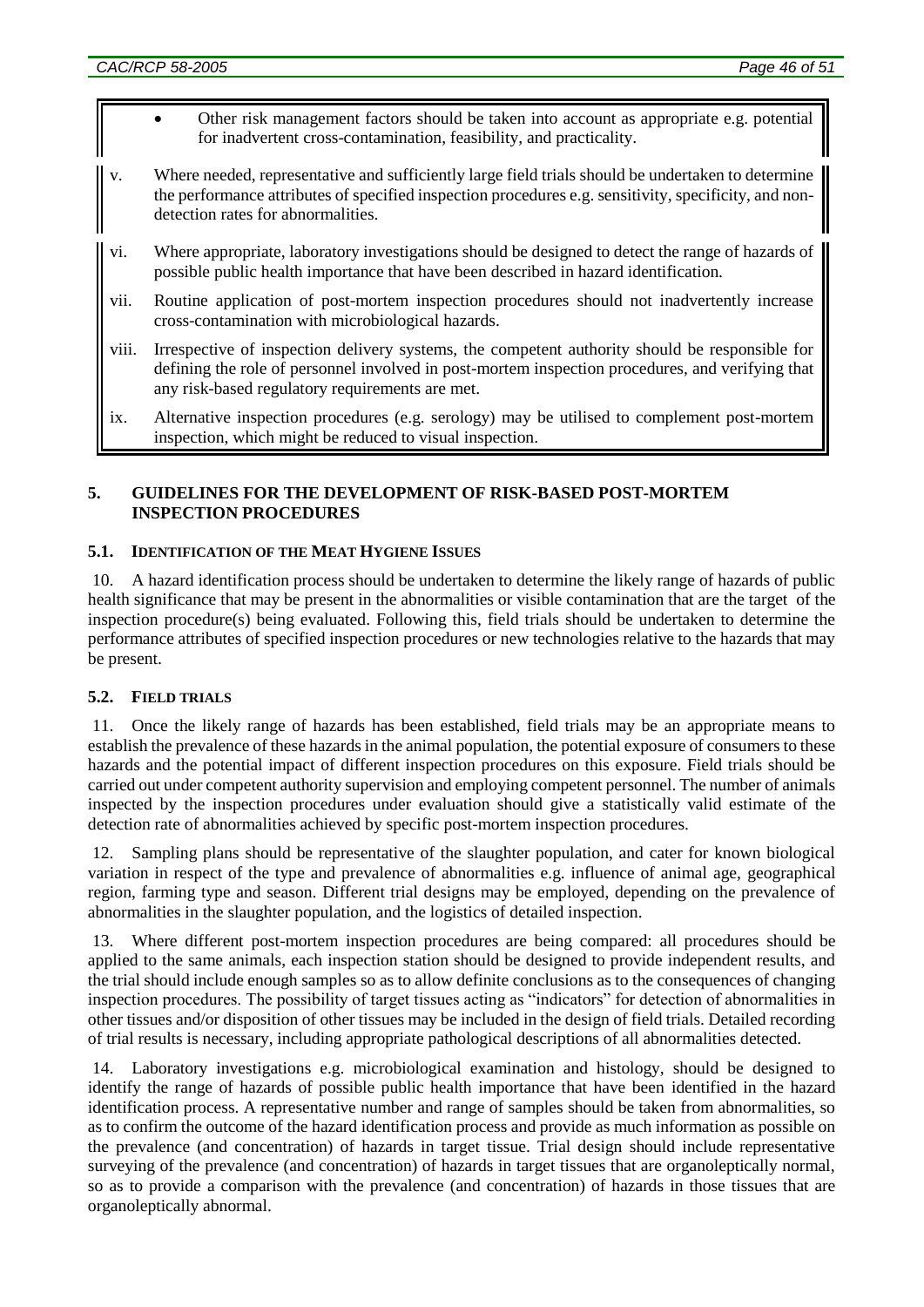#### **5.3 SENSITIVITY**

15. An understanding of the level of consumer protection that is achieved by particular inspection procedures requires knowledge of the level of control of hazards that is attained by their application. The sensitivity of post-mortem inspection procedures should be determined to establish their contribution to achieving overall public health goals.

16. The sensitivity of a post-mortem inspection procedure is the probability of identifying bodies or parts thereof that contain grossly detectable abnormalities likely to contain hazards of concern.

17. The sensitivity of an inspection procedure e.g. visual inspection, palpation, and/or incision, should be determined within appropriate statistical limits established by the competent authority. The intended end-use of the target tissues has an important influence on the development of risk-based post-mortem inspection procedures. When selecting post-mortem inspection procedures, priority should be given to those procedures with high correlation between the detection of a specified abnormality and the presence of the hazard of concern.

#### **5.4 RISK MANAGEMENT DECISIONS**

18. Risk management decisions on the acceptability or otherwise of specified post-mortem inspection procedures will generally be based on the worst case of non-detection of abnormalities included in an appropriate statistical confidence interval. Decisions should take into account the comparative public health risks associated with:

- The prevalence (and concentration) of hazards in target tissues that are organoleptically abnormal;
- The prevalence (and concentration) of hazards in target tissues that are organoleptically normal;
- The overall prevalence (and concentration) of hazards being transmitted by all pathways throughout the production of meat.

19. In the general case, new or alternative inspection procedures should provide a level of consumer protection that is at least equivalent to that provided by existing procedures, unless there are strong mitigating factors that may influence a different risk management choice e.g. unacceptable introduction of new hazards, undue risks from occupational exposure.

20. Required regulatory outcomes for post-mortem inspection may include performance attributes expressed as limits on non-detection rates for particular abnormalities. Those performance attributes may be derived quantitatively from risk assessment models, or qualitatively from baseline surveys of current performance.

21. Where detailed information on the health status of slaughtered animals is available from primary production, risk-based post-mortem inspection procedures may be modified on a lot-by-lot basis, with the competent authority having responsibility for determining the frequency and extent of the procedures.

22. The competent authority should regularly analyse results of post-mortem inspection at both the establishment and national level, and provide appropriate feedback to establishments and other interested parties on the performance of risk-based post-mortem inspection procedures. The competent authority could consider an incentive for improving the system, e.g. recognition of performance, decreased farm inspection frequency, additional change of inspection procedures, etc.

23. The competent authority may change presentation requirements and the sequence of inspection procedures as a result of scientific evaluation of different post-mortem inspection procedures, and allow introduction of new inspection tools e.g. mirrors. Alternative technologies for detecting abnormalities e.g. tissue imaging, should be acceptable to the competent authority if validated as being as effective as current procedures.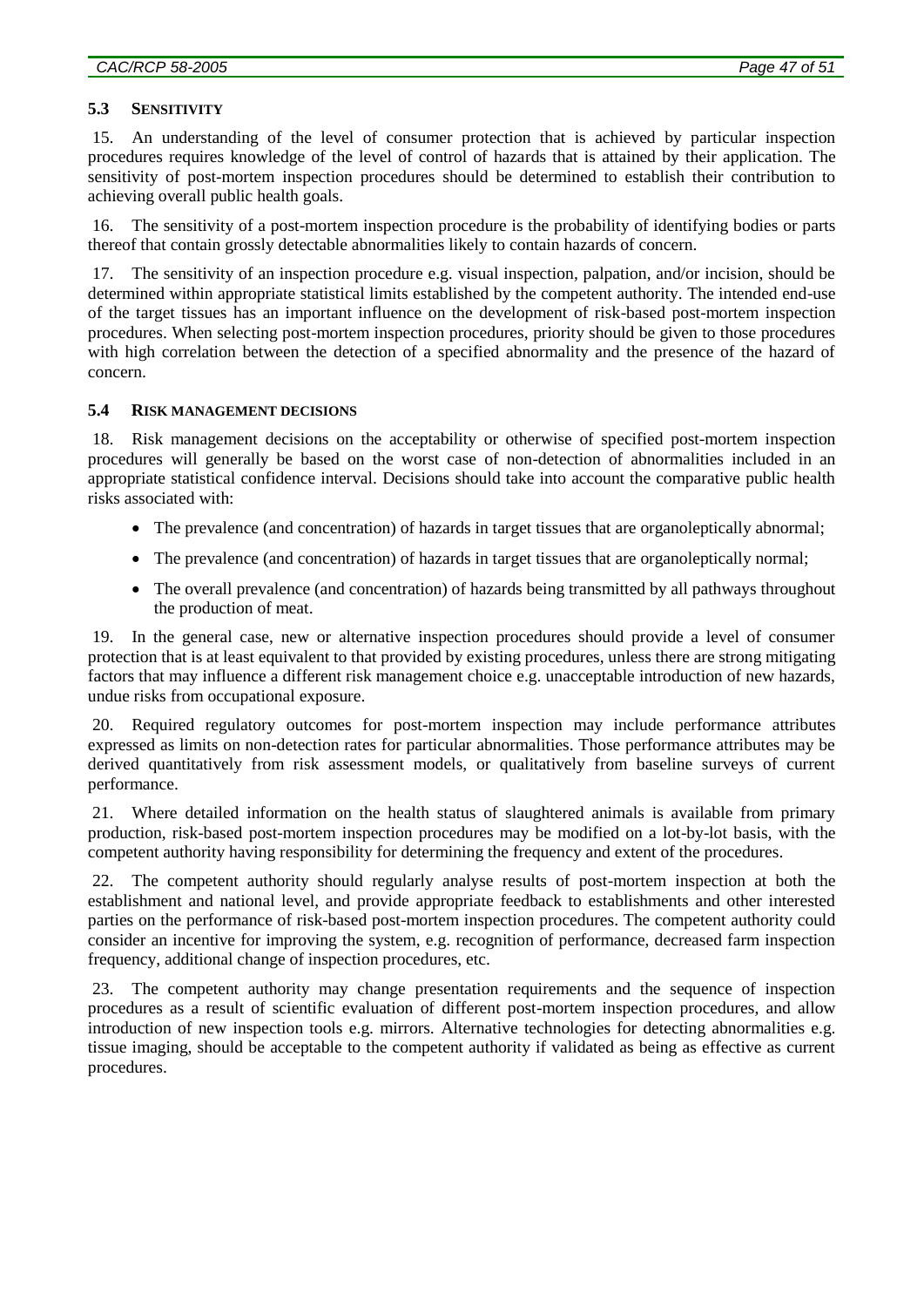#### **Annex II**

## **VERIFICATION OF PROCESS CONTROL OF MEAT HYGIENE BY MICROBIOLOGICAL TESTING**

# **1. INTRODUCTION**

1. Microbiological testing at specific points in the food chain is an important tool for verifying a risk-based approach to food safety. Specification of food safety microbiological outcomes establishes appropriate levels of consumer protection, while providing maximum flexibility to industry in terms of the detailed process control systems that are employed.

2. The *General Principles of Food Hygiene*<sup>56</sup> state that "in deciding whether a (food control) requirement is necessary or appropriate, an assessment of the risk should be made, preferably within the framework of the HACCP approach", and any microbiological specifications "should be based on sound scientific principles and state, where appropriate, procedures, analytical methods and action limits"<sup>57</sup>. Process control is defined as "all conditions and measures applied during the production process that are necessary to achieve safety and suitability of meat".

3. Where appropriate, microbiological performance objectives or performance criteria should be included in verification of process control.

4. As described in this Annex, microbiological performance objectives or performance criteria are different from microbiological criteria. The latter are used for judging the acceptability of a product or food lot.<sup>58</sup> Although not included in the scope of this Annex, microbiological testing of meat may also be used to assess suitability.

# **2. VERIFICATION OF PROCESS CONTROL BY MICROBIOLOGICAL TESTING**

5. A preventative, HACCP-based approach should be regarded as the most effective means of ensuring microbiological process control. Once process control has been validated, verification by microbiological testing can be important to assure that required food safety outcomes are being met on an on-going basis. Verification by microbiological testing for process control purposes should be implemented where meaningful in terms of consumer protection.

6. Verification of process control of meat by microbiological testing provides a tool for:

- Assessing the adequacy and efficacy of establishment process control in relation to faecal and other contamination;
- Assuring the level of control of specified hazards of public health importance;
- Facilitating development of process criteria at a specified step or combination of steps that achieve microbiological performance objectives or performance criteria;
- Identifying the need for review and redesign of HACCP plans;
- Objective comparison of the outcome of different process control systems in different situations;
- Provision of assurances by competent authorities.

<sup>&</sup>lt;u>.</u> <sup>56</sup> *General Principles of Food Hygiene* (CAC/RCP 1-1969)

<sup>57</sup> Specifications for microbiological testing in relation to the outcome of SSOPs are not regarded as microbiological performance objectives or performance criteria for process control.

<sup>58</sup> *Principles and Guidelines for the Establishment and Application of Microbiological Criteria Related to Foods* (CAC/GL 21-1997).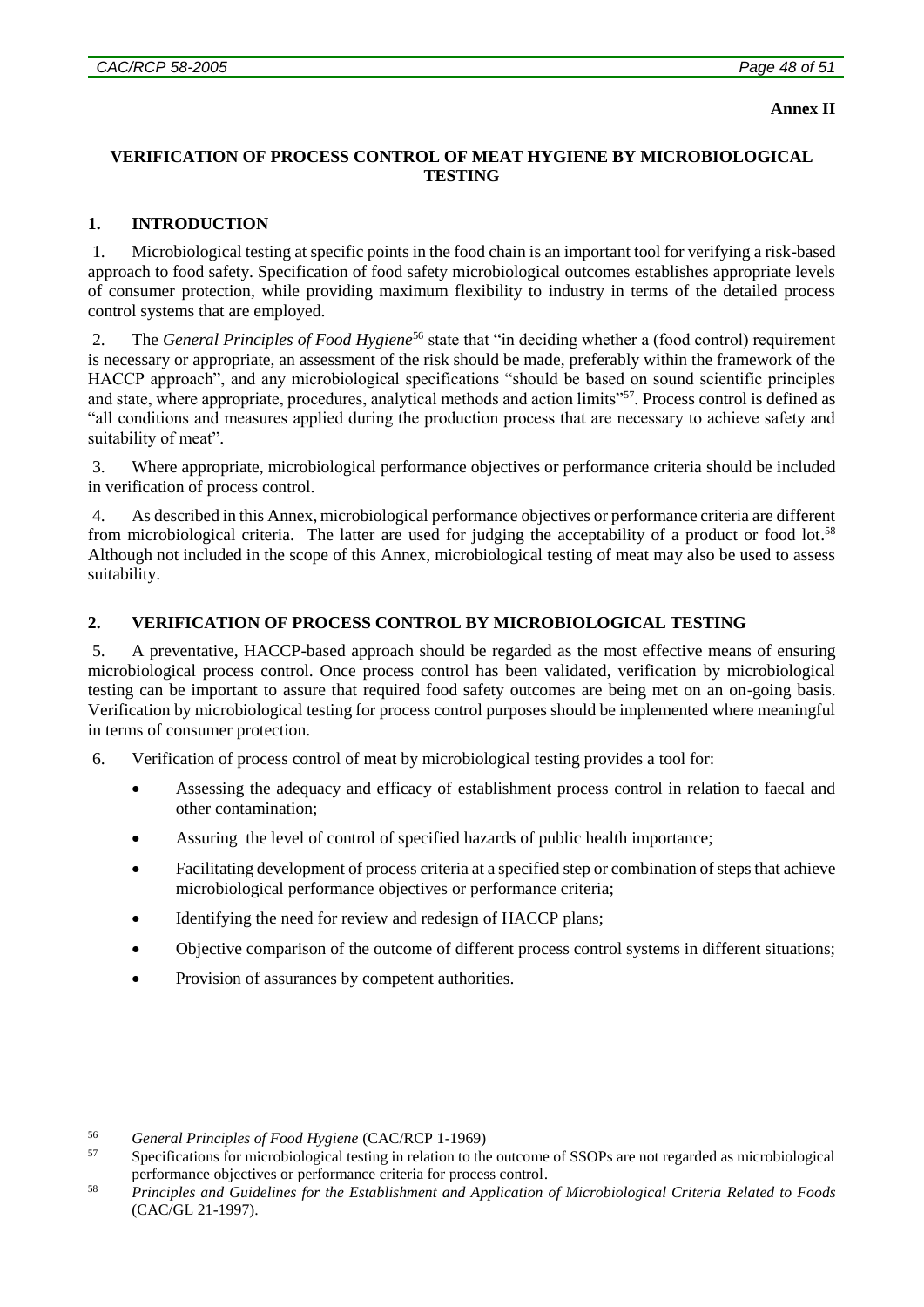## **3. PRINCIPLES FOR THE ESTABLISHMENT OF MICROBIOLOGICAL TESTING REQUIREMENTS**

- i. Establishment of microbiological testing requirements should take into account all information available throughout the food chain, including the health status of live animals relative to public health.
- ii. Microbiological testing requirements should be: hazard-, product- and process-specific, reasonably achievable, and applied only at those points in the food chain specified. When validating the testing requirements, account should be taken of the likelihood of uneven distribution of micro-organisms in the sampled unit and the inherent variability of the analytical procedure.
- iii. Microbiological testing requirements should be based on scientific analysis and advice, and, where sufficient data is available, developed from risk analysis. Where a food safety objective based on the required level of consumer protection has been established, the relationship between the food safety objective (FSO) and performance objectives (POs) or performance criteria (PCs) should be specified.
- iv. The stringency of microbiological testing requirements should be proportional to human health risk.
- v. In the absence of sufficient knowledge of risks to human health, microbiological testing requirements should initially be established from baseline surveys of current industry performance, and subsequently be modified as appropriate to reflect public health goals. Sampling plans for baseline surveys should be representative of the slaughter population, and cater for known biological variation in respect of hazards in the raw material supply e.g. influence of geographical region, farming type and season.
- vi. Microbiological testing requirements should be based on micro-organisms that are indices of the presence of hazards to human health, or the pathogen itself, in the food specified.
- vii. Establishment of microbiological testing requirements, including performance objectives or performance criteria should be the responsibility of competent authorities, in consultation with relevant interested parties, and may consist of guidelines or regulatory standards.
- viii. The competent authority should verify compliance with microbiological testing requirements where they are specified in regulation e.g. microbiological statistical process control requirements, standards for *Salmonella* spp.

## **4. IMPLEMENTATION OF A PROGRAMME FOR VERIFICATION OF PROCESS CONTROL BY MICROBIOLOGICAL TESTING**

## **4.1 SPECIFICATIONS**

7. A standardised random sampling plan should be developed, including specification of the process step, product, size and type of sample, time and date of sampling, collection methods and transport. Sampling and testing at multiple steps in the food chain may provide greater information on process control and allows for a more targeted response to non-compliance by the establishment and the competent authority.

8. Sampling of tissue may be destructive e.g. by excision, or non-destructive e.g. by swabbing or sponging. No method will recover all the flora present on the surface. As non-destructive sampling will recover only a proportion of those recovered by the destructive method, microbiological testing requirements specified in this manner should be established in relation to the type of sampling used.

9. For practical reasons, microbiological testing requirements are unlikely to be verified on an on-going basis as part of a HACCP plan. However, microbiological verification should be conducted with sufficient frequency to ensure effectiveness of any process criteria that are part of a HACCP plan. These criteria should be measurable in real time, will most likely constitute critical limits at critical control points in HACCP plans, and may be subject to microbiological verification as appropriate.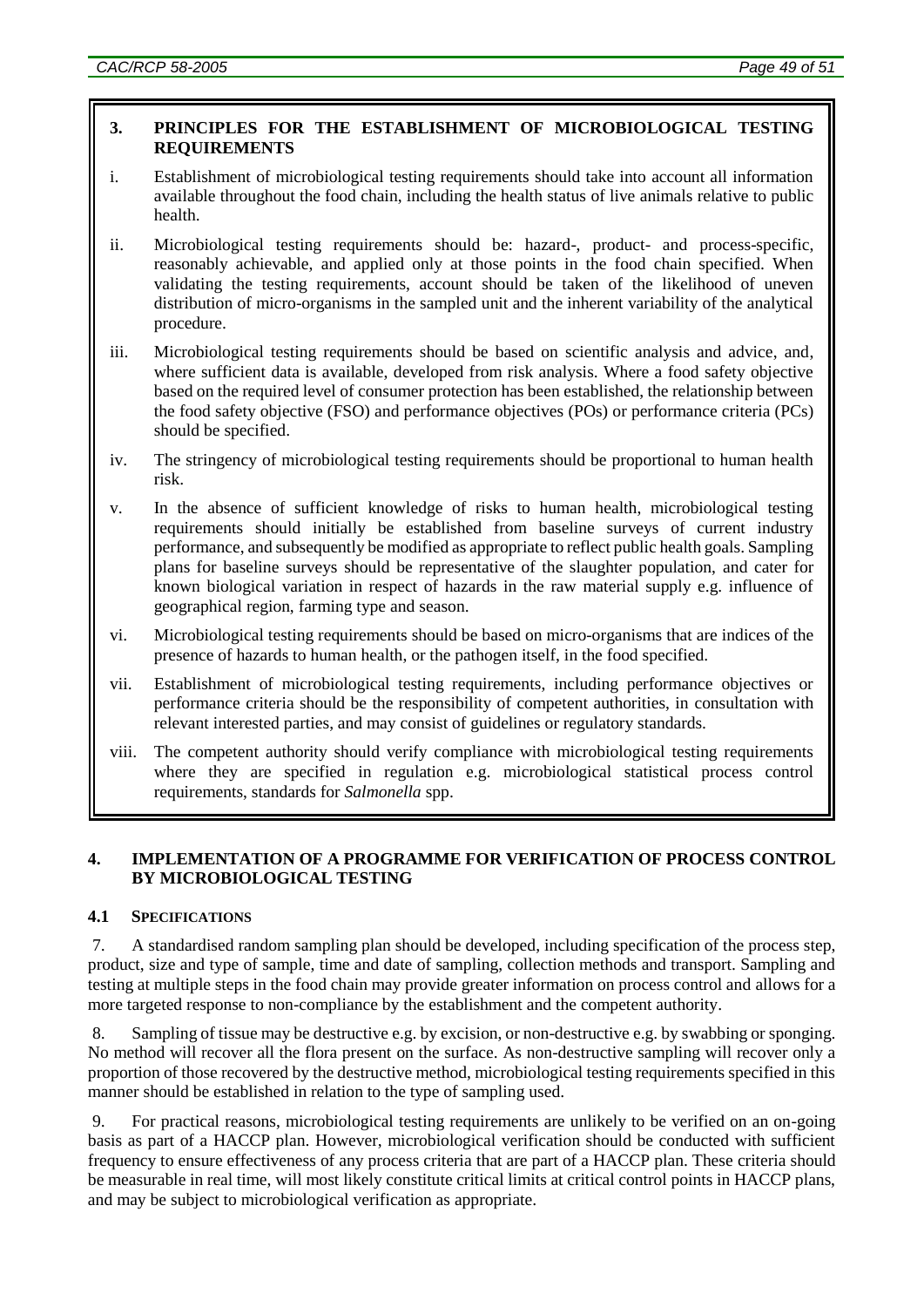10. In the case of indicator micro-organisms e.g. generic *Escherichia coli*, Enterobacteriaciae and total viable counts (aerobic plate counts), the presence and / or concentration of these indicator organisms should reflect states or conditions that indicate process control or lack of process control. In the case of specific hazards<sup>59</sup> (e.g. *Salmonella* spp. on carcasses, *Listeria monocytogenes* in ready-to-eat products), the prevalence will generally be reflective of hazards arising pre-slaughter (e.g. *Salmonella* present on hides of incoming animals) and at specific steps during product processing.

11. The competent authority should provide flexibility in regulation so that the most effective verification systems can be established at the establishment level e.g. provision for alternative carcass sampling sites if an establishment can identify that they are equally as effective in assessing carcass contamination than those specified. Similarly, flexibility should be provided by the competent authority with regard to the number of units comprising the sample or testing against alternative indicator micro-organisms as long as the procedure can provide equivalent guarantees.

12. Alternative approaches to microbiological testing that are properly validated should be established where they offer practical advantages.

## **4.2. FREQUENCY OF SAMPLING**

13. There is no single method for determining the frequency of sampling. For slaughter and dressing establishments frequency of sampling may be fixed in relation to the particular process or may be based on throughput of animals. In addition to ensuring randomness, variables to be taken into account at the establishment level include: source of raw materials, type and nature of the meat process, and volume of production.

14. Sampling frequency should be increased or decreased according to performance. Once results show that the HACCP-based procedures are providing a consistent level of acceptable performance, subsequent microbiological testing must be sufficient to ensure that process control is maintained.

#### **4.3. LABORATORY ANALYSIS**

15. Methods for detection and enumeration should be practical, accurate, reproducible, sensitive and selective. Only methods for which the reliability and reproducibility have been validated should be used. Interlaboratory testing should be a feature of a microbiological verification programme. In cases of dispute, recognised reference methods should be used.

16. To allow meaningful analysis and to permit objective comparison of different control systems, methods for the computation of results should be specified, including handling of pooled/individual results, calculation of mean results (e.g. log means) from groups of samples from the same carcass or different carcasses.

#### **4.4. REGULATORY APPLICATION**

17. Regulatory requirements in terms of microbiological testing may be specified in several ways. For indicator organisms, two or three class attribute sampling plans that specify limits for numbers of microorganisms (m and M) may be useful, in other situations variable sampling plans may be useful. Two class plans should be applied for pathogen criteria. Where requirements are set according to current industry performance, percentile values may be used e.g.  $80<sup>th</sup>$  percentile for m and  $98<sup>th</sup>$  percentile for M, a variety of statistical approaches can be used.

18. Effective systems should be in place for distribution and sharing of information from the establishment to all interested parties, as appropriate, so as to maintain and improve process control of meat.

19. The competent authority should regularly analyse results at both the establishment and national level, and provide appropriate feedback to establishments and other interested parties.

20. Additional to verification of process control, the results of microbiological testing may be used to establish on-farm controls e.g. intensive measures to reduce the prevalence of *Salmonella* spp. in fattening pigs.

<sup>1</sup> <sup>59</sup> Ongoing work in CCFH and JEMRA with respect to foodborne pathogens should also be taken into account.